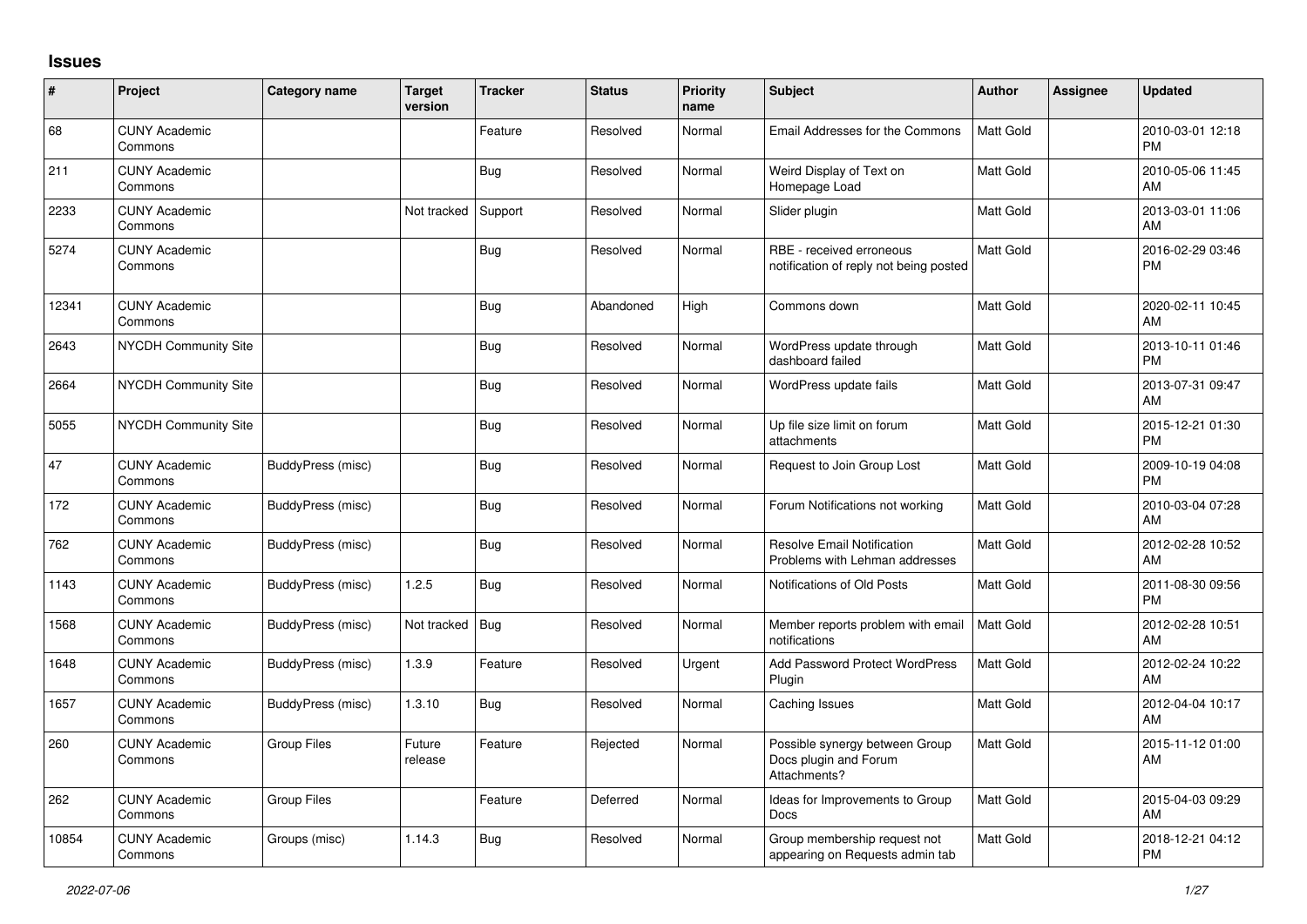| $\#$ | Project                         | Category name    | <b>Target</b><br>version | <b>Tracker</b> | <b>Status</b> | <b>Priority</b><br>name | <b>Subject</b>                                            | <b>Author</b> | <b>Assignee</b> | <b>Updated</b>                |
|------|---------------------------------|------------------|--------------------------|----------------|---------------|-------------------------|-----------------------------------------------------------|---------------|-----------------|-------------------------------|
| 125  | <b>CUNY Academic</b><br>Commons | Redmine          | Not tracked              | <b>Bug</b>     | Rejected      | Normal                  | Prevent Issues Site from Showing<br>up in Google Searches | Matt Gold     |                 | 2010-12-28 05:45<br><b>PM</b> |
| 2016 | <b>CUNY Academic</b><br>Commons | Server           | Not tracked              | Bug            | Resolved      | Immediate               | Commons Down for a moment                                 | Matt Gold     |                 | 2012-08-06 02:14<br><b>PM</b> |
| 2094 | <b>CUNY Academic</b><br>Commons | Server           | Not tracked              | <b>Bug</b>     | Resolved      | Normal                  | User reports site outage                                  | Matt Gold     |                 | 2012-09-04 10:16<br>AM        |
| 121  | <b>CUNY Academic</b><br>Commons | Upgrades         |                          | Feature        | Resolved      | Normal                  | Create Domain Aliasing for<br>UserVoice Account           | Matt Gold     |                 | 2010-03-01 12:34<br><b>PM</b> |
| 52   | <b>CUNY Academic</b><br>Commons | Wiki             |                          | Feature        | Deferred      | Low                     | Upgrade FCK Editor to Latest<br>version                   | Matt Gold     |                 | 2015-04-01 09:18<br><b>PM</b> |
| 54   | <b>CUNY Academic</b><br>Commons | Wiki             |                          | Feature        | Rejected      | Normal                  | Install MediaWiki Stat Extension                          | Matt Gold     |                 | 2015-04-01 09:19<br><b>PM</b> |
| 297  | <b>CUNY Academic</b><br>Commons | Wiki             |                          | Bug            | Resolved      | Normal                  | Lost write privileges to wiki images<br>directory         | Matt Gold     |                 | 2010-08-25 05:47<br><b>PM</b> |
| 162  | <b>CUNY Academic</b><br>Commons | WordPress (misc) |                          | Bug            | Resolved      | Normal                  | File Size Error on Upload                                 | Matt Gold     |                 | 2010-03-22 03:49<br><b>PM</b> |
| 170  | <b>CUNY Academic</b><br>Commons | WordPress (misc) |                          | Bug            | Resolved      | Normal                  | Security Certificate Out of Date                          | Matt Gold     |                 | 2010-05-11 05:28<br><b>PM</b> |
| 263  | <b>CUNY Academic</b><br>Commons | WordPress (misc) |                          | <b>Bug</b>     | Resolved      | Normal                  | site is slooooooow                                        | Matt Gold     |                 | 2010-06-21 03:01<br><b>PM</b> |
| 285  | <b>CUNY Academic</b><br>Commons | WordPress (misc) | Not tracked              | Bug            | Rejected      | Normal                  | <b>Check Commons mailserver</b><br>configuration          | Matt Gold     |                 | 2010-12-21 11:58<br>AM        |
| 298  | <b>CUNY Academic</b><br>Commons | WordPress (misc) |                          | Bug            | Resolved      | Normal                  | User Reports Problem Uploading<br>Images to Blog          | Matt Gold     |                 | 2010-08-25 12:10<br><b>PM</b> |
| 1116 | <b>CUNY Academic</b><br>Commons | WordPress (misc) | Not tracked              | Bug            | Resolved      | High                    | Image Upload Error                                        | Matt Gold     |                 | 2011-08-27 08:44<br>AM        |
| 1231 | <b>CUNY Academic</b><br>Commons | WordPress (misc) | Not tracked              | Bug            | Duplicate     | High                    | Inaccessible Site on the Commons                          | Matt Gold     |                 | 2011-10-13 08:56<br>AM        |
| 1362 | <b>CUNY Academic</b><br>Commons | WordPress (misc) | Not tracked   Bug        |                | Resolved      | High                    | Google Malware Warning                                    | Matt Gold     |                 | 2011-11-23 12:15<br><b>PM</b> |
| 1679 | <b>CUNY Academic</b><br>Commons | WordPress (misc) | Not tracked              | Support        | Resolved      | Immediate               | Remove password-protection from<br><b>JITP</b>            | Matt Gold     |                 | 2012-03-06 09:48<br>AM        |
| 1827 | <b>CUNY Academic</b><br>Commons | WordPress (misc) | Not tracked              | Feature        | Resolved      | Normal                  | Domain mapping request                                    | Matt Gold     |                 | 2012-04-16 01:20<br><b>PM</b> |
| 1853 | <b>CUNY Academic</b><br>Commons | WordPress (misc) | Not tracked              | Bug            | Resolved      | Normal                  | CDev public?                                              | Matt Gold     |                 | 2012-04-24 06:20<br><b>PM</b> |
| 1901 | CUNY Academic<br>Commons        | WordPress (misc) | Not tracked   Bug        |                | Rejected      | Normal                  | <b>Commons Down</b>                                       | Matt Gold     |                 | 2012-05-22 09:59<br>AM        |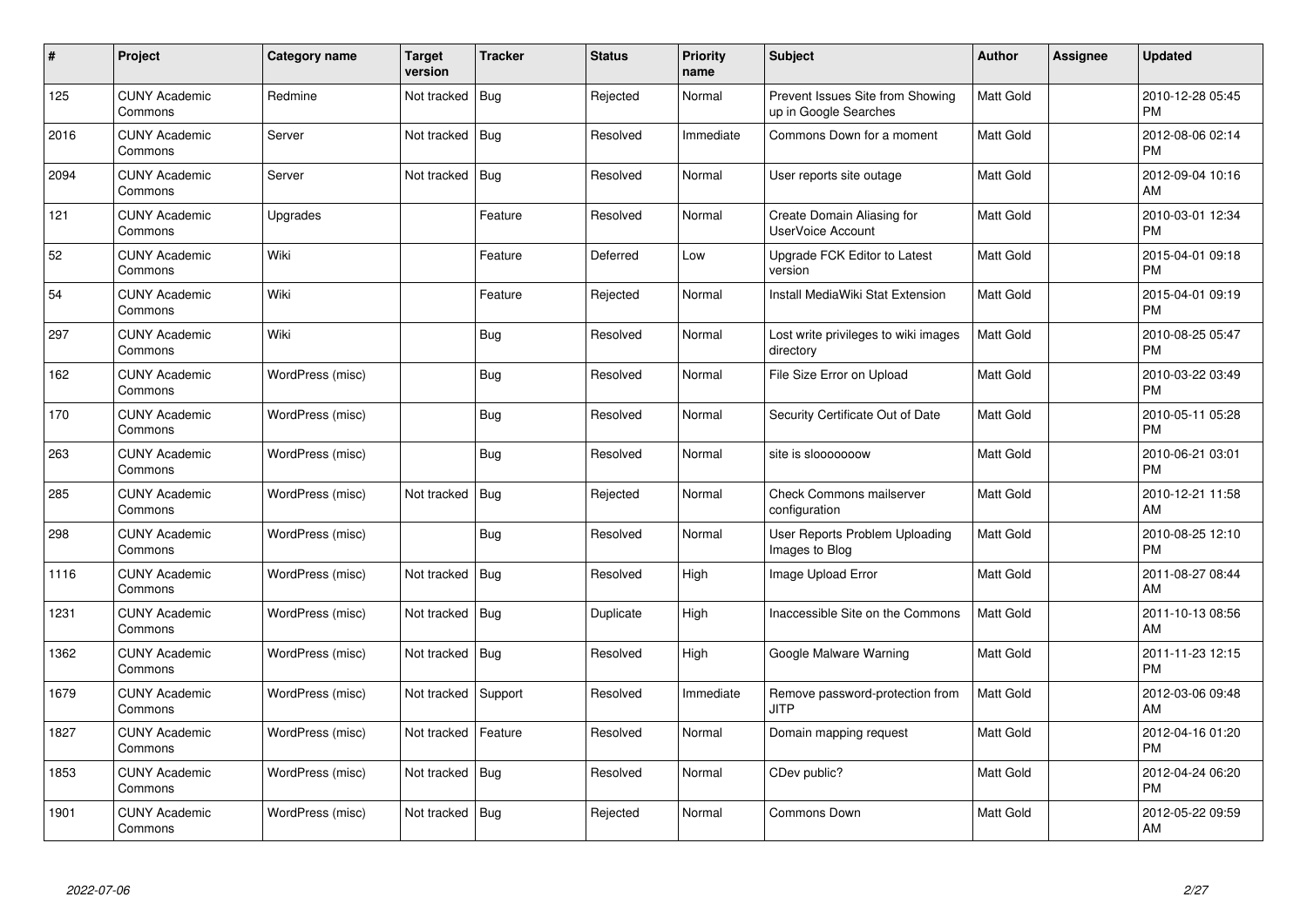| $\pmb{\sharp}$ | Project                         | Category name            | <b>Target</b><br>version | <b>Tracker</b> | <b>Status</b> | <b>Priority</b><br>name | <b>Subject</b>                                                                               | Author           | <b>Assignee</b>     | <b>Updated</b>                               |
|----------------|---------------------------------|--------------------------|--------------------------|----------------|---------------|-------------------------|----------------------------------------------------------------------------------------------|------------------|---------------------|----------------------------------------------|
| 2051           | <b>CUNY Academic</b><br>Commons | WordPress (misc)         | Not tracked              | Bug            | Rejected      | Normal                  | User finds Commons blocked due<br>to virus warning                                           | <b>Matt Gold</b> |                     | 2012-08-17 04:35<br><b>PM</b>                |
| 38             | <b>CUNY Academic</b><br>Commons | <b>WordPress Plugins</b> | Future<br>release        | Feature        | Deferred      | Normal                  | Possible Upgrade to Sitewide Tags<br>Plugin                                                  | Matt Gold        |                     | 2015-04-01 09:18<br><b>PM</b>                |
| 364            | <b>CUNY Academic</b><br>Commons | <b>WordPress Plugins</b> | Future<br>release        | Feature        | New           | Normal                  | <b>Bulletin Board</b>                                                                        | <b>Matt Gold</b> |                     | 2015-01-05 08:50<br><b>PM</b>                |
| 4010           | <b>CUNY Academic</b><br>Commons | <b>WordPress Plugins</b> | 1.7.20                   | <b>Bug</b>     | Resolved      | High                    | GC Digital Fellows site down                                                                 | <b>Matt Gold</b> |                     | 2015-04-22 10:30<br>AM                       |
| 133            | <b>CUNY Academic</b><br>Commons |                          |                          | Feature        | Resolved      | Low                     | Add TinyMCE to BP Profiles?                                                                  | Matt Gold        | Boone Gorges        | 2010-01-07 01:59<br>PM                       |
| 304            | <b>CUNY Academic</b><br>Commons |                          | Not tracked              | Feature        | Rejected      | Normal                  | Feature Roadmap                                                                              | Matt Gold        | Boone Gorges        | 2010-08-30 04:38<br><b>PM</b>                |
| 1197           | <b>CUNY Academic</b><br>Commons |                          | 1.3.13                   | Feature        | Resolved      | Low                     | <b>Remove Quotation Marks from</b><br><b>Email Notifications of Uploaded</b><br><b>Files</b> | Matt Gold        | Boone Gorges        | 2012-04-16 03:11<br><b>PM</b>                |
| 2265           | <b>CUNY Academic</b><br>Commons |                          | Not tracked              | Bug            | Rejected      | Normal                  | "Need Support" widget in cbox<br>documentation                                               | Matt Gold        | Boone Gorges        | 2012-11-20 01:07<br><b>PM</b>                |
| 2267           | <b>CUNY Academic</b><br>Commons |                          |                          | Bug            | Resolved      | Normal                  | Change "Cbox" to "CBOX" in<br>Dashboard Menu                                                 | Matt Gold        | Boone Gorges        | 2012-11-18 11:01<br><b>PM</b>                |
| 2268           | <b>CUNY Academic</b><br>Commons |                          |                          | <b>Bug</b>     | Rejected      | Normal                  | Add CBOX icon to dashboard<br>menu?                                                          | <b>Matt Gold</b> | <b>Boone Gorges</b> | 2012-11-18 10:58<br><b>PM</b>                |
| 3642           | <b>CUNY Academic</b><br>Commons |                          |                          | Bug            | Rejected      | Normal                  | Group search hanging                                                                         | Matt Gold        |                     | Boone Gorges   2014-11-10 12:50<br><b>PM</b> |
| 4196           | <b>CUNY Academic</b><br>Commons |                          |                          | <b>Bug</b>     | Rejected      | High                    | News feed weirdness                                                                          | Matt Gold        | Boone Gorges        | 2015-06-25 03:41<br><b>PM</b>                |
| 4640           | <b>CUNY Academic</b><br>Commons |                          |                          | <b>Bug</b>     | Resolved      | Normal                  | Group forum problem                                                                          | <b>Matt Gold</b> | Boone Gorges        | 2015-09-21 03:44<br><b>PM</b>                |
| 4641           | <b>CUNY Academic</b><br>Commons |                          | Not tracked              | Bug            | Resolved      | Normal                  | Reply by email going to the wrong<br>address                                                 | Matt Gold        | Boone Gorges        | 2015-09-21 04:05<br><b>PM</b>                |
| 5954           | <b>CUNY Academic</b><br>Commons |                          | Not tracked              | Feature        | Resolved      | Normal                  | replace video on homepage with<br>featured sites/groups                                      | <b>Matt Gold</b> | Boone Gorges        | 2016-09-23 02:23<br><b>PM</b>                |
| 7689           | <b>CUNY Academic</b><br>Commons |                          |                          | <b>Bug</b>     | Duplicate     | Immediate               | <b>Commons in Blank State</b>                                                                | Matt Gold        | <b>Boone Gorges</b> | 2017-02-15 10:19<br><b>PM</b>                |
| 8161           | <b>CUNY Academic</b><br>Commons |                          |                          | <b>Bug</b>     | Rejected      | Normal                  | Contact form info sent to Commons<br>email                                                   | <b>Matt Gold</b> |                     | Boone Gorges   2017-05-21 10:52<br>PM        |
| 9112           | <b>CUNY Academic</b><br>Commons |                          | Not tracked              | Bug            | Resolved      | High                    | GCDI site down                                                                               | Matt Gold        | Boone Gorges        | 2018-01-23 10:18<br><b>PM</b>                |
| 10538          | <b>CUNY Academic</b><br>Commons |                          |                          | <b>Bug</b>     | Resolved      | Normal                  | "This Site Can't be Reached"                                                                 | Matt Gold        | Boone Gorges        | 2018-10-16 09:39<br><b>PM</b>                |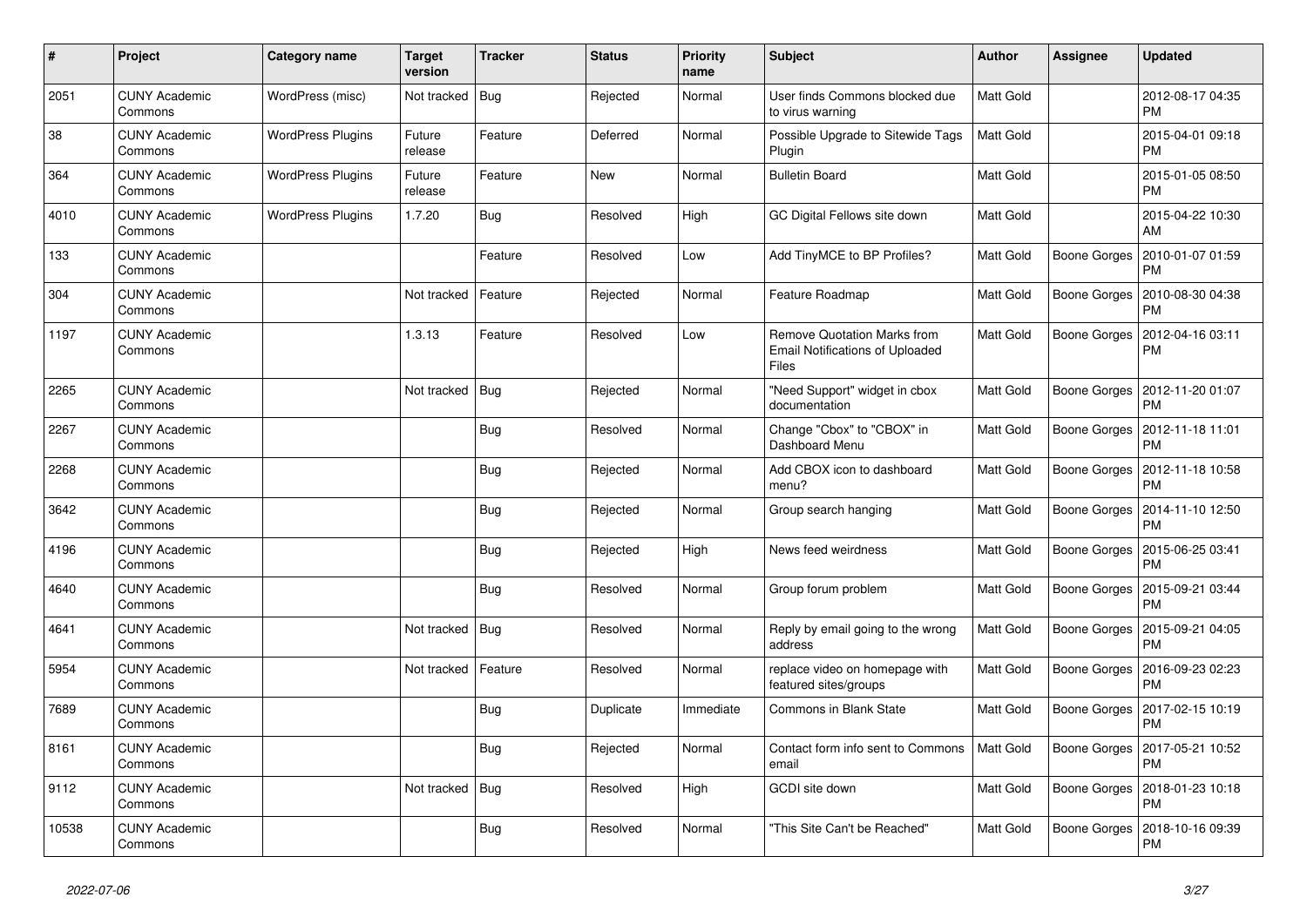| #     | Project                         | Category name             | <b>Target</b><br>version | <b>Tracker</b> | <b>Status</b> | <b>Priority</b><br>name | <b>Subject</b>                                                           | <b>Author</b>    | Assignee            | <b>Updated</b>                        |
|-------|---------------------------------|---------------------------|--------------------------|----------------|---------------|-------------------------|--------------------------------------------------------------------------|------------------|---------------------|---------------------------------------|
| 10563 | <b>CUNY Academic</b><br>Commons |                           | 1.13.12                  | <b>Bug</b>     | Resolved      | Urgent                  | cllicking on links from site menu<br>leads to 500 error                  | Matt Gold        | Boone Gorges        | 2018-10-23 10:48<br>AM                |
| 11610 | <b>CUNY Academic</b><br>Commons |                           | 1.15.5                   | <b>Bug</b>     | Resolved      | Normal                  | Homepage thumbnails not loading                                          | <b>Matt Gold</b> | Boone Gorges        | 2019-06-29 10:38<br><b>PM</b>         |
| 12185 | <b>CUNY Academic</b><br>Commons |                           | 1.16.1                   | Bug            | Resolved      | Immediate               | Group links not working                                                  | Matt Gold        | Boone Gorges        | 2019-12-10 10:35<br>AM                |
| 13862 | <b>CUNY Academic</b><br>Commons |                           |                          | <b>Bug</b>     | Resolved      | Normal                  | Under maintenance message                                                | Matt Gold        | <b>Boone Gorges</b> | 2021-01-28 08:56<br><b>PM</b>         |
| 13949 | <b>CUNY Academic</b><br>Commons |                           | Not tracked              | Bug            | New           | Normal                  | Continued debugging of runaway<br>MySQL connections                      | Matt Gold        | Boone Gorges        | 2021-09-14 10:42<br>AM                |
| 14737 | <b>CUNY Academic</b><br>Commons |                           |                          | Bug            | Duplicate     | Normal                  | Final step of group/site clone<br>reloads page                           | Matt Gold        | Boone Gorges        | 2021-08-31 11:41<br>AM                |
| 14896 | <b>CUNY Academic</b><br>Commons |                           |                          | <b>Bug</b>     | Resolved      | Urgent                  | site down for maintenance                                                | <b>Matt Gold</b> | <b>Boone Gorges</b> | 2021-10-26 11:01<br>AM                |
| 14951 | <b>CUNY Academic</b><br>Commons |                           | Not tracked              | Bug            | Resolved      | Normal                  | Commons down                                                             | Matt Gold        | Boone Gorges        | 2021-11-23 04:21<br><b>PM</b>         |
| 16020 | <b>CUNY Academic</b><br>Commons |                           |                          | Support        | Rejected      | Normal                  | Metaslider Pro                                                           | Matt Gold        | Boone Gorges        | 2022-05-10 10:43<br>AM                |
| 16307 | <b>CUNY Academic</b><br>Commons |                           |                          | Bug            | New           | Normal                  | Add brief messaging to<br>accept/decline group membership<br>requests    | Matt Gold        | Boone Gorges        | 2022-06-27 06:13<br><b>PM</b>         |
| 2618  | <b>NYCDH Community Site</b>     |                           |                          | Bug            | Assigned      | Low                     | Mark blogs as spam when created<br>by users marked as spam               | Matt Gold        | Boone Gorges        | 2013-06-09 11:38<br><b>PM</b>         |
| 2651  | <b>NYCDH Community Site</b>     |                           |                          | Bug            | Rejected      | Normal                  | BP Doc save button returns users<br>to doc directory instead of to group | Matt Gold        | Boone Gorges        | 2013-08-02 12:47<br><b>PM</b>         |
| 8899  | <b>CUNY Academic</b><br>Commons | Accessibility             | 1.13                     | Feature        | Resolved      | Normal                  | <b>Accessibility Fixes</b>                                               | Matt Gold        | Boone Gorges        | 2018-04-23 10:55<br>AM                |
| 8900  | <b>CUNY Academic</b><br>Commons | Accessibility             | Future<br>release        | Feature        | Assigned      | Normal                  | Look into tools to enforce<br>accessibility in WP environment            | Matt Gold        | Boone Gorges        | 2022-04-26 11:59<br>AM                |
| 8901  | <b>CUNY Academic</b><br>Commons | Accessibility             | Future<br>release        | Feature        | Assigned      | Normal                  | Theme analysis for accessibility                                         | Matt Gold        | Boone Gorges        | 2022-04-26 11:59<br>AM                |
| 342   | <b>CUNY Academic</b><br>Commons | <b>Blogs (BuddyPress)</b> | 1.10.2                   | Feature        | Resolved      | Low                     | <b>Blog Listing Displays User Avatars</b><br>Instead of Blog Avatars     | Matt Gold        | Boone Gorges        | 2019-12-06 11:08<br>AM                |
| 1098  | <b>CUNY Academic</b><br>Commons | Blogs (BuddyPress)        | 1.6                      | Feature        | Resolved      | Low                     | Create way for people to search<br>through authors on blog listings      | Matt Gold        |                     | Boone Gorges   2014-03-31 07:01<br>PM |
| 6350  | <b>CUNY Academic</b><br>Commons | <b>Blogs (BuddyPress)</b> | 1.9.31                   | Bug            | Resolved      | Normal                  | Editing blog posts results in activity<br>items                          | Matt Gold        | Boone Gorges        | 2016-10-18 09:24<br><b>PM</b>         |
| 8836  | <b>CUNY Academic</b><br>Commons | Blogs (BuddyPress)        | Future<br>release        | Feature        | Assigned      | Normal                  | Redesign site launch process                                             | Matt Gold        | Boone Gorges        | 2019-10-03 02:49<br><b>PM</b>         |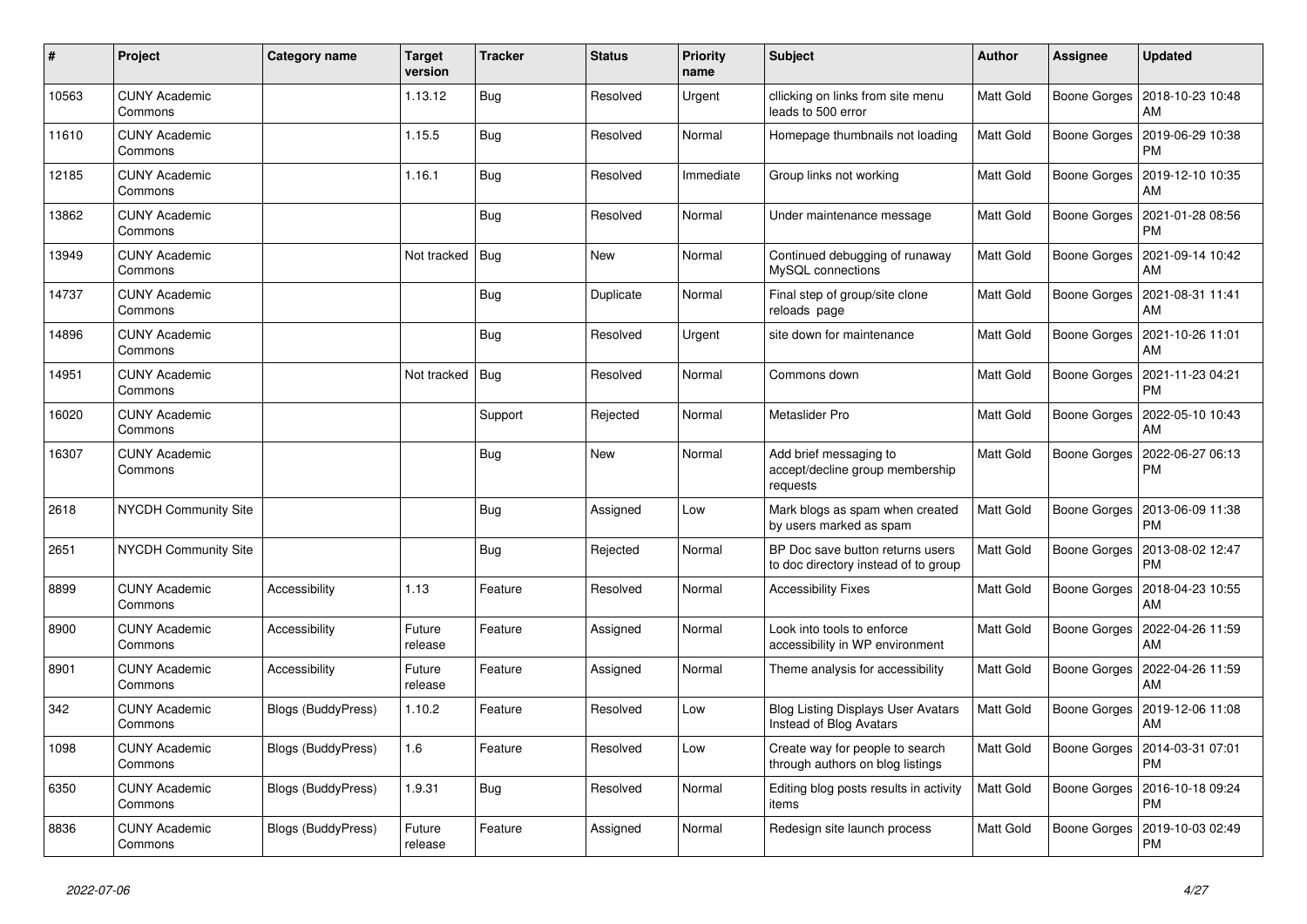| #              | Project                         | <b>Category name</b> | <b>Target</b><br>version | <b>Tracker</b> | <b>Status</b> | <b>Priority</b><br>name | <b>Subject</b>                                                             | <b>Author</b>    | <b>Assignee</b> | <b>Updated</b>                               |
|----------------|---------------------------------|----------------------|--------------------------|----------------|---------------|-------------------------|----------------------------------------------------------------------------|------------------|-----------------|----------------------------------------------|
| $\overline{7}$ | <b>CUNY Academic</b><br>Commons | BuddyPress (misc)    |                          | Bug            | Resolved      | Normal                  | BuddyPress theme error on iPhone                                           | <b>Matt Gold</b> | Boone Gorges    | 2009-09-15 07:39<br><b>PM</b>                |
| 30             | <b>CUNY Academic</b><br>Commons | BuddyPress (misc)    |                          | Bug            | Resolved      | Normal                  | Hidden Forum Activity Showing up<br>in News Feed                           | Matt Gold        | Boone Gorges    | 2009-09-30 02:51<br><b>PM</b>                |
| 31             | <b>CUNY Academic</b><br>Commons | BuddyPress (misc)    |                          | Feature        | Resolved      | Low                     | Upgrade to BuddyPress 1.1                                                  | Matt Gold        | Boone Gorges    | 2009-12-08 04:00<br><b>PM</b>                |
| 32             | <b>CUNY Academic</b><br>Commons | BuddyPress (misc)    | 1.1                      | Feature        | Resolved      | Low                     | Add BP External Group Blogs<br>Plugin                                      | Matt Gold        | Boone Gorges    | 2010-10-06 05:12<br>PM                       |
| 34             | <b>CUNY Academic</b><br>Commons | BuddyPress (misc)    |                          | Feature        | Resolved      | Low                     | <b>Create Privacy Settings for Profile</b><br>Data                         | <b>Matt Gold</b> | Boone Gorges    | 2010-05-11 06:52<br><b>PM</b>                |
| 36             | <b>CUNY Academic</b><br>Commons | BuddyPress (misc)    | 1.1                      | Feature        | Resolved      | Normal                  | Digest Version of Group Forums<br>Notification Plugin                      | Matt Gold        | Boone Gorges    | 2010-09-26 11:10<br>AM                       |
| 37             | <b>CUNY Academic</b><br>Commons | BuddyPress (misc)    |                          | Feature        | Resolved      | Low                     | Move Member Search up on<br>Member page                                    | <b>Matt Gold</b> | Boone Gorges    | 2009-12-07 08:20<br>AM                       |
| 50             | <b>CUNY Academic</b><br>Commons | BuddyPress (misc)    |                          | Feature        | Resolved      | Low                     | Give Group Moderators Additional<br>Privileges                             | <b>Matt Gold</b> |                 | Boone Gorges   2009-12-08 02:23<br><b>PM</b> |
| 53             | <b>CUNY Academic</b><br>Commons | BuddyPress (misc)    |                          | <b>Bug</b>     | Resolved      | Normal                  | Search on Group Page Not<br>Working, Leads to Home Page                    | Matt Gold        | Boone Gorges    | 2009-10-22 10:51<br>AM                       |
| 55             | <b>CUNY Academic</b><br>Commons | BuddyPress (misc)    |                          | Feature        | Resolved      | Low                     | Length of RSS feed on News page                                            | <b>Matt Gold</b> | Boone Gorges    | 2009-10-22 10:32<br>AM                       |
| 64             | <b>CUNY Academic</b><br>Commons | BuddyPress (misc)    |                          | Feature        | Resolved      | Normal                  | Create links to file attachments in<br><b>BP Forum Subscription Plugin</b> | Matt Gold        | Boone Gorges    | 2009-12-10 01:29<br><b>PM</b>                |
| 66             | <b>CUNY Academic</b><br>Commons | BuddyPress (misc)    |                          | Feature        | Resolved      | Normal                  | Remove "Popular" listing from<br>Members Widget                            | Matt Gold        | Boone Gorges    | 2009-11-18 09:20<br>AM                       |
| 67             | <b>CUNY Academic</b><br>Commons | BuddyPress (misc)    |                          | Feature        | Resolved      | Low                     | Who's Online                                                               | <b>Matt Gold</b> | Boone Gorges    | 2009-12-08 07:33<br><b>PM</b>                |
| 69             | <b>CUNY Academic</b><br>Commons | BuddyPress (misc)    |                          | Bug            | Resolved      | Normal                  | UserName doesn't appear in News<br>Feed Wiki Edit                          | <b>Matt Gold</b> | Boone Gorges    | 2009-12-03 09:33<br>AM                       |
| 120            | <b>CUNY Academic</b><br>Commons | BuddyPress (misc)    | 1.4                      | Feature        | Resolved      | Normal                  | <b>Consider Adding Privacy Options</b><br><b>Plugin for Profiles</b>       | Matt Gold        | Boone Gorges    | 2015-11-12 01:02<br>AM                       |
| 130            | <b>CUNY Academic</b><br>Commons | BuddyPress (misc)    |                          | <b>Bug</b>     | Resolved      | Normal                  | Link to Blog on Group Pages leads<br>back to Group                         | <b>Matt Gold</b> | Boone Gorges    | 2009-12-10 01:28<br>PM                       |
| 134            | <b>CUNY Academic</b><br>Commons | BuddyPress (misc)    |                          | Bug            | Resolved      | Low                     | Div Overflow Issue on Mail Interface   Matt Gold                           |                  | Boone Gorges    | 2009-12-13 06:28<br><b>PM</b>                |
| 138            | <b>CUNY Academic</b><br>Commons | BuddyPress (misc)    |                          | Bug            | Resolved      | Normal                  | Broken Links in Forum Notification<br>Emails                               | Matt Gold        | Boone Gorges    | 2010-03-02 07:59<br>PM                       |
| 143            | CUNY Academic<br>Commons        | BuddyPress (misc)    |                          | <b>Bug</b>     | Resolved      | Normal                  | <b>Friendship Acceptance Error</b><br>Message                              | Matt Gold        | Boone Gorges    | 2010-05-11 04:44<br><b>PM</b>                |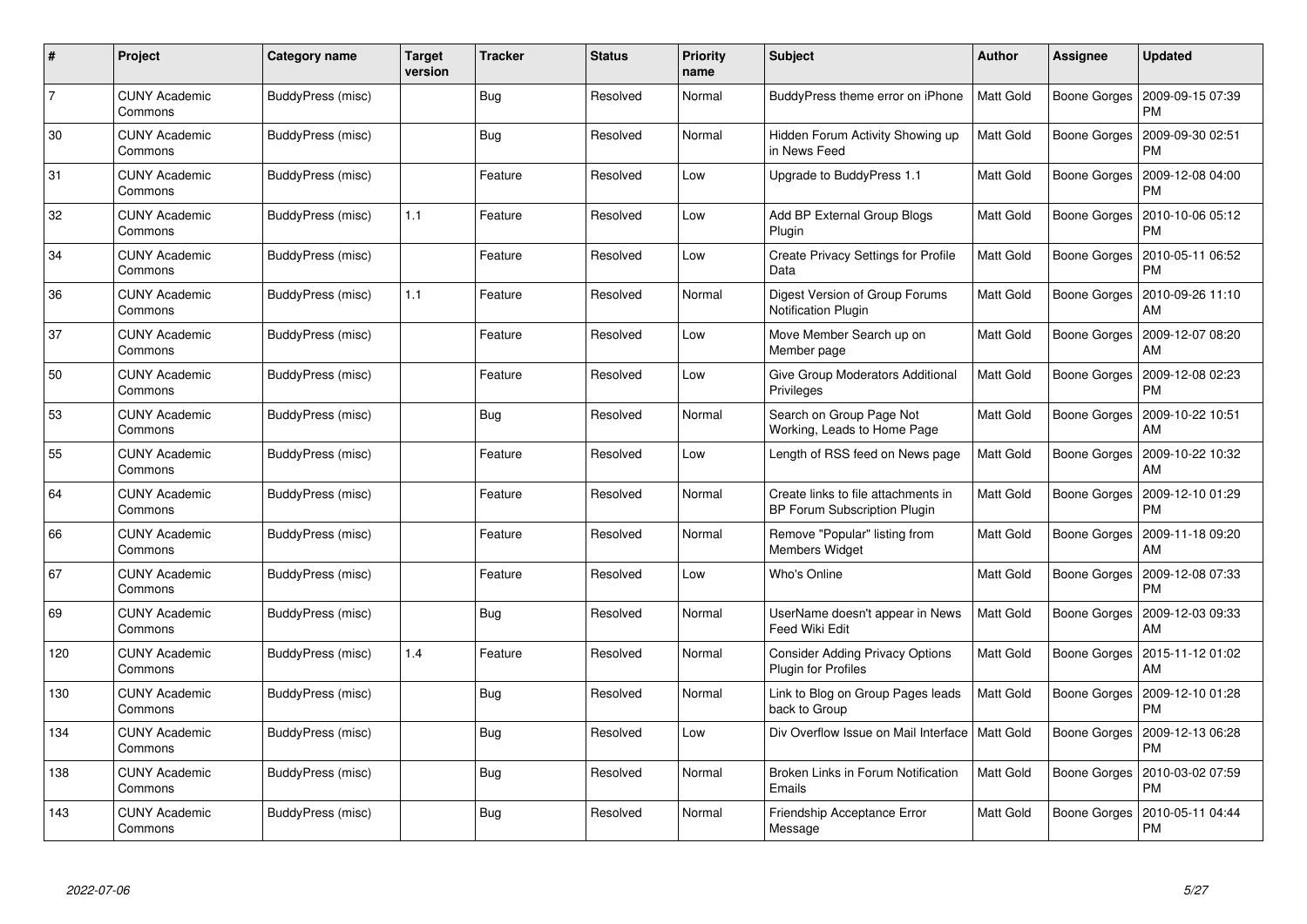| $\#$ | Project                         | Category name     | <b>Target</b><br>version | <b>Tracker</b> | <b>Status</b> | <b>Priority</b><br>name | <b>Subject</b>                                                     | <b>Author</b>    | Assignee            | <b>Updated</b>                |
|------|---------------------------------|-------------------|--------------------------|----------------|---------------|-------------------------|--------------------------------------------------------------------|------------------|---------------------|-------------------------------|
| 145  | <b>CUNY Academic</b><br>Commons | BuddyPress (misc) |                          | Bug            | Resolved      | Normal                  | Trackbacks are being attributed to<br>'ungooglable'                | <b>Matt Gold</b> | Boone Gorges        | 2010-05-20 03:07<br><b>PM</b> |
| 148  | <b>CUNY Academic</b><br>Commons | BuddyPress (misc) |                          | Bug            | Resolved      | Normal                  | TinyMCE Problem with URLs in<br>Posts                              | <b>Matt Gold</b> | Boone Gorges        | 2010-02-25 12:22<br><b>PM</b> |
| 149  | <b>CUNY Academic</b><br>Commons | BuddyPress (misc) |                          | Bug            | Resolved      | Normal                  | <b>Email Notifications and TinyMCE</b>                             | <b>Matt Gold</b> | Boone Gorges        | 2010-01-08 09:33<br>PM        |
| 152  | <b>CUNY Academic</b><br>Commons | BuddyPress (misc) |                          | <b>Bug</b>     | Resolved      | Normal                  | HTML Tags Added to Email<br><b>Notifications</b>                   | Matt Gold        | Boone Gorges        | 2010-05-11 04:52<br>PM        |
| 153  | <b>CUNY Academic</b><br>Commons | BuddyPress (misc) |                          | Bug            | Resolved      | Normal                  | User Asked to login again while<br>trying to submit wire post      | <b>Matt Gold</b> | Boone Gorges        | 2010-05-11 04:48<br>PM        |
| 154  | <b>CUNY Academic</b><br>Commons | BuddyPress (misc) |                          | Bug            | Resolved      | Low                     | Order of posts on Forum page                                       | <b>Matt Gold</b> | Boone Gorges        | 2010-05-11 04:53<br>PM        |
| 155  | <b>CUNY Academic</b><br>Commons | BuddyPress (misc) |                          | Bug            | Resolved      | Normal                  | Problem with Group Blog<br><b>BuddyPress Plugin</b>                | Matt Gold        | Boone Gorges        | 2010-01-23 07:19<br>AM        |
| 156  | <b>CUNY Academic</b><br>Commons | BuddyPress (misc) |                          | Bug            | Resolved      | Low                     | Sticky Posts and Recently Active<br><b>Topics List</b>             | Matt Gold        | Boone Gorges        | 2010-05-11 05:22<br>PM        |
| 157  | <b>CUNY Academic</b><br>Commons | BuddyPress (misc) | Not tracked              | Feature        | Rejected      | Normal                  | Conduct a review of BuddyPress<br>plugins                          | <b>Matt Gold</b> | Boone Gorges        | 2016-01-26 12:16<br>AM        |
| 159  | <b>CUNY Academic</b><br>Commons | BuddyPress (misc) |                          | <b>Bug</b>     | Resolved      | Normal                  | Member reports trouble with<br><b>Notification Settings</b>        | <b>Matt Gold</b> | Boone Gorges        | 2010-05-11 04:50<br>PM        |
| 160  | <b>CUNY Academic</b><br>Commons | BuddyPress (misc) |                          | Bug            | Resolved      | Low                     | <b>Sticky Posts and Recently Active</b><br><b>Topics List</b>      | Matt Gold        | Boone Gorges        | 2010-01-21 02:02<br>PM        |
| 173  | <b>CUNY Academic</b><br>Commons | BuddyPress (misc) |                          | <b>Bug</b>     | Resolved      | Normal                  | Blockquote display cut off in mac<br>browsers                      | Matt Gold        | Boone Gorges        | 2010-05-11 04:58<br>PM        |
| 174  | <b>CUNY Academic</b><br>Commons | BuddyPress (misc) |                          | Bug            | Resolved      | Normal                  | College names no longer active<br>links on profiles                | Matt Gold        | Boone Gorges        | 2010-05-11 05:00<br><b>PM</b> |
| 177  | <b>CUNY Academic</b><br>Commons | BuddyPress (misc) |                          | Feature        | Resolved      | Normal                  | Allow members to edit forum posts                                  | <b>Matt Gold</b> | Boone Gorges        | 2010-05-11 10:01<br>PM        |
| 180  | <b>CUNY Academic</b><br>Commons | BuddyPress (misc) |                          | <b>Bug</b>     | Resolved      | Normal                  | Incorrect Link on Friendship<br><b>Request Notification Issues</b> | Matt Gold        | <b>Boone Gorges</b> | 2010-03-13 08:47<br>AM        |
| 181  | <b>CUNY Academic</b><br>Commons | BuddyPress (misc) |                          | Bug            | Resolved      | Low                     | spam comments showing up in<br>activity stream                     | Matt Gold        | Boone Gorges        | 2010-06-22 06:53<br>PM        |
| 184  | <b>CUNY Academic</b><br>Commons | BuddyPress (misc) |                          | Support        | Resolved      | Normal                  | Allowing Users to Delete Accounts                                  | Matt Gold        | Boone Gorges        | 2010-05-11 09:54<br><b>PM</b> |
| 185  | <b>CUNY Academic</b><br>Commons | BuddyPress (misc) |                          | <b>Bug</b>     | Resolved      | Immediate               | Private Group Info/Documents on<br><b>Activity Stream</b>          | Matt Gold        | Boone Gorges        | 2010-05-11 05:01<br>PM        |
| 187  | CUNY Academic<br>Commons        | BuddyPress (misc) |                          | <b>Bug</b>     | Resolved      | Normal                  | Group Member unable to be<br>promoted to admin status              | Matt Gold        | Boone Gorges        | 2010-04-02 09:26<br><b>PM</b> |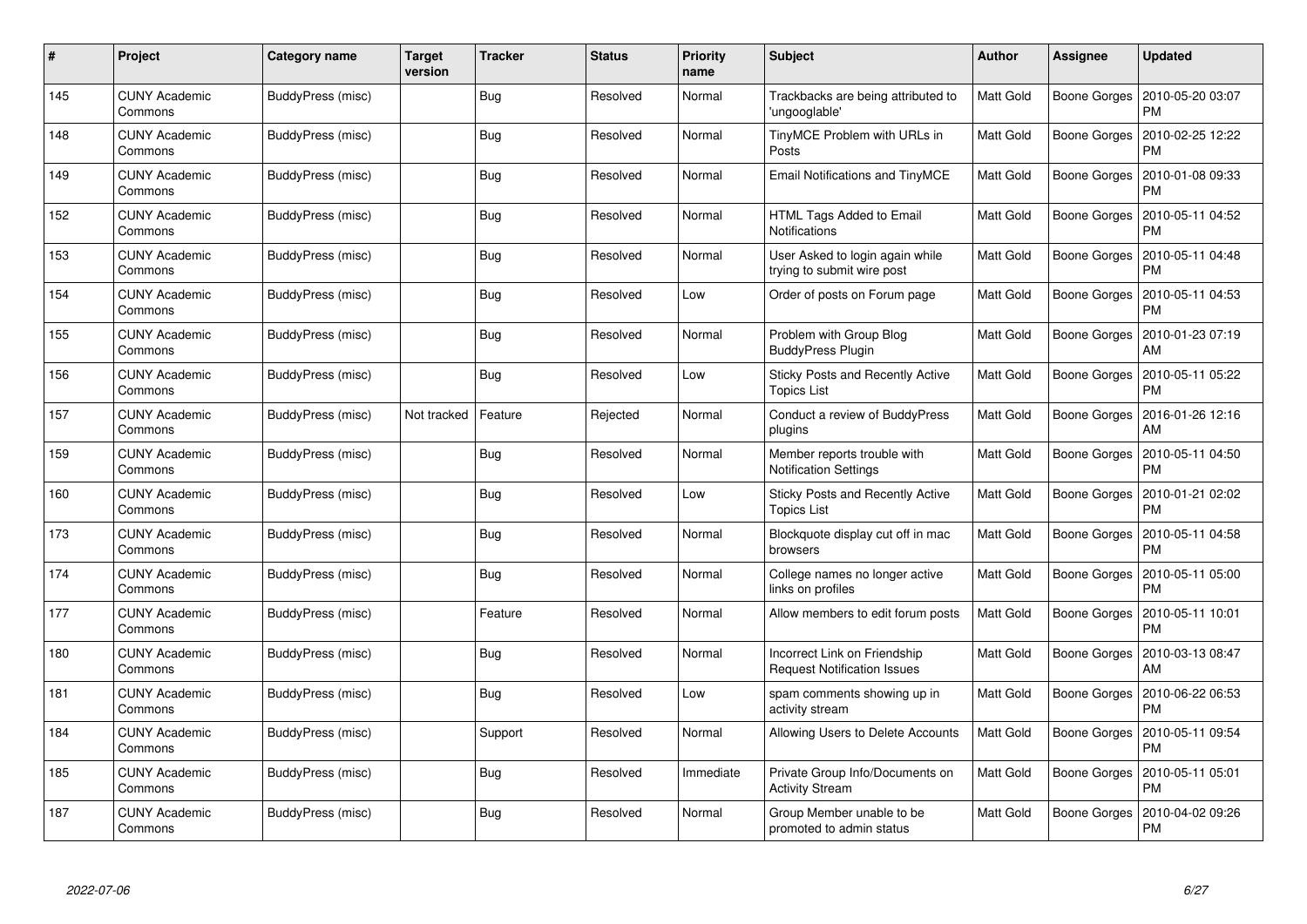| #   | Project                         | Category name     | <b>Target</b><br>version | <b>Tracker</b> | <b>Status</b> | <b>Priority</b><br>name | <b>Subject</b>                                                                                    | <b>Author</b>    | Assignee            | <b>Updated</b>                        |
|-----|---------------------------------|-------------------|--------------------------|----------------|---------------|-------------------------|---------------------------------------------------------------------------------------------------|------------------|---------------------|---------------------------------------|
| 188 | <b>CUNY Academic</b><br>Commons | BuddyPress (misc) |                          | Feature        | Resolved      | Low                     | Allow Group Documents to be<br>Sorted by Date                                                     | <b>Matt Gold</b> | Boone Gorges        | 2010-05-11 10:14<br><b>PM</b>         |
| 189 | <b>CUNY Academic</b><br>Commons | BuddyPress (misc) |                          | Bug            | Resolved      | Normal                  | <b>Trouble Uploading Document</b>                                                                 | Matt Gold        | Boone Gorges        | 2010-05-11 04:31<br>PM                |
| 193 | <b>CUNY Academic</b><br>Commons | BuddyPress (misc) | 1.1                      | Feature        | Rejected      | Low                     | Replace "Kick and Ban" terminology<br>on group member admin page with<br>kinder, gentler language | <b>Matt Gold</b> | Boone Gorges        | 2010-07-22 02:38<br>PM                |
| 204 | <b>CUNY Academic</b><br>Commons | BuddyPress (misc) |                          | Bug            | Resolved      | Normal                  | Embiggen list of my groups                                                                        | Matt Gold        | Boone Gorges        | 2010-05-11 05:13<br><b>PM</b>         |
| 205 | <b>CUNY Academic</b><br>Commons | BuddyPress (misc) |                          | Bug            | Resolved      | High                    | <b>Cannot Create Account</b>                                                                      | <b>Matt Gold</b> | Boone Gorges        | 2010-05-20 03:18<br><b>PM</b>         |
| 209 | <b>CUNY Academic</b><br>Commons | BuddyPress (misc) |                          | Bug            | Resolved      | High                    | Members Report that Forum<br>Attachments not working                                              | Matt Gold        | Boone Gorges        | 2010-05-14 12:13<br><b>PM</b>         |
| 212 | <b>CUNY Academic</b><br>Commons | BuddyPress (misc) |                          | Feature        | Resolved      | High                    | Create a way for group members to<br>send out email announcements                                 | Matt Gold        | Boone Gorges        | 2010-05-12 10:11<br>AM                |
| 215 | <b>CUNY Academic</b><br>Commons | BuddyPress (misc) |                          | Bug            | Resolved      | Low                     | Inaccurate dates on group page`                                                                   | <b>Matt Gold</b> | Boone Gorges        | 2010-05-12 12:11<br>PM                |
| 218 | <b>CUNY Academic</b><br>Commons | BuddyPress (misc) |                          | Feature        | Resolved      | Normal                  | Who's Online listing on homepage                                                                  | Matt Gold        | Boone Gorges        | 2010-05-20 05:49<br><b>PM</b>         |
| 220 | <b>CUNY Academic</b><br>Commons | BuddyPress (misc) |                          | <b>Bug</b>     | Resolved      | High                    | Hidden Groups showing up in<br>homepage group listing                                             | Matt Gold        | <b>Boone Gorges</b> | 2010-05-07 10:30<br>AM                |
| 222 | <b>CUNY Academic</b><br>Commons | BuddyPress (misc) |                          | <b>Bug</b>     | Resolved      | High                    | No way for group admins to invite<br>new members                                                  | Matt Gold        | Boone Gorges        | 2010-05-11 09:02<br><b>PM</b>         |
| 223 | <b>CUNY Academic</b><br>Commons | BuddyPress (misc) |                          | Bug            | Resolved      | Normal                  | <b>Uploaded Group Document Failed</b><br>to Create Email Notification                             | Matt Gold        | Boone Gorges        | 2010-05-11 10:12<br><b>PM</b>         |
| 224 | <b>CUNY Academic</b><br>Commons | BuddyPress (misc) |                          | Feature        | Resolved      | Low                     | <b>Sort Group Documents</b>                                                                       | Matt Gold        | Boone Gorges        | 2010-05-11 07:36<br>PM                |
| 231 | <b>CUNY Academic</b><br>Commons | BuddyPress (misc) |                          | Feature        | Resolved      | Normal                  | Select from all groups on email<br>invites                                                        | Matt Gold        | Boone Gorges        | 2010-05-12 10:08<br>AM                |
| 233 | <b>CUNY Academic</b><br>Commons | BuddyPress (misc) | 1.0                      | Feature        | Resolved      | Low                     | Add time limit to forum post editing<br>capabilities                                              | Matt Gold        | Boone Gorges        | 2010-08-29 02:09<br><b>PM</b>         |
| 235 | <b>CUNY Academic</b><br>Commons | BuddyPress (misc) |                          | Bug            | Resolved      | Normal                  | BP Admin Bar Not Appearing on<br>Help Blog                                                        | Matt Gold        | <b>Boone Gorges</b> | 2010-05-20 06:15<br>PM                |
| 237 | <b>CUNY Academic</b><br>Commons | BuddyPress (misc) |                          | Feature        | Resolved      | Low                     | Change Subject Line of Emailed<br><b>Group Updates</b>                                            | Matt Gold        |                     | Boone Gorges   2010-05-12 11:24<br>AM |
| 238 | <b>CUNY Academic</b><br>Commons | BuddyPress (misc) |                          | Feature        | Resolved      | Low                     | Change Subject Line of Group<br><b>Document Emails</b>                                            | Matt Gold        | Boone Gorges        | 2010-05-12 11:27<br>AM                |
| 239 | <b>CUNY Academic</b><br>Commons | BuddyPress (misc) |                          | <b>Bug</b>     | Resolved      | Normal                  | Forum Post Error                                                                                  | Matt Gold        | <b>Boone Gorges</b> | 2010-05-12 11:48<br>AM                |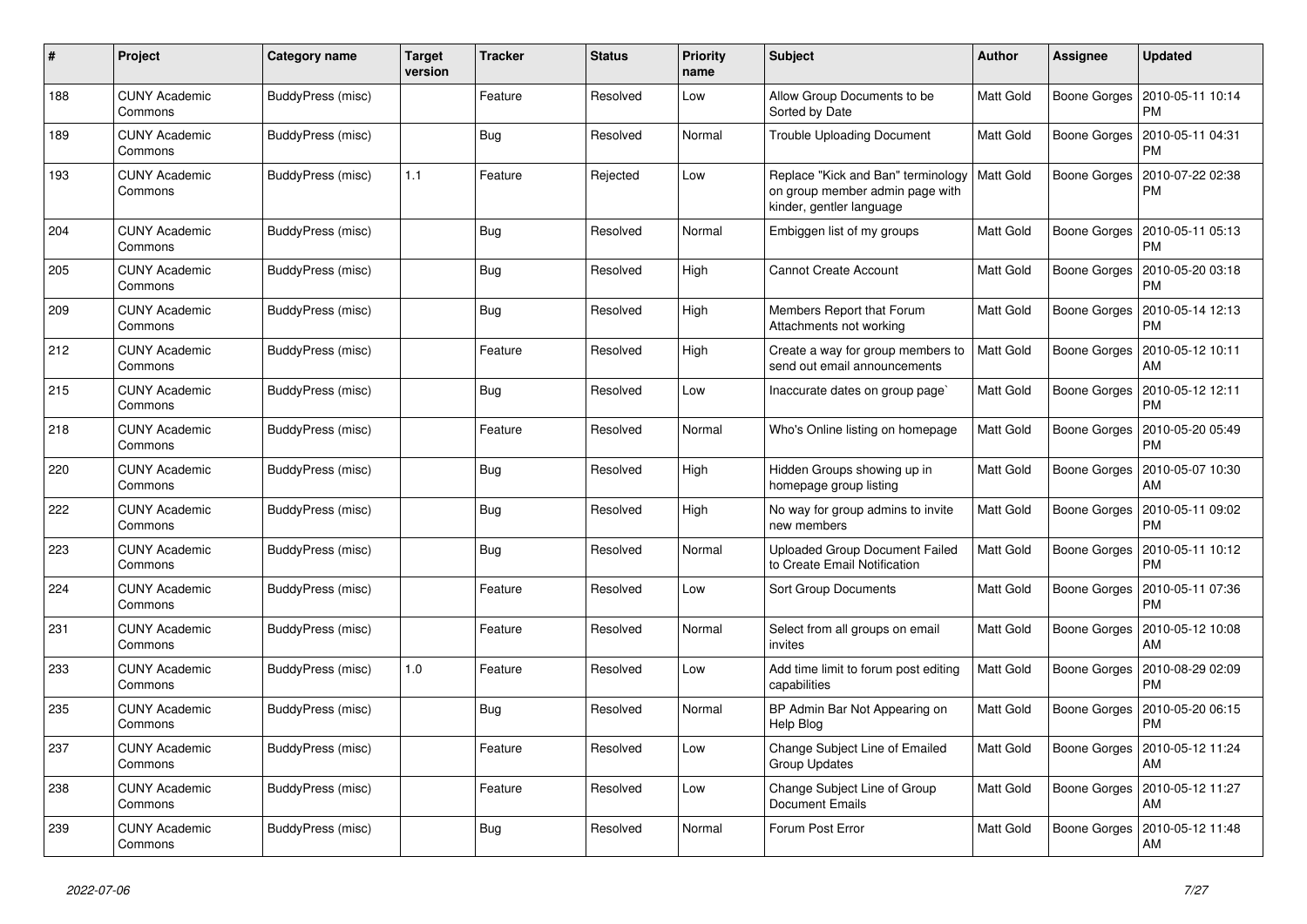| #   | Project                         | Category name     | <b>Target</b><br>version | <b>Tracker</b> | <b>Status</b> | <b>Priority</b><br>name | <b>Subject</b>                                                                                                               | <b>Author</b>    | Assignee     | <b>Updated</b>                |
|-----|---------------------------------|-------------------|--------------------------|----------------|---------------|-------------------------|------------------------------------------------------------------------------------------------------------------------------|------------------|--------------|-------------------------------|
| 240 | <b>CUNY Academic</b><br>Commons | BuddyPress (misc) |                          | Bug            | Resolved      | Normal                  | Invite Anyone - CUNY email domain   Matt Gold<br>produces error                                                              |                  | Boone Gorges | 2010-05-14 12:39<br><b>PM</b> |
| 241 | <b>CUNY Academic</b><br>Commons | BuddyPress (misc) |                          | <b>Bug</b>     | Resolved      | Normal                  | <b>Emailed Group Activity Updates</b><br>Contain Escape Characters                                                           | Matt Gold        | Boone Gorges | 2010-08-25 01:30<br><b>PM</b> |
| 244 | <b>CUNY Academic</b><br>Commons | BuddyPress (misc) |                          | Bug            | Rejected      | Low                     | Some notifications persist after<br>being clicked                                                                            | <b>Matt Gold</b> | Boone Gorges | 2014-05-01 09:20<br>AM        |
| 247 | <b>CUNY Academic</b><br>Commons | BuddyPress (misc) |                          | Bug            | Resolved      | Normal                  | Email problem on signup                                                                                                      | Matt Gold        | Boone Gorges | 2010-05-18 03:09<br>PM        |
| 249 | <b>CUNY Academic</b><br>Commons | BuddyPress (misc) |                          | <b>Bug</b>     | Resolved      | Normal                  | New group contains activity stream<br>post from older group                                                                  | Matt Gold        | Boone Gorges | 2010-05-20 03:00<br><b>PM</b> |
| 254 | <b>CUNY Academic</b><br>Commons | BuddyPress (misc) |                          | Feature        | Resolved      | Normal                  | Move "Upload a New Document"<br>link                                                                                         | Matt Gold        | Boone Gorges | 2010-06-22 06:53<br><b>PM</b> |
| 256 | <b>CUNY Academic</b><br>Commons | BuddyPress (misc) | Not tracked              | Bug            | Resolved      | High                    | Security warnings on site                                                                                                    | Matt Gold        | Boone Gorges | 2014-05-01 09:23<br>AM        |
| 258 | <b>CUNY Academic</b><br>Commons | BuddyPress (misc) | 1.0                      | Feature        | Resolved      | Normal                  | Remove posting text box on group<br>homepages                                                                                | <b>Matt Gold</b> | Boone Gorges | 2010-08-23 04:09<br><b>PM</b> |
| 259 | <b>CUNY Academic</b><br>Commons | BuddyPress (misc) |                          | Feature        | Resolved      | Normal                  | Send group document description<br>with email notification                                                                   | Matt Gold        | Boone Gorges | 2010-06-24 03:46<br>PM        |
| 261 | <b>CUNY Academic</b><br>Commons | BuddyPress (misc) |                          | Feature        | Resolved      | Normal                  | Add "more groups" and "more<br>blogs" and "more members" links to<br>homepage under lists of recently<br>active groups/blogs | <b>Matt Gold</b> | Boone Gorges | 2010-06-24 03:44<br>PM        |
| 264 | <b>CUNY Academic</b><br>Commons | BuddyPress (misc) |                          | Bug            | Resolved      | Normal                  | user reports receiving two<br>notifications for each new group<br>forum post                                                 | Matt Gold        | Boone Gorges | 2010-08-26 02:57<br><b>PM</b> |
| 266 | <b>CUNY Academic</b><br>Commons | BuddyPress (misc) | 1.0.1                    | Bug            | Resolved      | Normal                  | <b>Account Deletion Process</b>                                                                                              | Matt Gold        | Boone Gorges | 2010-07-19 11:07<br>AM        |
| 278 | <b>CUNY Academic</b><br>Commons | BuddyPress (misc) | 1.0.1                    | Bug            | Resolved      | Normal                  | Group Blog plugin creates<br>subdirectory, not subdomain blogs                                                               | Matt Gold        | Boone Gorges | 2010-08-29 01:52<br><b>PM</b> |
| 279 | <b>CUNY Academic</b><br>Commons | BuddyPress (misc) | 1.1                      | Bug            | Rejected      | Normal                  | Members Report Problems with<br>Notifications                                                                                | Matt Gold        | Boone Gorges | 2010-11-16 04:37<br>PM        |
| 280 | <b>CUNY Academic</b><br>Commons | BuddyPress (misc) |                          | Support        | Resolved      | Normal                  | Prospective Member has trouble<br>signing up                                                                                 | Matt Gold        | Boone Gorges | 2010-07-27 09:41<br>AM        |
| 281 | <b>CUNY Academic</b><br>Commons | BuddyPress (misc) | 1.1                      | Feature        | Resolved      | Low                     | Change "Kick and Ban" terminology<br>in Group Interface                                                                      | <b>Matt Gold</b> | Boone Gorges | 2010-09-08 06:14<br><b>PM</b> |
| 282 | <b>CUNY Academic</b><br>Commons | BuddyPress (misc) | 1.1                      | Feature        | Resolved      | Normal                  | Alter "Kick and Ban" Group<br>Functionality                                                                                  | Matt Gold        | Boone Gorges | 2010-09-08 06:14<br><b>PM</b> |
| 291 | <b>CUNY Academic</b><br>Commons | BuddyPress (misc) | Future<br>release        | Feature        | Rejected      | Normal                  | Add Chat/IM functionality                                                                                                    | Matt Gold        | Boone Gorges | 2015-11-12 01:36<br>AM        |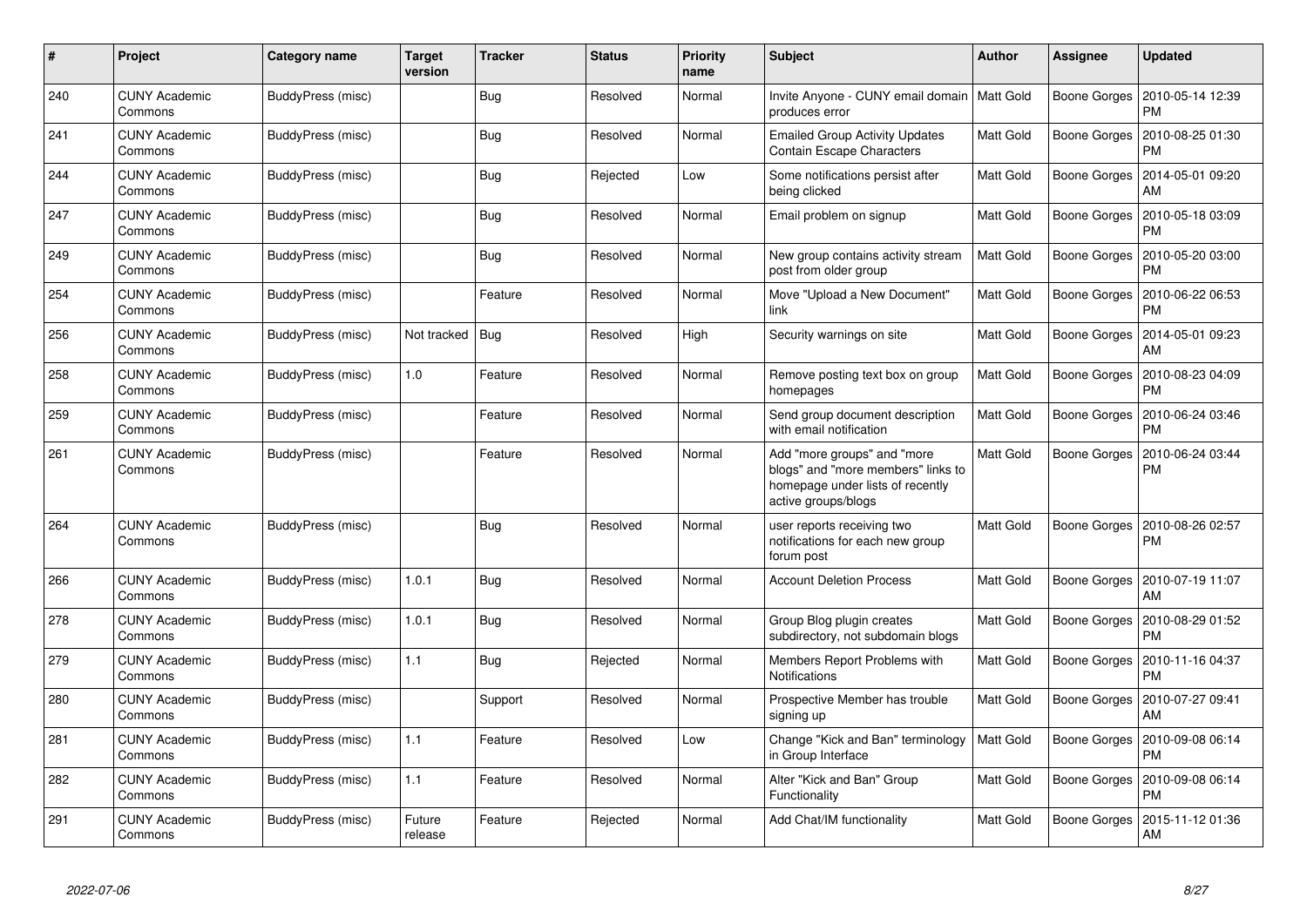| #   | Project                         | Category name     | <b>Target</b><br>version | <b>Tracker</b> | <b>Status</b> | <b>Priority</b><br>name | <b>Subject</b>                                                                                     | <b>Author</b>    | <b>Assignee</b> | Updated                       |
|-----|---------------------------------|-------------------|--------------------------|----------------|---------------|-------------------------|----------------------------------------------------------------------------------------------------|------------------|-----------------|-------------------------------|
| 301 | <b>CUNY Academic</b><br>Commons | BuddyPress (misc) |                          | Bug            | Resolved      | High                    | User unable to upload documents                                                                    | <b>Matt Gold</b> | Boone Gorges    | 2010-08-25 12:06<br><b>PM</b> |
| 306 | <b>CUNY Academic</b><br>Commons | BuddyPress (misc) | 1.0.1                    | Bug            | Rejected      | Low                     | Text on Group Page should be<br>darker                                                             | Matt Gold        | Boone Gorges    | 2010-08-26 04:23<br>PM        |
| 307 | <b>CUNY Academic</b><br>Commons | BuddyPress (misc) | 1.1                      | Feature        | Resolved      | Low                     | Possible to Change in Group Slug?                                                                  | Matt Gold        | Boone Gorges    | 2010-11-20 09:12<br>AM        |
| 314 | <b>CUNY Academic</b><br>Commons | BuddyPress (misc) | 1.0.2                    | Bug            | Resolved      | Normal                  | Changing Blog Title in BuddyPress<br>Menus                                                         | Matt Gold        | Boone Gorges    | 2010-09-02 10:59<br>AM        |
| 320 | <b>CUNY Academic</b><br>Commons | BuddyPress (misc) | Not tracked              | Bug            | Resolved      | Normal                  | Multiple listings of account in BP<br>group                                                        | Matt Gold        | Boone Gorges    | 2010-09-01 07:37<br>AM        |
| 322 | <b>CUNY Academic</b><br>Commons | BuddyPress (misc) | 1.0.2                    | Feature        | Resolved      | High                    | Raising Limitation on Emailed<br>Invites                                                           | Matt Gold        | Boone Gorges    | 2010-09-03 07:07<br>AM        |
| 323 | <b>CUNY Academic</b><br>Commons | BuddyPress (misc) | 1.0.3                    | Bug            | Resolved      | Normal                  | Multiple listings of member account<br>in BP group                                                 | <b>Matt Gold</b> | Boone Gorges    | 2010-09-08 02:40<br><b>PM</b> |
| 325 | <b>CUNY Academic</b><br>Commons | BuddyPress (misc) | 1.3                      | Feature        | Resolved      | Normal                  | Add folder hierarchies to Group<br>Documents plugin                                                | Matt Gold        | Boone Gorges    | 2011-05-23 01:33<br>AM        |
| 328 | <b>CUNY Academic</b><br>Commons | BuddyPress (misc) | Future<br>release        | Feature        | Duplicate     | Normal                  | Make Group Invitation Status<br>Clearer                                                            | Matt Gold        | Boone Gorges    | 2010-12-20 11:08<br>AM        |
| 330 | <b>CUNY Academic</b><br>Commons | BuddyPress (misc) | Not tracked              | Feature        | Resolved      | Low                     | Create avatar/gravatar for<br>Commons WP profile page                                              | Matt Gold        | Boone Gorges    | 2010-09-10 03:36<br><b>PM</b> |
| 332 | <b>CUNY Academic</b><br>Commons | BuddyPress (misc) | 1.0.3                    | Feature        | Resolved      | Low                     | Embed Links in Forum Notification<br>Posts                                                         | <b>Matt Gold</b> | Boone Gorges    | 2010-09-14 09:34<br>AM        |
| 339 | <b>CUNY Academic</b><br>Commons | BuddyPress (misc) | Future<br>release        | Feature        | Rejected      | Low                     | Offer Views/Previews of Documents<br>in Group Docs folder                                          | <b>Matt Gold</b> | Boone Gorges    | 2010-09-20 09:03<br><b>PM</b> |
| 340 | <b>CUNY Academic</b><br>Commons | BuddyPress (misc) | 1.1                      | Bug            | Resolved      | High                    | BP Admin Bar Menu Mouseover<br>Areas Too Sensitive                                                 | Matt Gold        | Boone Gorges    | 2010-12-01 09:48<br>AM        |
| 346 | <b>CUNY Academic</b><br>Commons | BuddyPress (misc) | 1.0.3                    | <b>Bug</b>     | Resolved      | High                    | News Nav Bar Link on Wiki Pages<br>Points to Wrong Page                                            | Matt Gold        | Boone Gorges    | 2010-09-20 05:28<br><b>PM</b> |
| 348 | <b>CUNY Academic</b><br>Commons | BuddyPress (misc) | 1.2                      | Feature        | Resolved      | Normal                  | Create status marker to show which<br>invited group members have<br>already received group invites | Matt Gold        | Boone Gorges    | 2011-03-08 09:08<br>PM        |
| 349 | <b>CUNY Academic</b><br>Commons | BuddyPress (misc) | 1.2                      | Feature        | Resolved      | Normal                  | Add explanatory note to Group<br>Send Invites Page                                                 | Matt Gold        | Boone Gorges    | 2011-03-08 08:44<br>PM        |
| 350 | <b>CUNY Academic</b><br>Commons | BuddyPress (misc) | 1.2                      | Feature        | Resolved      | Normal                  | Move "Send Invites" Button                                                                         | Matt Gold        | Boone Gorges    | 2010-12-20 11:29<br>AM        |
| 351 | <b>CUNY Academic</b><br>Commons | BuddyPress (misc) | Not tracked              | <b>Bug</b>     | Rejected      | Normal                  | Invited Group Members Aren't<br>Automatically Added to Groups                                      | Matt Gold        | Boone Gorges    | 2011-08-22 06:54<br><b>PM</b> |
| 352 | <b>CUNY Academic</b><br>Commons | BuddyPress (misc) | 1.1                      | <b>Bug</b>     | Resolved      | Normal                  | Member reports problems with<br>avatar cropping                                                    | Matt Gold        | Boone Gorges    | 2010-11-16 05:07<br>PM        |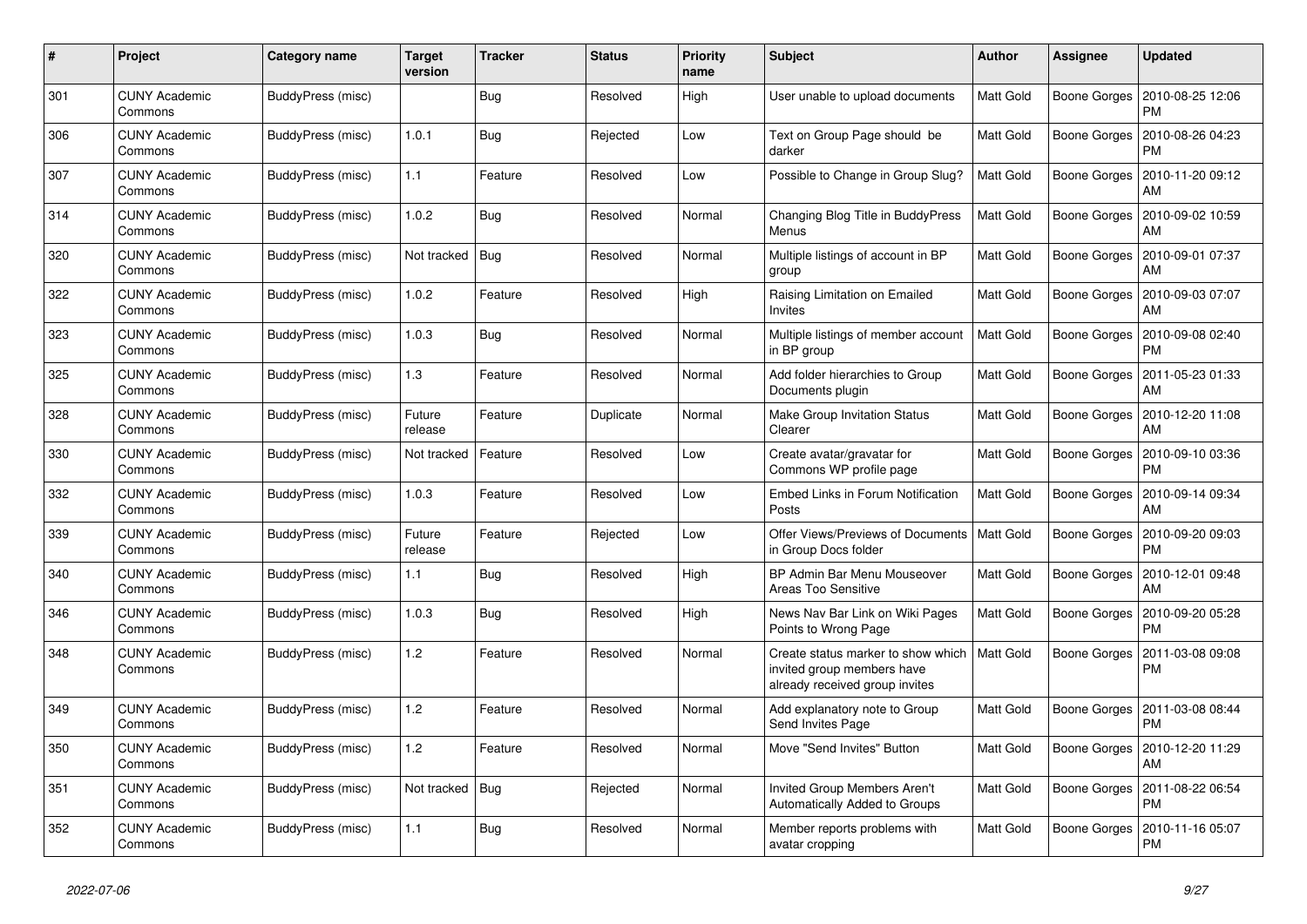| #   | Project                         | Category name     | <b>Target</b><br>version | <b>Tracker</b> | <b>Status</b> | <b>Priority</b><br>name | <b>Subject</b>                                                    | <b>Author</b>    | <b>Assignee</b>     | Updated                       |
|-----|---------------------------------|-------------------|--------------------------|----------------|---------------|-------------------------|-------------------------------------------------------------------|------------------|---------------------|-------------------------------|
| 360 | <b>CUNY Academic</b><br>Commons | BuddyPress (misc) | 1.0.3                    | Bug            | Resolved      | High                    | <b>Activity Feed Problems</b>                                     | Matt Gold        | Boone Gorges        | 2010-09-28 11:45<br>AM        |
| 362 | <b>CUNY Academic</b><br>Commons | BuddyPress (misc) | 1.2                      | Feature        | Resolved      | Low                     | Require Confirmation on Leaving a<br>Group                        | <b>Matt Gold</b> | <b>Boone Gorges</b> | 2011-02-21 02:51<br><b>PM</b> |
| 363 | <b>CUNY Academic</b><br>Commons | BuddyPress (misc) | Not tracked              | <b>Bug</b>     | Resolved      | Normal                  | Member listed twice in group                                      | Matt Gold        | Boone Gorges        | 2010-10-06 10:35<br>AM        |
| 377 | <b>CUNY Academic</b><br>Commons | BuddyPress (misc) | Future<br>release        | Feature        | Assigned      | Normal                  | Like buttons                                                      | Matt Gold        | Boone Gorges        | 2010-11-16 05:13<br>PM        |
| 387 | <b>CUNY Academic</b><br>Commons | BuddyPress (misc) | 1.1                      | Bug            | Resolved      | Normal                  | Disable activity replies for group<br>announcements               | Matt Gold        | Boone Gorges        | 2010-11-16 04:20<br><b>PM</b> |
| 402 | <b>CUNY Academic</b><br>Commons | BuddyPress (misc) | Not tracked              | Support        | Resolved      | Normal                  | Name Change Request                                               | Matt Gold        | Boone Gorges        | 2016-01-26 12:15<br>AM        |
| 428 | <b>CUNY Academic</b><br>Commons | BuddyPress (misc) | 1.2                      | Feature        | Resolved      | Normal                  | Consider adding Log Out button to<br><b>BP Admin Bar</b>          | <b>Matt Gold</b> | Boone Gorges        | 2010-12-22 12:12<br>PM        |
| 435 | <b>CUNY Academic</b><br>Commons | BuddyPress (misc) | Future<br>release        | Feature        | Assigned      | Normal                  | Include Avatar Images in Forum<br><b>Post Notification Emails</b> | Matt Gold        | Boone Gorges        | 2010-12-08 12:40<br><b>PM</b> |
| 436 | <b>CUNY Academic</b><br>Commons | BuddyPress (misc) | 1.1.1                    | <b>Bug</b>     | Resolved      | Normal                  | Who's Online Widget                                               | Matt Gold        | Boone Gorges        | 2010-12-07 08:14<br>AM        |
| 450 | <b>CUNY Academic</b><br>Commons | BuddyPress (misc) |                          | <b>Bug</b>     | Duplicate     | Normal                  | Email Notifications Summary vs.<br><b>Full Posts</b>              | Matt Gold        | Boone Gorges        | 2010-12-08 07:30<br>AM        |
| 451 | <b>CUNY Academic</b><br>Commons | BuddyPress (misc) | Not tracked              | <b>Bug</b>     | Resolved      | High                    | Members Unable to Upload<br>Documents to Groups                   | Matt Gold        | Boone Gorges        | 2010-12-09 12:32<br><b>PM</b> |
| 456 | <b>CUNY Academic</b><br>Commons | BuddyPress (misc) | Not tracked   Bug        |                | Resolved      | Normal                  | <b>Check Sitewide Plugins</b>                                     | Matt Gold        | Boone Gorges        | 2010-12-21 12:31<br>PМ        |
| 457 | <b>CUNY Academic</b><br>Commons | BuddyPress (misc) | 1.1.2                    | <b>Bug</b>     | Resolved      | High                    | Unable to Upload Documents as<br>Forum Attachments                | Matt Gold        | Boone Gorges        | 2010-12-10 06:56<br><b>PM</b> |
| 458 | <b>CUNY Academic</b><br>Commons | BuddyPress (misc) | 1.1.3                    | Bug            | Resolved      | Normal                  | Notifications Not Received for Own<br>Messages                    | Matt Gold        | Boone Gorges        | 2010-12-13 08:28<br>PM        |
| 466 | <b>CUNY Academic</b><br>Commons | BuddyPress (misc) | Not tracked              | <b>Bug</b>     | Rejected      | Normal                  | Friendship Requests coming out of<br>nowhere                      | Matt Gold        | Boone Gorges        | 2011-08-22 06:52<br>PM        |
| 467 | <b>CUNY Academic</b><br>Commons | BuddyPress (misc) | Not tracked   Bug        |                | Resolved      | Low                     | CAC Blog no longer listed on<br>BP-Admin Bar "My Blogs" list      | Matt Gold        | Boone Gorges        | 2010-12-21 12:38<br><b>PM</b> |
| 486 | <b>CUNY Academic</b><br>Commons | BuddyPress (misc) | 1.1.4                    | Feature        | Resolved      | Normal                  | Add "Post Topic" to Group Forum<br>pages                          | Matt Gold        | Boone Gorges        | 2010-12-16 11:13<br>AM        |
| 498 | <b>CUNY Academic</b><br>Commons | BuddyPress (misc) |                          | Feature        | Duplicate     | Normal                  | Create ability to respond to forum<br>posts by email              | Matt Gold        | Boone Gorges        | 2010-12-20 11:34<br>AM        |
| 500 | <b>CUNY Academic</b><br>Commons | BuddyPress (misc) | Future<br>release        | Feature        | Assigned      | Normal                  | <b>Export Group Data</b>                                          | Matt Gold        | Boone Gorges        | 2010-12-19 12:09<br><b>PM</b> |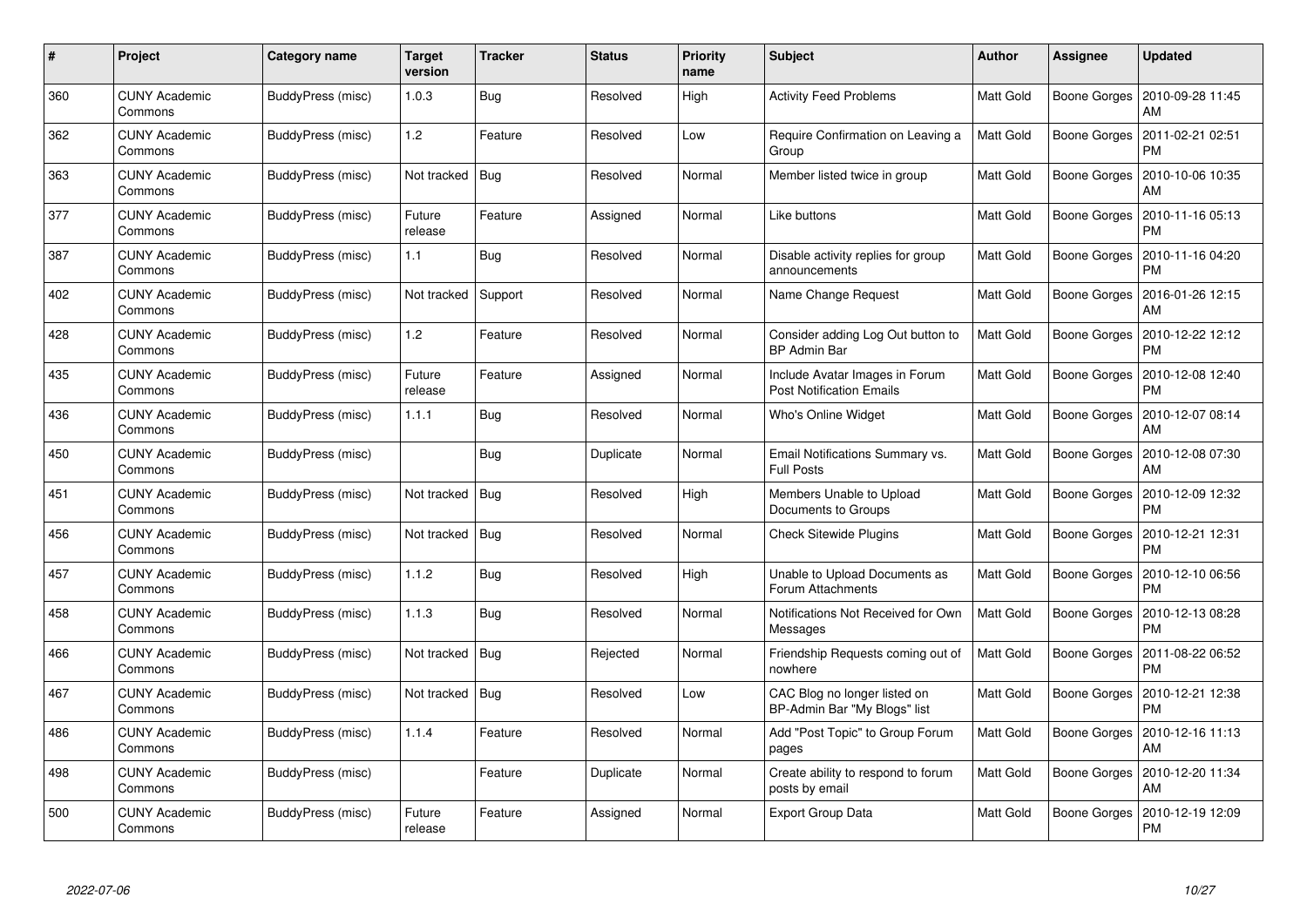| #   | Project                         | <b>Category name</b>     | <b>Target</b><br>version | <b>Tracker</b> | <b>Status</b> | <b>Priority</b><br>name | Subject                                                                                  | <b>Author</b>    | Assignee            | <b>Updated</b>                               |
|-----|---------------------------------|--------------------------|--------------------------|----------------|---------------|-------------------------|------------------------------------------------------------------------------------------|------------------|---------------------|----------------------------------------------|
| 506 | <b>CUNY Academic</b><br>Commons | <b>BuddyPress (misc)</b> |                          | Feature        | Rejected      | Normal                  | Attachments for Group<br><b>Announcement Posts</b>                                       | Matt Gold        | <b>Boone Gorges</b> | 2016-10-24 11:20<br>AM                       |
| 507 | <b>CUNY Academic</b><br>Commons | <b>BuddyPress (misc)</b> | 1.1.6                    | Bug            | Resolved      | High                    | Invite Anyone Rejects CUNY Email<br>Addresses                                            | <b>Matt Gold</b> | Boone Gorges        | 2010-12-21 11:26<br>AM                       |
| 510 | <b>CUNY Academic</b><br>Commons | BuddyPress (misc)        | 1.2                      | Feature        | Resolved      | Normal                  | Change group slug placement on<br>group admin menu                                       | Matt Gold        | <b>Boone Gorges</b> | 2011-02-21 04:51<br><b>PM</b>                |
| 527 | <b>CUNY Academic</b><br>Commons | BuddyPress (misc)        | 1.1.7                    | <b>Bug</b>     | Resolved      | Low                     | BP Admin Bar Doesn't Show up on<br>Cityscape Theme                                       | <b>Matt Gold</b> | <b>Boone Gorges</b> | 2011-01-04 03:39<br><b>PM</b>                |
| 531 | <b>CUNY Academic</b><br>Commons | BuddyPress (misc)        | 1.1.7                    | Bug            | Resolved      | Low                     | Member reports problems with<br>avatar cropping                                          | <b>Matt Gold</b> | Boone Gorges        | 2011-01-04 05:10<br><b>PM</b>                |
| 532 | <b>CUNY Academic</b><br>Commons | BuddyPress (misc)        | 1.3                      | Feature        | Resolved      | Normal                  | Allow members to paste in a group<br>of email addresses when sending<br>invites          | Matt Gold        | Boone Gorges        | 2011-09-13 01:12<br><b>PM</b>                |
| 533 | <b>CUNY Academic</b><br>Commons | <b>BuddyPress (misc)</b> | 1.1.8                    | Bug            | Resolved      | Normal                  | Minor CSS issue on group page                                                            | <b>Matt Gold</b> | <b>Boone Gorges</b> | 2011-02-02 09:44<br>AM                       |
| 538 | <b>CUNY Academic</b><br>Commons | BuddyPress (misc)        | 1.1.8                    | Bug            | Resolved      | Normal                  | News feed assigns incorrect<br>trackback origins                                         | Matt Gold        | Boone Gorges        | 2011-02-02 11:22<br>AM                       |
| 539 | <b>CUNY Academic</b><br>Commons | <b>BuddyPress (misc)</b> | 1.2                      | Feature        | Rejected      | Normal                  | Allow document category names to<br>be edited                                            | Matt Gold        | Boone Gorges        | 2011-01-24 12:52<br><b>PM</b>                |
| 540 | <b>CUNY Academic</b><br>Commons | BuddyPress (misc)        | 1.1.8                    | Bug            | Resolved      | Normal                  | Long BP Group Doc Names Hide<br>Edit/Delete Options                                      | <b>Matt Gold</b> | <b>Boone Gorges</b> | 2011-02-02 10:58<br>AM                       |
| 546 | <b>CUNY Academic</b><br>Commons | <b>BuddyPress (misc)</b> | 1.1.8                    | Bug            | Resolved      | Normal                  | Add Group/Group Blog Author<br>Syncing on an Automated Basis to<br>the Group Blog Plugin | Matt Gold        | Boone Gorges        | 2011-02-03 08:44<br>AM                       |
| 554 | <b>CUNY Academic</b><br>Commons | BuddyPress (misc)        | Future<br>release        | Feature        | Assigned      | Normal                  | Add Trackback notifications to<br>site-wide activity feed                                | Matt Gold        | <b>Boone Gorges</b> | 2015-11-09 06:19<br><b>PM</b>                |
| 557 | <b>CUNY Academic</b><br>Commons | BuddyPress (misc)        | 1.3                      | Feature        | Rejected      | Normal                  | Denied Size and Extension Alerts<br>on Forum posts                                       | Matt Gold        | Boone Gorges        | 2011-06-17 02:58<br><b>PM</b>                |
| 568 | <b>CUNY Academic</b><br>Commons | BuddyPress (misc)        | 1.1.10                   | <b>Bug</b>     | Resolved      | High                    | Member reports trouble uploading<br>documents to groups                                  | Matt Gold        | <b>Boone Gorges</b> | 2011-02-10 02:33<br><b>PM</b>                |
| 574 | <b>CUNY Academic</b><br>Commons | BuddyPress (misc)        | 1.1.10                   | Bug            | Resolved      | High                    | Members unable to read documents<br>posted to groups                                     | Matt Gold        | Boone Gorges        | 2011-02-10 03:01<br><b>PM</b>                |
| 590 | <b>CUNY Academic</b><br>Commons | <b>BuddyPress (misc)</b> | Not tracked   Bug        |                | Resolved      | Normal                  | Roadmap Discussion                                                                       | Matt Gold        |                     | Boone Gorges   2011-08-22 06:51<br>PM        |
| 599 | <b>CUNY Academic</b><br>Commons | BuddyPress (misc)        | Future<br>release        | Feature        | Assigned      | Normal                  | Consider adding rating plugins for<br>BuddyPress/BBPress                                 | <b>Matt Gold</b> |                     | Boone Gorges   2011-08-22 06:50<br><b>PM</b> |
| 605 | <b>CUNY Academic</b><br>Commons | BuddyPress (misc)        | 1.1.10                   | <b>Bug</b>     | Rejected      | Normal                  | Member search on Group Invite<br>Page Not Working                                        | Matt Gold        |                     | Boone Gorges   2011-02-24 11:41<br><b>PM</b> |
| 606 | <b>CUNY Academic</b><br>Commons | BuddyPress (misc)        | 1.1.10                   | <b>Bug</b>     | Rejected      | Low                     | Avatars don't show up in list of<br>members on group invite tool                         | Matt Gold        |                     | Boone Gorges   2011-02-24 11:47<br><b>PM</b> |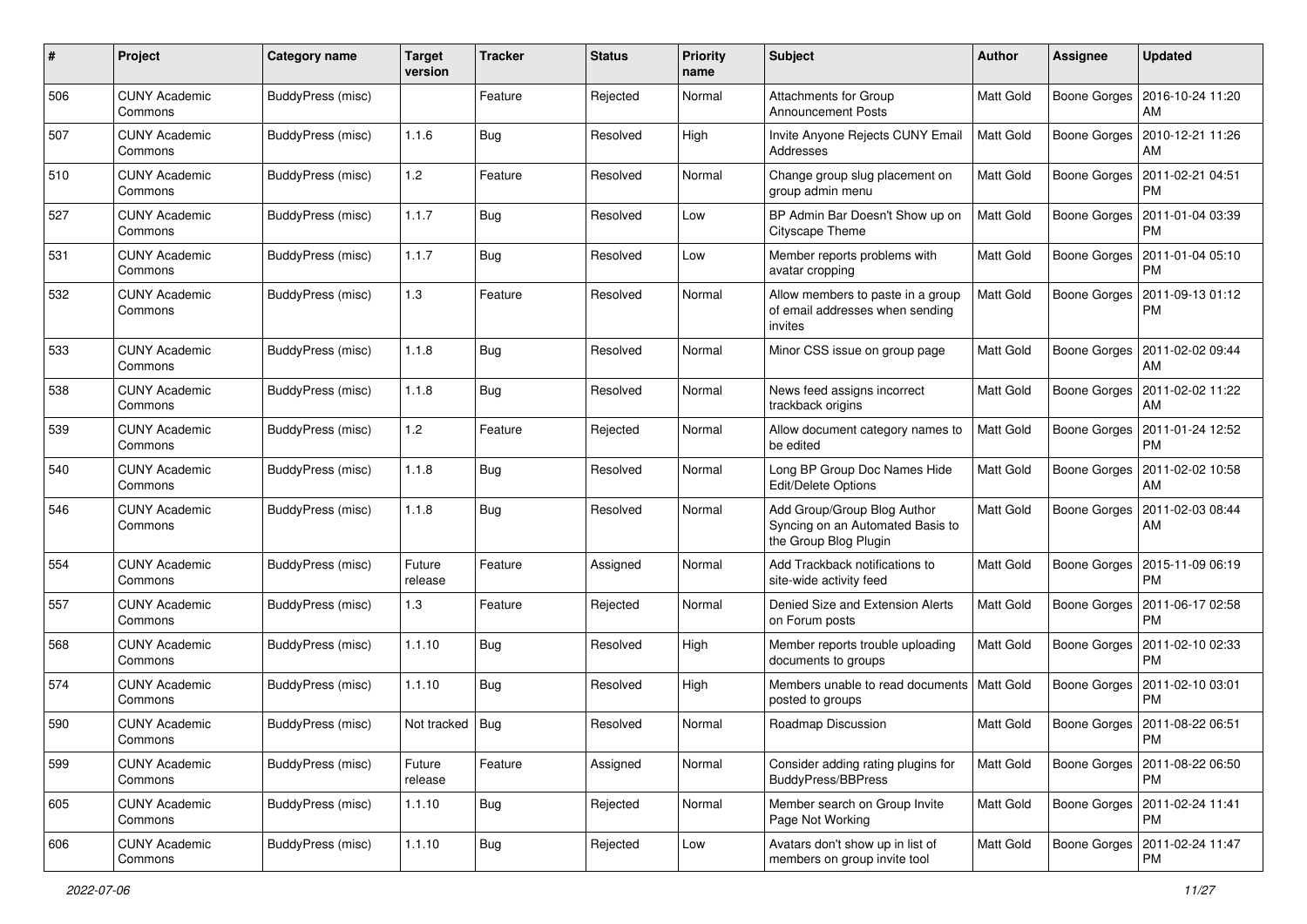| $\#$ | Project                         | <b>Category name</b>     | <b>Target</b><br>version | <b>Tracker</b> | <b>Status</b> | <b>Priority</b><br>name | <b>Subject</b>                                                                                        | Author           | <b>Assignee</b>     | <b>Updated</b>                               |
|------|---------------------------------|--------------------------|--------------------------|----------------|---------------|-------------------------|-------------------------------------------------------------------------------------------------------|------------------|---------------------|----------------------------------------------|
| 612  | <b>CUNY Academic</b><br>Commons | <b>BuddyPress (misc)</b> | 1.1.10                   | Bug            | Resolved      | Normal                  | Member reports trouble uploading<br>documents to groups                                               | Matt Gold        | Boone Gorges        | 2011-03-07 10:12<br><b>PM</b>                |
| 613  | <b>CUNY Academic</b><br>Commons | BuddyPress (misc)        | 1.1.10                   | Bug            | Resolved      | Normal                  | Member reports group blog / group<br>member syncing                                                   | <b>Matt Gold</b> |                     | Boone Gorges   2011-03-03 09:26<br>AM        |
| 614  | <b>CUNY Academic</b><br>Commons | BuddyPress (misc)        | 1.1.10                   | Bug            | Rejected      | Low                     | Log out button on BP Admin bar<br>covers logo                                                         | Matt Gold        | Boone Gorges        | 2011-03-04 05:58<br><b>PM</b>                |
| 615  | <b>CUNY Academic</b><br>Commons | BuddyPress (misc)        |                          | Feature        | Rejected      | Low                     | 'Enter" should trigger autocomplete<br>event                                                          | Matt Gold        | Boone Gorges        | 2016-10-24 11:49<br>AM                       |
| 623  | <b>CUNY Academic</b><br>Commons | BuddyPress (misc)        | $1.2$                    | Feature        | Resolved      | Normal                  | <b>BuddyPress Docs: Move</b><br>Paste-from-Word Icon Into Top Row<br>of Tiny-MCE icons                | <b>Matt Gold</b> | Boone Gorges        | 2011-02-28 06:33<br><b>PM</b>                |
| 627  | <b>CUNY Academic</b><br>Commons | BuddyPress (misc)        | 1.2                      | Feature        | Resolved      | Normal                  | Add LaTeX support for BP Group<br>Forums                                                              | <b>Matt Gold</b> | Boone Gorges        | 2011-05-09 05:21<br><b>PM</b>                |
| 635  | <b>CUNY Academic</b><br>Commons | BuddyPress (misc)        | Future<br>release        | Feature        | Assigned      | Normal                  | Big Blue Button -<br>Videoconferencing in Groups and<br><b>Blogs</b>                                  | Matt Gold        | <b>Boone Gorges</b> | 2011-03-14 03:24<br><b>PM</b>                |
| 638  | <b>CUNY Academic</b><br>Commons | BuddyPress (misc)        | 1.1.11                   | Bug            | Resolved      | Normal                  | Email Notifications Include Odd<br>Characters                                                         | Matt Gold        | Boone Gorges        | 2011-03-16 11:06<br>AM                       |
| 643  | <b>CUNY Academic</b><br>Commons | BuddyPress (misc)        | 1.3                      | Feature        | Resolved      | Normal                  | Create Mechanism to Require<br>People to Fill Out New Identity<br><b>Profile Field</b>                | <b>Matt Gold</b> | Boone Gorges        | 2011-10-19 01:50<br><b>PM</b>                |
| 646  | <b>CUNY Academic</b><br>Commons | BuddyPress (misc)        | 1.2                      | Bug            | Resolved      | Low                     | Change Error Message Non<br>Logged-In Users See When<br>Authorized Page is Requested<br>Without Login | Matt Gold        | Boone Gorges        | 2011-03-22 10:28<br>AM                       |
| 648  | <b>CUNY Academic</b><br>Commons | <b>BuddyPress (misc)</b> | 1.3                      | Feature        | Resolved      | Normal                  | Create Print functionality for<br><b>BuddyPress Docs</b>                                              | Matt Gold        |                     | Boone Gorges   2011-07-19 11:46<br>AM        |
| 649  | <b>CUNY Academic</b><br>Commons | BuddyPress (misc)        | 1.3                      | Feature        | Resolved      | Normal                  | Create Copy All button for<br><b>BuddyPress Docs</b>                                                  | Matt Gold        | <b>Boone Gorges</b> | 2011-09-13 11:59<br>AM                       |
| 651  | <b>CUNY Academic</b><br>Commons | BuddyPress (misc)        | Not tracked              | Feature        | Resolved      | Normal                  | Update Roadmap                                                                                        | <b>Matt Gold</b> | Boone Gorges        | 2011-03-26 07:20<br>PM                       |
| 656  | <b>CUNY Academic</b><br>Commons | BuddyPress (misc)        | 1.2                      | <b>Bug</b>     | Resolved      | Low                     | <b>Conflicting Email Subscription</b><br>Messages                                                     | Matt Gold        | Boone Gorges        | 2011-04-10 10:10<br><b>PM</b>                |
| 660  | <b>CUNY Academic</b><br>Commons | BuddyPress (misc)        | 1.2                      | <b>Bug</b>     | Resolved      | Low                     | HTML Markup appears in activity<br>comment                                                            | Matt Gold        |                     | Boone Gorges   2011-04-04 02:39<br>PM        |
| 674  | <b>CUNY Academic</b><br>Commons | BuddyPress (misc)        | Not tracked              | Bug            | Rejected      | Normal                  | <b>Errant Friend Request?</b>                                                                         | Matt Gold        | Boone Gorges        | 2011-04-06 11:28<br><b>PM</b>                |
| 697  | <b>CUNY Academic</b><br>Commons | BuddyPress (misc)        | 1.3                      | Feature        | Resolved      | Normal                  | Member request: Indented text in<br>Forum Posts                                                       | Matt Gold        |                     | Boone Gorges   2011-09-13 03:29<br><b>PM</b> |
| 724  | <b>CUNY Academic</b><br>Commons | BuddyPress (misc)        | 1.2.1                    | <b>Bug</b>     | Rejected      | Normal                  | Word Limit on Email Notifications of   Matt Gold<br>Forum Posts?                                      |                  |                     | Boone Gorges   2011-05-11 12:04<br><b>PM</b> |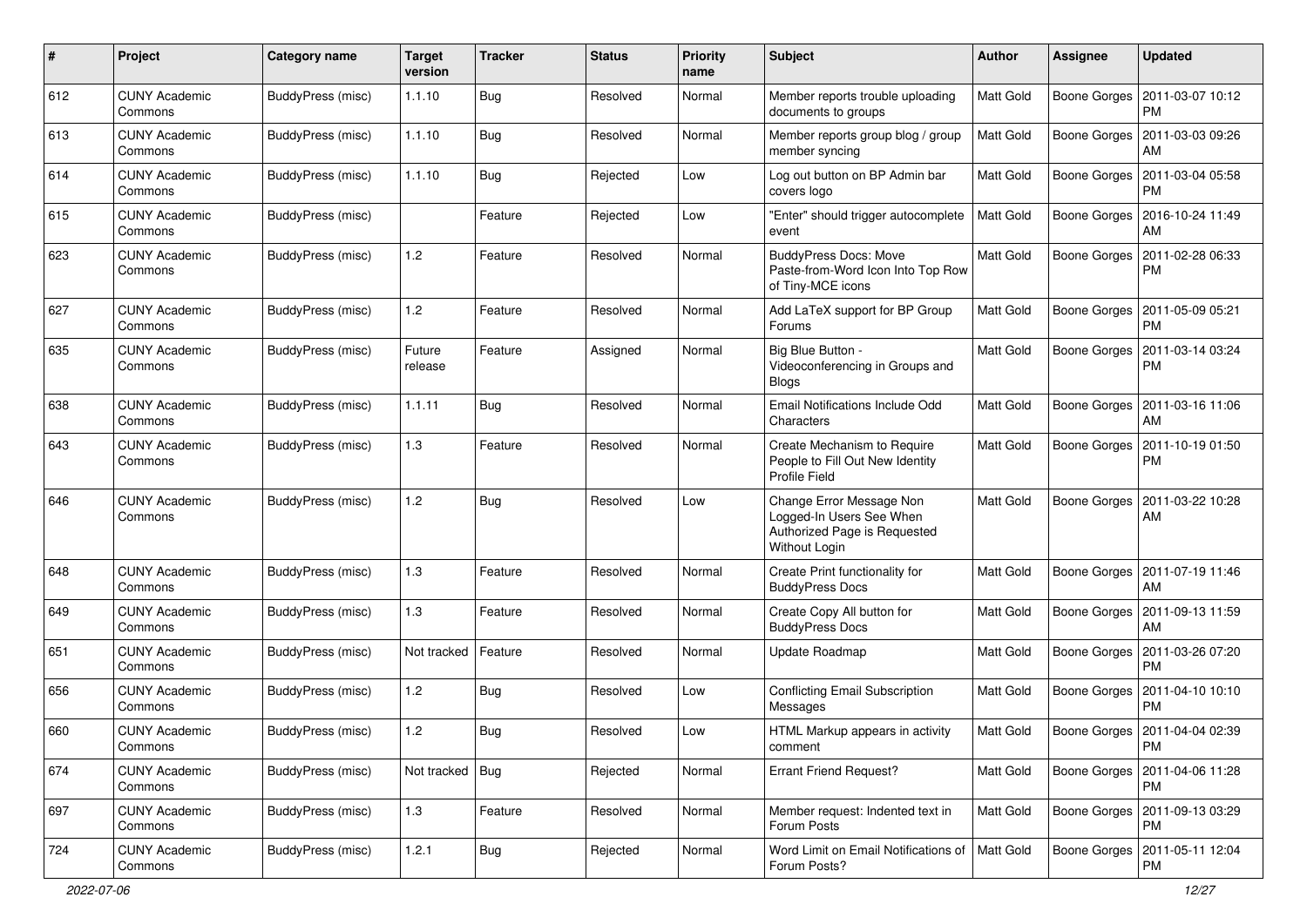| $\pmb{\#}$ | Project                         | <b>Category name</b> | <b>Target</b><br>version | <b>Tracker</b> | <b>Status</b> | <b>Priority</b><br>name | Subject                                                                           | Author           | <b>Assignee</b>     | <b>Updated</b>                               |
|------------|---------------------------------|----------------------|--------------------------|----------------|---------------|-------------------------|-----------------------------------------------------------------------------------|------------------|---------------------|----------------------------------------------|
| 731        | <b>CUNY Academic</b><br>Commons | BuddyPress (misc)    | 1.2.1                    | Bug            | Resolved      | Normal                  | Member reports a problem posting<br>to a private group                            | Matt Gold        | Boone Gorges        | 2011-05-03 07:10<br><b>PM</b>                |
| 735        | <b>CUNY Academic</b><br>Commons | BuddyPress (misc)    | 1.2.5                    | Feature        | Resolved      | Normal                  | BP Docs - Include Check-Box to<br>Avoid Email Notifications of Minor<br>Edits     | Matt Gold        |                     | Boone Gorges   2011-07-24 11:34<br>AM        |
| 763        | <b>CUNY Academic</b><br>Commons | BuddyPress (misc)    | 1.2.3                    | Bug            | Resolved      | Low                     | Resaving BP Docs Preferences on<br>Same Setting Produces Unclear<br>Error Message | Matt Gold        | Boone Gorges        | 2011-06-02 09:19<br>AM                       |
| 774        | <b>CUNY Academic</b><br>Commons | BuddyPress (misc)    | 1.3                      | Feature        | Resolved      | Normal                  | Consider Allowing Email to Be Sent<br><b>Between Unfriended Members</b>           | <b>Matt Gold</b> | Boone Gorges        | 2011-06-16 04:06<br><b>PM</b>                |
| 778        | <b>CUNY Academic</b><br>Commons | BuddyPress (misc)    | 1.2.2                    | Bug            | Resolved      | Normal                  | Private BP Docs Comment<br>Notification in RSS Feed                               | Matt Gold        | Boone Gorges        | 2011-06-02 09:29<br>AM                       |
| 782        | <b>CUNY Academic</b><br>Commons | BuddyPress (misc)    | 1.2.3                    | Feature        | Resolved      | Normal                  | Add Captcha Plugin                                                                | Matt Gold        | Boone Gorges        | 2011-06-06 10:37<br>AM                       |
| 783        | <b>CUNY Academic</b><br>Commons | BuddyPress (misc)    | 1.2.4                    | Bug            | Resolved      | Normal                  | <b>Broken Avatar Images</b>                                                       | Matt Gold        | Boone Gorges        | 2011-06-06 02:49<br><b>PM</b>                |
| 806        | <b>CUNY Academic</b><br>Commons | BuddyPress (misc)    | 1.2.4                    | Bug            | Resolved      | Normal                  | <b>BP Docs Notification Throttling</b><br>Issues                                  | Matt Gold        | Boone Gorges        | 2011-06-08 12:17<br><b>PM</b>                |
| 810        | <b>CUNY Academic</b><br>Commons | BuddyPress (misc)    | 1.2.4                    | Bug            | Resolved      | Normal                  | Can't see all blogs in "My Blogs"                                                 | Matt Gold        | Boone Gorges        | 2011-07-12 10:51<br>PM                       |
| 905        | <b>CUNY Academic</b><br>Commons | BuddyPress (misc)    | 1.2.4                    | Bug            | Resolved      | Low                     | <b>BP Docs Authentication Issue</b>                                               | Matt Gold        | Boone Gorges        | 2011-07-12 01:39<br><b>PM</b>                |
| 906        | <b>CUNY Academic</b><br>Commons | BuddyPress (misc)    | $1.3$                    | Feature        | Resolved      | Low                     | Allow users to edit BP Doc<br>comments                                            | Matt Gold        | Boone Gorges        | 2011-09-14 01:27<br>AM                       |
| 908        | CUNY Academic<br>Commons        | BuddyPress (misc)    | 1.2.4                    | Bug            | Resolved      | Normal                  | Free a BP Doc from Locked Status                                                  | Matt Gold        | Boone Gorges        | 2011-07-02 11:15<br><b>PM</b>                |
| 909        | <b>CUNY Academic</b><br>Commons | BuddyPress (misc)    |                          | Feature        | Duplicate     | Normal                  | Create Calendar Feature for<br>Groups                                             | Matt Gold        | Boone Gorges        | 2012-07-16 12:38<br><b>PM</b>                |
| 929        | <b>CUNY Academic</b><br>Commons | BuddyPress (misc)    | Not tracked              | Support        | Resolved      | Normal                  | Request: Change Member ID                                                         | Matt Gold        | Boone Gorges        | 2011-07-08 02:25<br><b>PM</b>                |
| 950        | <b>CUNY Academic</b><br>Commons | BuddyPress (misc)    | 1.2.4                    | Bug            | Rejected      | Normal                  | Spam/Moderation Issue                                                             | Matt Gold        |                     | Boone Gorges   2011-07-11 09:15<br>AM        |
| 992        | <b>CUNY Academic</b><br>Commons | BuddyPress (misc)    | 1.2.5                    | Bug            | Resolved      | Normal                  | BP Docs comments show up on<br><b>WP Dashboard</b>                                | Matt Gold        |                     | Boone Gorges   2011-07-19 02:17<br>PM        |
| 993        | <b>CUNY Academic</b><br>Commons | BuddyPress (misc)    | 1.2.5                    | <b>Bug</b>     | Resolved      | Low                     | <b>BP Docs Notification Issue</b>                                                 | Matt Gold        | Boone Gorges        | 2011-07-20 12:10<br>AM                       |
| 1117       | <b>CUNY Academic</b><br>Commons | BuddyPress (misc)    | 1.2.5                    | Bug            | Resolved      | Normal                  | Character Display Error in Feed                                                   | Matt Gold        |                     | Boone Gorges   2011-09-12 06:29<br><b>PM</b> |
| 1145       | <b>CUNY Academic</b><br>Commons | BuddyPress (misc)    | 1.2.5                    | <b>Bug</b>     | Resolved      | Low                     | Alert Box on Group Join                                                           | Matt Gold        | <b>Boone Gorges</b> | 2011-09-12 05:56<br>PM                       |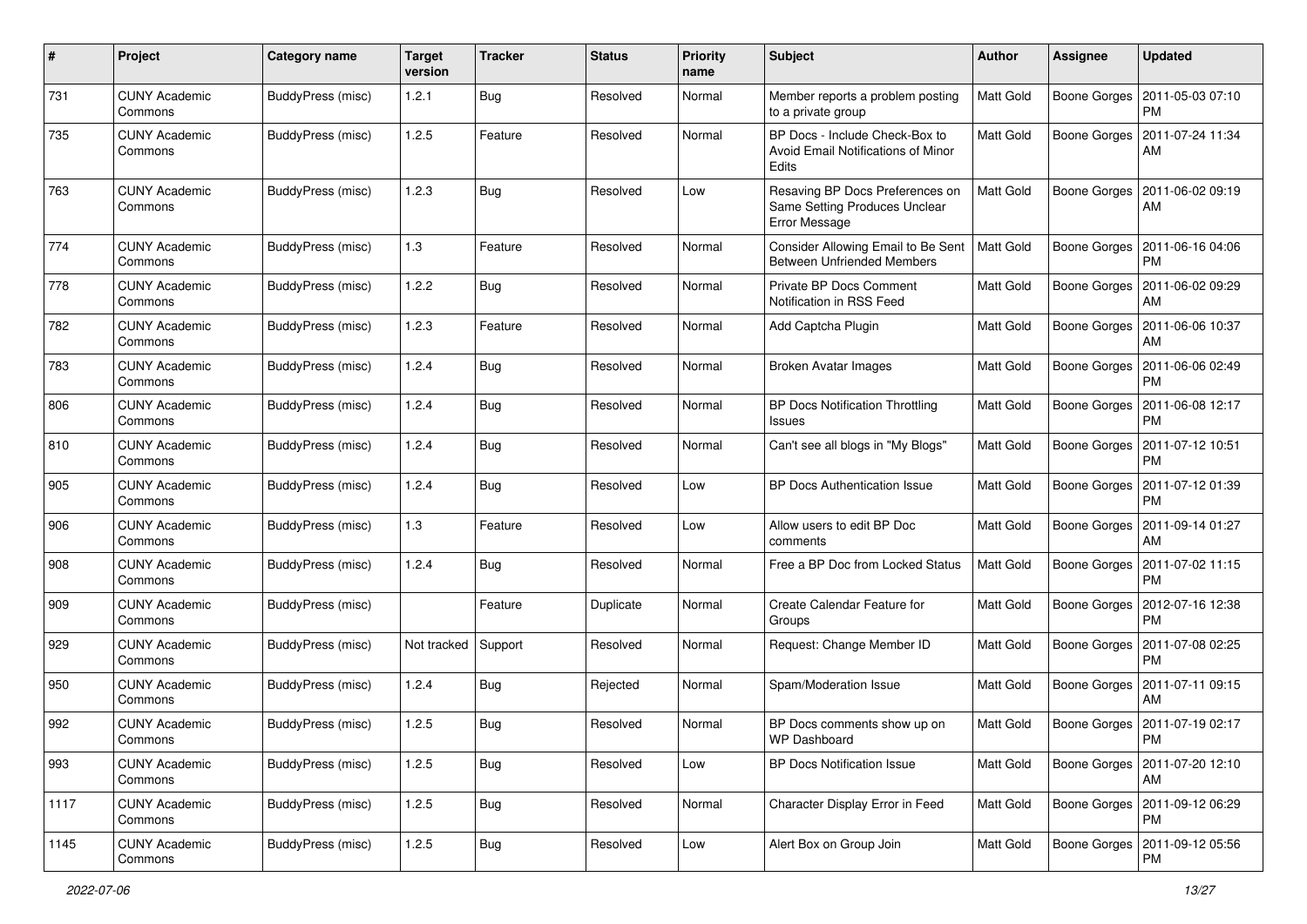| $\#$ | Project                         | Category name     | <b>Target</b><br>version | <b>Tracker</b> | <b>Status</b> | <b>Priority</b><br>name | <b>Subject</b>                                                                            | <b>Author</b> | <b>Assignee</b>     | <b>Updated</b>                |
|------|---------------------------------|-------------------|--------------------------|----------------|---------------|-------------------------|-------------------------------------------------------------------------------------------|---------------|---------------------|-------------------------------|
| 1162 | <b>CUNY Academic</b><br>Commons | BuddyPress (misc) | 1.2.5                    | Feature        | Resolved      | Normal                  | Organization of "My Blogs"<br>Dropdown on Nav Bar                                         | Matt Gold     | <b>Boone Gorges</b> | 2011-09-14 01:24<br>AM        |
| 1191 | <b>CUNY Academic</b><br>Commons | BuddyPress (misc) |                          | Feature        | Rejected      | Normal                  | Integrate Zotero Libraries into<br><b>Individual and Group Profiles</b>                   | Matt Gold     | Boone Gorges        | 2015-11-09 05:46<br><b>PM</b> |
| 1199 | CUNY Academic<br>Commons        | BuddyPress (misc) | 1.4                      | Feature        | Resolved      | Normal                  | Add Option for Open Text Field to<br><b>BP Profile Checkbox Fields</b>                    | Matt Gold     | Boone Gorges        | 2012-08-01 05:23<br><b>PM</b> |
| 1220 | <b>CUNY Academic</b><br>Commons | BuddyPress (misc) |                          | Feature        | Duplicate     | Normal                  | Create native WordPress version of<br>UserVoice integrated into the<br>Commons            | Matt Gold     | Boone Gorges        | 2012-08-15 01:15<br><b>PM</b> |
| 1256 | CUNY Academic<br>Commons        | BuddyPress (misc) | 1.3                      | Feature        | Resolved      | Normal                  | Enable BP Docs by default on<br>Commons groups                                            | Matt Gold     | Boone Gorges        | 2011-11-15 02:27<br><b>PM</b> |
| 1294 | <b>CUNY Academic</b><br>Commons | BuddyPress (misc) | Not tracked              | <b>Bug</b>     | Resolved      | Normal                  | Profile Field Search by College Not<br><b>Working Correctly</b>                           | Matt Gold     | Boone Gorges        | 2011-12-09 07:11<br>AM        |
| 1321 | CUNY Academic<br>Commons        | BuddyPress (misc) | 1.2.5                    | Bug            | Duplicate     | Normal                  | BP Doc Comment Doesn't Show Up   Matt Gold<br>on Doc (but does appear in group<br>stream) |               | Boone Gorges        | 2011-11-04 08:04<br>AM        |
| 1344 | <b>CUNY Academic</b><br>Commons | BuddyPress (misc) | 1.3                      | Bug            | Resolved      | Normal                  | Activity Feed Items not Appearing in   Matt Gold<br>Group                                 |               | Boone Gorges        | 2011-11-14 11:26<br>AM        |
| 1345 | <b>CUNY Academic</b><br>Commons | BuddyPress (misc) | 1.3                      | <b>Bug</b>     | Resolved      | Normal                  | <b>Consider Adding BuddyPress</b><br>Group for Community Admins and<br>Mods Plugin        | Matt Gold     | Boone Gorges        | 2011-11-28 03:17<br><b>PM</b> |
| 1394 | <b>CUNY Academic</b><br>Commons | BuddyPress (misc) | 1.3                      | Feature        | Rejected      | Normal                  | Update Filters to include new BP<br>Profile roles                                         | Matt Gold     | Boone Gorges        | 2011-12-09 07:11<br>AM        |
| 1400 | <b>CUNY Academic</b><br>Commons | BuddyPress (misc) | 1.2.7                    | <b>Bug</b>     | Resolved      | Normal                  | Firefox Login Caching Issue                                                               | Matt Gold     | Boone Gorges        | 2011-12-06 05:53<br><b>PM</b> |
| 1411 | <b>CUNY Academic</b><br>Commons | BuddyPress (misc) | 1.3.17                   | Feature        | Resolved      | Low                     | <b>Deleting Docs</b>                                                                      | Matt Gold     | Boone Gorges        | 2012-07-02 12:43<br><b>PM</b> |
| 1412 | <b>CUNY Academic</b><br>Commons | BuddyPress (misc) | 1.3                      | Bug            | Resolved      | Normal                  | Alter text on pop-up message about<br>role field                                          | Matt Gold     | Boone Gorges        | 2011-12-08 12:58<br><b>PM</b> |
| 1441 | <b>CUNY Academic</b><br>Commons | BuddyPress (misc) | Not tracked              | Support        | Rejected      | Normal                  | Hiding BP Admin bar on a<br>subdomain blog                                                | Matt Gold     | Boone Gorges        | 2011-12-14 04:01<br><b>PM</b> |
| 1451 | <b>CUNY Academic</b><br>Commons | BuddyPress (misc) | 1.3.1                    | <b>Bug</b>     | Resolved      | Normal                  | Social Media Profile Icons Not<br>Showing Up Automatically?                               | Matt Gold     | Boone Gorges        | 2011-12-15 07:06<br><b>PM</b> |
| 1455 | <b>CUNY Academic</b><br>Commons | BuddyPress (misc) | 1.3.1                    | <b>Bug</b>     | Resolved      | Normal                  | Errant error message on Groups<br>page                                                    | Matt Gold     | Boone Gorges        | 2011-12-16 02:05<br><b>PM</b> |
| 1487 | <b>CUNY Academic</b><br>Commons | BuddyPress (misc) | 1.3.3                    | Feature        | Resolved      | Normal                  | Bug when using Featured Widget to<br>display a page                                       | Matt Gold     | Boone Gorges        | 2012-01-10 10:05<br><b>PM</b> |
| 1488 | CUNY Academic<br>Commons        | BuddyPress (misc) | 1.3.3                    | Bug            | Resolved      | Normal                  | Unable to edit forum post                                                                 | Matt Gold     | Boone Gorges        | 2012-01-10 07:20<br><b>PM</b> |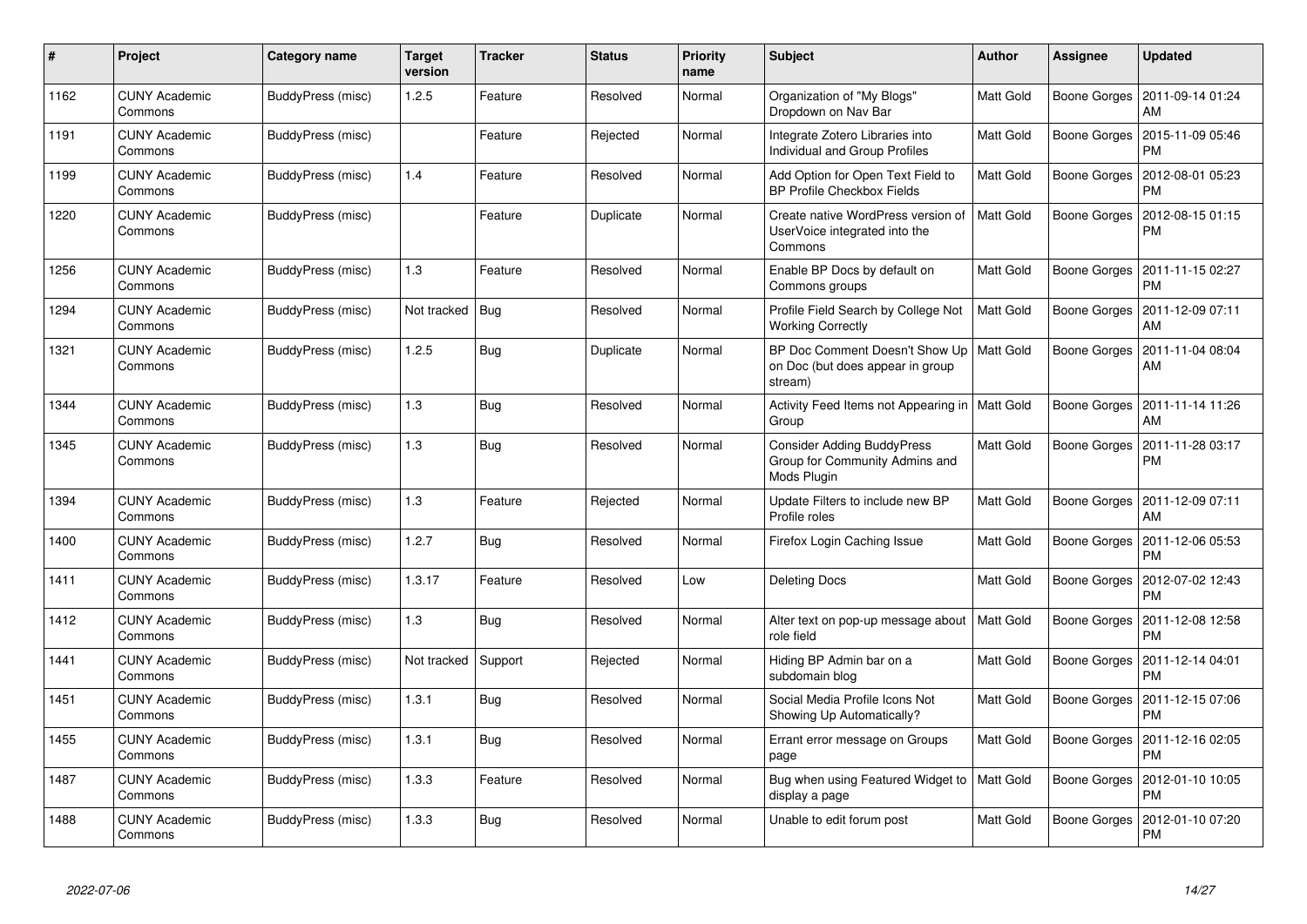| $\pmb{\#}$ | Project                         | Category name     | <b>Target</b><br>version | <b>Tracker</b> | <b>Status</b> | <b>Priority</b><br>name | <b>Subject</b>                                                   | <b>Author</b>    | Assignee     | <b>Updated</b>                |
|------------|---------------------------------|-------------------|--------------------------|----------------|---------------|-------------------------|------------------------------------------------------------------|------------------|--------------|-------------------------------|
| 1495       | <b>CUNY Academic</b><br>Commons | BuddyPress (misc) | 1.3.3                    | Bug            | Rejected      | Low                     | Newest Member Filter on<br>homepage not working                  | <b>Matt Gold</b> | Boone Gorges | 2011-12-22 11:29<br>AM        |
| 1498       | <b>CUNY Academic</b><br>Commons | BuddyPress (misc) | 1.3.3                    | Bug            | Resolved      | Normal                  | Non-Logged in User Redirect<br>Feature not working               | <b>Matt Gold</b> | Boone Gorges | 2012-01-11 04:57<br><b>PM</b> |
| 1503       | <b>CUNY Academic</b><br>Commons | BuddyPress (misc) | 1.3.3                    | Bug            | Resolved      | Normal                  | File list not showing file descriptions                          | <b>Matt Gold</b> | Boone Gorges | 2012-01-10 07:28<br>PM        |
| 1504       | <b>CUNY Academic</b><br>Commons | BuddyPress (misc) | 1.4                      | Feature        | Resolved      | Normal                  | Allow members to choose multiple<br>colleges on Profile pages    | Matt Gold        | Boone Gorges | 2012-08-01 03:34<br>PM        |
| 1505       | <b>CUNY Academic</b><br>Commons | BuddyPress (misc) | 1.4                      | Feature        | Duplicate     | Normal                  | Allow members to clear past status<br>updates                    | <b>Matt Gold</b> | Boone Gorges | 2012-04-06 04:42<br>PM        |
| 1507       | <b>CUNY Academic</b><br>Commons | BuddyPress (misc) | 1.3.3                    | Feature        | Resolved      | Normal                  | Add Custom Sidebar Plugin                                        | <b>Matt Gold</b> | Boone Gorges | 2012-01-10 07:30<br>PM        |
| 1545       | <b>CUNY Academic</b><br>Commons | BuddyPress (misc) | 1.3.5                    | Bug            | Resolved      | Normal                  | Problem with BP Doc Comment Edit   Matt Gold<br>Icon in Forums   |                  | Boone Gorges | 2012-01-16 06:14<br>PM        |
| 1546       | <b>CUNY Academic</b><br>Commons | BuddyPress (misc) | 1.3.5                    | Bug            | Resolved      | Low                     | Unable to view comparative<br>document history in BP Docs        | Matt Gold        | Boone Gorges | 2012-01-17 06:13<br>PM        |
| 1555       | <b>CUNY Academic</b><br>Commons | BuddyPress (misc) | 1.3.6                    | Bug            | Resolved      | Low                     | Sticky forum post shows up twice in<br>post listings             | <b>Matt Gold</b> | Boone Gorges | 2012-02-08 06:44<br><b>PM</b> |
| 1556       | <b>CUNY Academic</b><br>Commons | BuddyPress (misc) | 1.3.6                    | Feature        | Rejected      | Normal                  | New option for College profile field                             | <b>Matt Gold</b> | Boone Gorges | 2012-01-19 08:12<br>AM        |
| 1558       | <b>CUNY Academic</b><br>Commons | BuddyPress (misc) | 1.3.6                    | Bug            | Resolved      | Normal                  | Login Issues                                                     | Matt Gold        | Boone Gorges | 2012-02-08 06:40<br>PM        |
| 1560       | <b>CUNY Academic</b><br>Commons | BuddyPress (misc) | 1.3.12                   | Outreach       | Resolved      | Normal                  | Add social media icons/info to<br>About page and Contact Us page | Matt Gold        | Boone Gorges | 2012-04-12 09:07<br>AM        |
| 1571       | <b>CUNY Academic</b><br>Commons | BuddyPress (misc) | 1.3.6                    | Bug            | Resolved      | Low                     | Non-CUNY Sign-Up Code Pages<br>Published                         | Matt Gold        | Boone Gorges | 2012-02-08 04:46<br><b>PM</b> |
| 1614       | <b>CUNY Academic</b><br>Commons | BuddyPress (misc) | 1.3.11                   | Bug            | Resolved      | Normal                  | Non-CUNY Sign-Up Code<br>Disappears After Creation               | Matt Gold        | Boone Gorges | 2012-04-05 01:50<br>AM        |
| 1615       | <b>CUNY Academic</b><br>Commons | BuddyPress (misc) |                          | Feature        | Duplicate     | Low                     | Forum search                                                     | Matt Gold        | Boone Gorges | 2012-02-04 10:22<br>AM        |
| 1616       | <b>CUNY Academic</b><br>Commons | BuddyPress (misc) | 1.3.7                    | Bug            | Resolved      | Low                     | BP Docs timeout issue                                            | Matt Gold        | Boone Gorges | 2012-02-21 03:23<br>PM        |
| 1624       | <b>CUNY Academic</b><br>Commons | BuddyPress (misc) | Future<br>release        | Feature        | Rejected      | Low                     | Group's announcements disappear<br>when group privacy changed    | Matt Gold        | Boone Gorges | 2012-02-29 09:31<br>AM        |
| 1672       | <b>CUNY Academic</b><br>Commons | BuddyPress (misc) | 1.3.11                   | Bug            | Resolved      | Normal                  | Activity replies in groups                                       | Matt Gold        | Boone Gorges | 2012-04-04 09:37<br>AM        |
| 1784       | CUNY Academic<br>Commons        | BuddyPress (misc) | 1.3.11                   | <b>Bug</b>     | Resolved      | Normal                  | Date/Content Problems on Forum<br>digest emails                  | <b>Matt Gold</b> | Boone Gorges | 2012-04-03 08:28<br><b>PM</b> |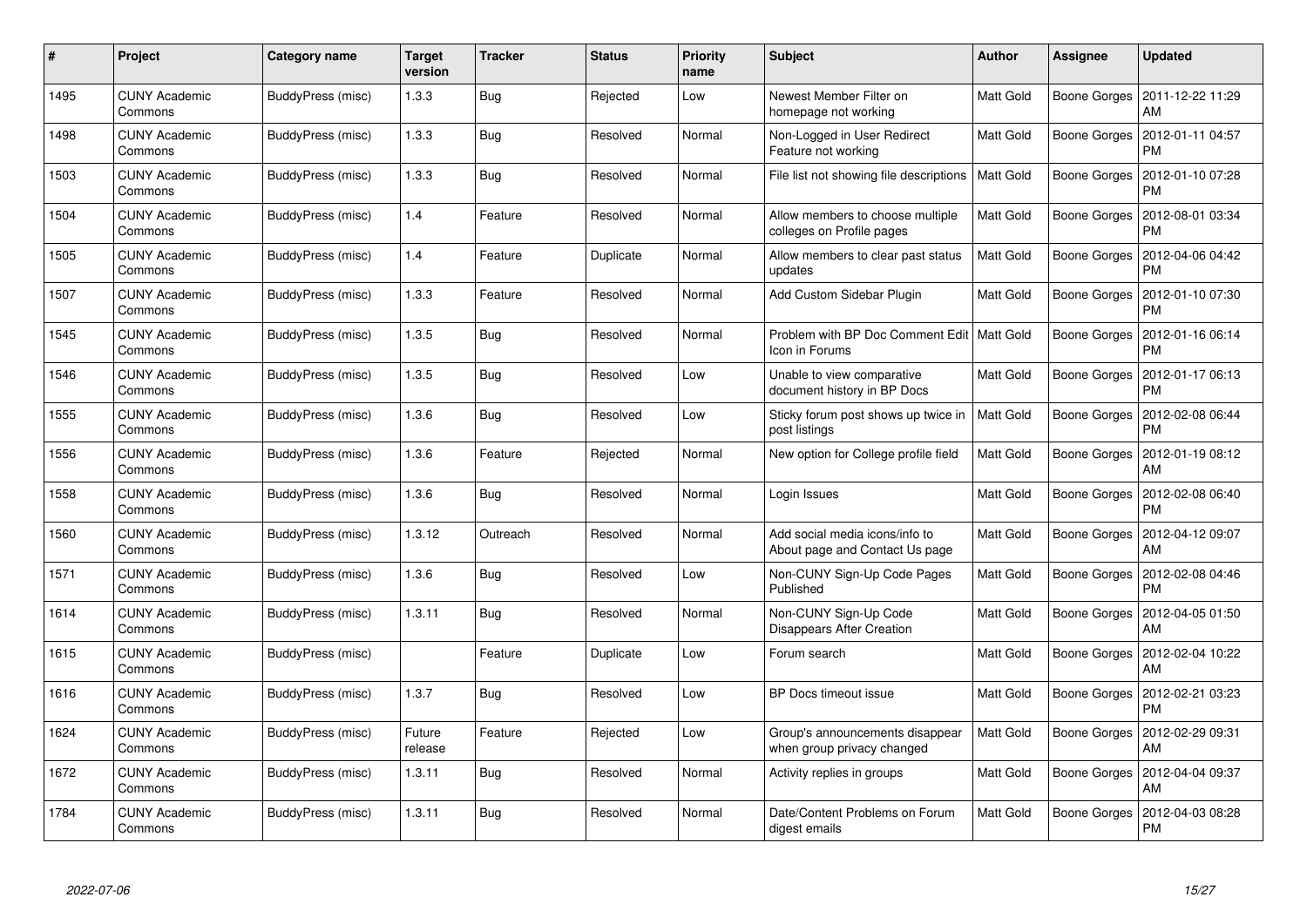| $\#$ | Project                         | <b>Category name</b> | <b>Target</b><br>version | <b>Tracker</b> | <b>Status</b> | <b>Priority</b><br>name | <b>Subject</b>                                                                               | <b>Author</b>    | <b>Assignee</b> | <b>Updated</b>                |
|------|---------------------------------|----------------------|--------------------------|----------------|---------------|-------------------------|----------------------------------------------------------------------------------------------|------------------|-----------------|-------------------------------|
| 1794 | <b>CUNY Academic</b><br>Commons | BuddyPress (misc)    | 1.3.10                   | Bug            | Resolved      | Normal                  | Remove "Notice anything new"<br>notification                                                 | <b>Matt Gold</b> | Boone Gorges    | 2012-03-29 09:45<br><b>PM</b> |
| 1859 | <b>CUNY Academic</b><br>Commons | BuddyPress (misc)    | 1.3.13                   | Bug            | Resolved      | Low                     | Orthographical error on page in the<br>sign-up process                                       | <b>Matt Gold</b> | Boone Gorges    | 2012-05-02 11:43<br>AM        |
| 1881 | <b>CUNY Academic</b><br>Commons | BuddyPress (misc)    | 1.3.13                   | Bug            | Resolved      | Low                     | Double forum notification received                                                           | <b>Matt Gold</b> | Boone Gorges    | 2012-05-22 02:51<br><b>PM</b> |
| 1953 | <b>CUNY Academic</b><br>Commons | BuddyPress (misc)    | 1.3.15                   | <b>Bug</b>     | Resolved      | Normal                  | Email forum notification formatting<br>issue                                                 | Matt Gold        | Boone Gorges    | 2012-06-21 03:32<br>PM        |
| 1979 | <b>CUNY Academic</b><br>Commons | BuddyPress (misc)    | 1.4                      | <b>Bug</b>     | Rejected      | Normal                  | Received two notifications of an<br>activity update                                          | Matt Gold        | Boone Gorges    | 2012-07-12 10:43<br>AM        |
| 1990 | <b>CUNY Academic</b><br>Commons | BuddyPress (misc)    | 1.3.17                   | Bug            | Resolved      | Low                     | In Forum post list, member avatar<br>partially obscures member name                          | Matt Gold        | Boone Gorges    | 2012-07-29 08:42<br><b>PM</b> |
| 1997 | <b>CUNY Academic</b><br>Commons | BuddyPress (misc)    | 1.4.6                    | <b>Bug</b>     | Resolved      | Normal                  | Forum post notification didn't<br>indicate image attachments                                 | Matt Gold        | Boone Gorges    | 2012-09-23 05:03<br><b>PM</b> |
| 2033 | <b>CUNY Academic</b><br>Commons | BuddyPress (misc)    |                          | Feature        | Rejected      | Normal                  | Allow status update to be deleted<br>directly from profile page                              | <b>Matt Gold</b> | Boone Gorges    | 2012-08-10 04:51<br><b>PM</b> |
| 2040 | <b>CUNY Academic</b><br>Commons | BuddyPress (misc)    | 1.4.2                    | Bug            | Resolved      | Normal                  | RBE on BP Docs Edits?                                                                        | Matt Gold        | Boone Gorges    | 2012-08-14 08:13<br>AM        |
| 2041 | <b>CUNY Academic</b><br>Commons | BuddyPress (misc)    | 1.4.2                    | Bug            | Resolved      | Low                     | Vertical Alignment on BP Doc<br>'delete" hoverlink                                           | <b>Matt Gold</b> | Boone Gorges    | 2012-08-13 10:54<br><b>PM</b> |
| 2045 | <b>CUNY Academic</b><br>Commons | BuddyPress (misc)    |                          | Bug            | Duplicate     | Normal                  | Double Post/RBE Notification                                                                 | Matt Gold        | Boone Gorges    | 2012-08-15 08:53<br>AM        |
| 2052 | <b>CUNY Academic</b><br>Commons | BuddyPress (misc)    |                          | Bug            | Rejected      | Normal                  | <b>RBE Not Enabled?</b>                                                                      | Matt Gold        | Boone Gorges    | 2012-08-18 09:16<br><b>PM</b> |
| 2053 | <b>CUNY Academic</b><br>Commons | BuddyPress (misc)    | 1.4.6                    | Feature        | Resolved      | Normal                  | RBE on BP Docs                                                                               | <b>Matt Gold</b> | Boone Gorges    | 2012-10-01 04:14<br><b>PM</b> |
| 2057 | <b>CUNY Academic</b><br>Commons | BuddyPress (misc)    | 1.4.3                    | <b>Bug</b>     | Resolved      | Normal                  | Newest/Active/Popular Filters Not<br>working on Homepage List of<br>Groups, Members          | Matt Gold        | Boone Gorges    | 2012-08-23 03:18<br>PM        |
| 2066 | <b>CUNY Academic</b><br>Commons | BuddyPress (misc)    | 1.5                      | Feature        | Resolved      | Low                     | Public Blog Posts Associated with<br>Private Groups showing up in<br>Sitewide feed           | <b>Matt Gold</b> | Boone Gorges    | 2013-08-09 08:24<br><b>PM</b> |
| 2090 | <b>CUNY Academic</b><br>Commons | BuddyPress (misc)    |                          | Feature        | Rejected      | Normal                  | Create Course Group Template that   Matt Gold<br>includes notifications of new blog<br>posts |                  | Boone Gorges    | 2012-12-18 10:59<br>AM        |
| 2101 | <b>CUNY Academic</b><br>Commons | BuddyPress (misc)    | 1.5                      | Feature        | Resolved      | Low                     | Provide Site Admins Access to<br>Send Invites Menus                                          | Matt Gold        | Boone Gorges    | 2013-08-01 09:07<br><b>PM</b> |
| 2106 | <b>CUNY Academic</b><br>Commons | BuddyPress (misc)    | Not tracked              | Support        | Resolved      | Normal                  | Blog posts part of group activity<br>feed                                                    | <b>Matt Gold</b> | Boone Gorges    | 2016-01-26 12:30<br>AM        |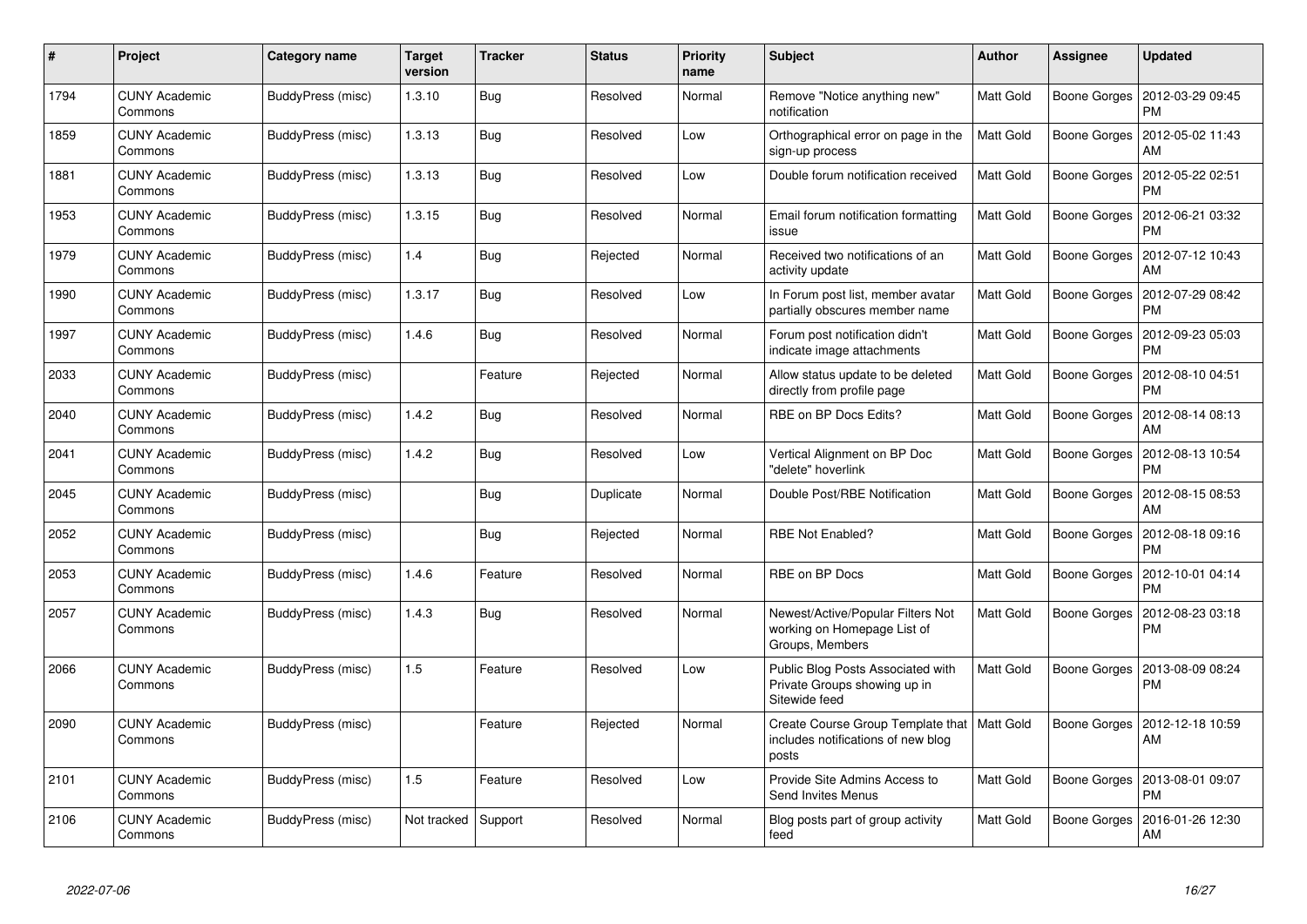| #    | Project                         | Category name     | <b>Target</b><br>version | <b>Tracker</b> | <b>Status</b> | <b>Priority</b><br>name | <b>Subject</b>                                                  | <b>Author</b>    | Assignee            | Updated                       |
|------|---------------------------------|-------------------|--------------------------|----------------|---------------|-------------------------|-----------------------------------------------------------------|------------------|---------------------|-------------------------------|
| 2121 | <b>CUNY Academic</b><br>Commons | BuddyPress (misc) | 1.4.6                    | Bug            | Resolved      | Low                     | Email notification of forum post<br>omits hyperlinked word      | Matt Gold        | <b>Boone Gorges</b> | 2012-09-30 09:05<br>AM        |
| 2129 | <b>CUNY Academic</b><br>Commons | BuddyPress (misc) | 1.4.6                    | Bug            | Resolved      | Low                     | […]                                                             | Matt Gold        | Boone Gorges        | 2012-09-30 09:53<br>AM        |
| 2169 | <b>CUNY Academic</b><br>Commons | BuddyPress (misc) | Not tracked              | Feature        | Resolved      | Normal                  | Increase Maximum Number of Invite   Matt Gold<br>Anyone Invites |                  | Boone Gorges        | 2012-10-04 07:36<br>AM        |
| 2183 | <b>CUNY Academic</b><br>Commons | BuddyPress (misc) | Not tracked              | Support        | Resolved      | Normal                  | Limit on group membership                                       | Matt Gold        | Boone Gorges        | 2012-10-12 03:40<br>PM        |
| 2184 | <b>CUNY Academic</b><br>Commons | BuddyPress (misc) | 1.4.9                    | Support        | Resolved      | Normal                  | Adjust Invite Directions to include<br>info about max invites   | <b>Matt Gold</b> | Boone Gorges        | 2012-11-03 04:23<br><b>PM</b> |
| 2221 | <b>CUNY Academic</b><br>Commons | BuddyPress (misc) |                          | <b>Bug</b>     | Duplicate     | Low                     | Spacing error on BP Doc comments                                | <b>Matt Gold</b> | Boone Gorges        | 2012-10-30 10:03<br>AM        |
| 2251 | <b>CUNY Academic</b><br>Commons | BuddyPress (misc) | 1.4.13                   | Bug            | Resolved      | Low                     | From address of forum notifications                             | Matt Gold        | Boone Gorges        | 2013-02-03 01:56<br>PM        |
| 2360 | <b>CUNY Academic</b><br>Commons | BuddyPress (misc) | 1.5                      | Feature        | Resolved      | Low                     | Confirmation before File Deletion                               | Matt Gold        | Boone Gorges        | 2013-08-01 09:08<br>PM        |
| 2385 | <b>CUNY Academic</b><br>Commons | BuddyPress (misc) | 1.4.18                   | Bug            | Resolved      | Normal                  | Sitewide nav bar not appearing                                  | Matt Gold        | Boone Gorges        | 2013-01-24 10:21<br>AM        |
| 2387 | <b>CUNY Academic</b><br>Commons | BuddyPress (misc) | 1.4.19                   | Bug            | Resolved      | Low                     | File upload notifications contain<br>escape characters          | Matt Gold        | Boone Gorges        | 2013-02-11 02:21<br>РM        |
| 2415 | <b>CUNY Academic</b><br>Commons | BuddyPress (misc) | 1.4.19                   | Bug            | Resolved      | Normal                  | Remove "Popular" link on<br>homepage members widget             | Matt Gold        | Boone Gorges        | 2013-02-12 10:05<br><b>PM</b> |
| 2468 | <b>CUNY Academic</b><br>Commons | BuddyPress (misc) | Not tracked              | Support        | Resolved      | Normal                  | Group files total and individual size<br>limit?                 | <b>Matt Gold</b> | Boone Gorges        | 2013-02-20 10:31<br>PM        |
| 2519 | <b>CUNY Academic</b><br>Commons | BuddyPress (misc) |                          | Bug            | Rejected      | Low                     | User doesn't show up in site search                             | <b>Matt Gold</b> | Boone Gorges        | 2014-05-01 08:33<br><b>PM</b> |
| 2595 | <b>CUNY Academic</b><br>Commons | BuddyPress (misc) | 1.4.29                   | Bug            | Resolved      | Low                     | Group invitation script                                         | Matt Gold        | Boone Gorges        | 2013-06-02 04:06<br>РM        |
| 2596 | <b>CUNY Academic</b><br>Commons | BuddyPress (misc) |                          | <b>Bug</b>     | Rejected      | Normal                  | Homepage Recent blog posts<br>widget display                    | Matt Gold        | Boone Gorges        | 2013-05-23 10:50<br>PM        |
| 2706 | <b>CUNY Academic</b><br>Commons | BuddyPress (misc) | 1.6.4                    | Bug            | Resolved      | Normal                  | Problem sending group invitations                               | Matt Gold        | <b>Boone Gorges</b> | 2014-05-18 11:36<br>AM        |
| 2711 | <b>CUNY Academic</b><br>Commons | BuddyPress (misc) | 1.5.1                    | Feature        | Resolved      | Normal                  | Add Change Avatar Link/Interface<br>to Profile Editing Page     | Matt Gold        | Boone Gorges        | 2013-08-28 12:40<br><b>PM</b> |
| 2712 | <b>CUNY Academic</b><br>Commons | BuddyPress (misc) | 1.5.0.1                  | Bug            | Resolved      | Normal                  | Font Size in BP Profile Menu<br>Should be Larger                | Matt Gold        | Boone Gorges        | 2013-08-23 04:36<br><b>PM</b> |
| 2713 | <b>CUNY Academic</b><br>Commons | BuddyPress (misc) | 1.5.1                    | Feature        | Resolved      | Normal                  | Lighten Brief Descriptor Text Color                             | Matt Gold        | Boone Gorges        | 2013-08-28 12:58<br><b>PM</b> |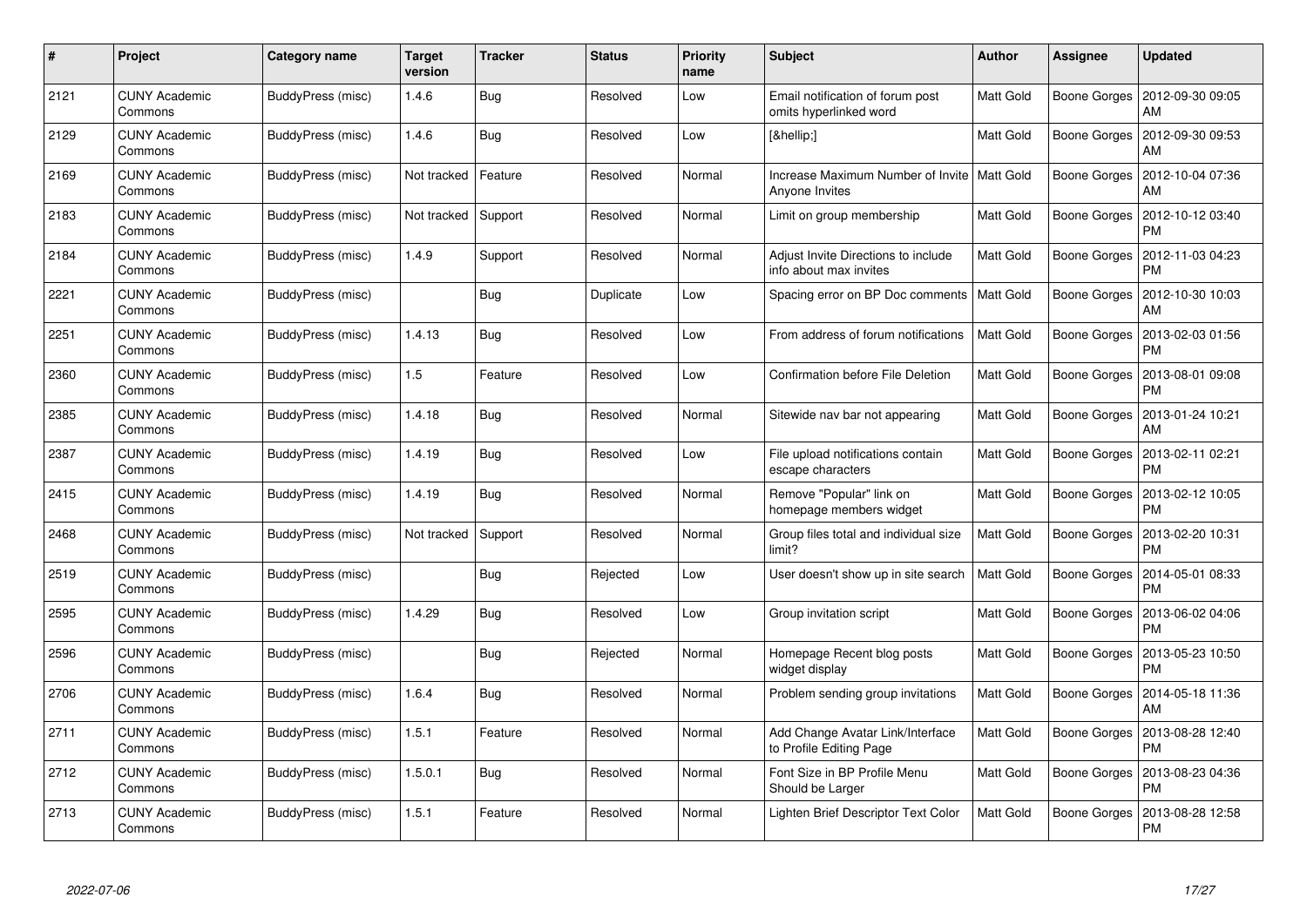| #    | Project                         | Category name            | <b>Target</b><br>version | <b>Tracker</b> | <b>Status</b> | <b>Priority</b><br>name | Subject                                                                                 | Author           | <b>Assignee</b>     | <b>Updated</b>                               |
|------|---------------------------------|--------------------------|--------------------------|----------------|---------------|-------------------------|-----------------------------------------------------------------------------------------|------------------|---------------------|----------------------------------------------|
| 2714 | <b>CUNY Academic</b><br>Commons | <b>BuddyPress (misc)</b> | 1.5.0.1                  | <b>Bug</b>     | Resolved      | Normal                  | Font and Font Size Inconsistent in<br><b>Commons Profile</b>                            | <b>Matt Gold</b> | <b>Boone Gorges</b> | 2013-08-23 04:17<br><b>PM</b>                |
| 2729 | <b>CUNY Academic</b><br>Commons | <b>BuddyPress (misc)</b> | 1.5.0.2                  | Bug            | Resolved      | Urgent                  | Update Positions to Include Missing<br>Colleges                                         | <b>Matt Gold</b> | Boone Gorges        | 2013-08-26 09:54<br>AM                       |
| 2730 | <b>CUNY Academic</b><br>Commons | BuddyPress (misc)        |                          | Bug            | Duplicate     | Normal                  | Limits on Publications Entry Field                                                      | Matt Gold        | <b>Boone Gorges</b> | 2013-08-29 09:36<br>AM                       |
| 2731 | <b>CUNY Academic</b><br>Commons | BuddyPress (misc)        | Not tracked              | Support        | Resolved      | Normal                  | <b>Profile Positions Question</b>                                                       | Matt Gold        | <b>Boone Gorges</b> | 2013-08-26 08:41<br>AM                       |
| 2732 | <b>CUNY Academic</b><br>Commons | BuddyPress (misc)        | 1.5.1                    | Feature        | Resolved      | Normal                  | Return users to profile public view<br>after editing save                               | Matt Gold        | Boone Gorges        | 2013-08-28 12:53<br><b>PM</b>                |
| 2735 | <b>CUNY Academic</b><br>Commons | BuddyPress (misc)        | 1.5.1                    | Bug            | Resolved      | Normal                  | Profile Incorrectly Shortens About<br>You Field                                         | <b>Matt Gold</b> | Boone Gorges        | 2013-08-28 11:36<br>AM                       |
| 2737 | <b>CUNY Academic</b><br>Commons | BuddyPress (misc)        | 1.5.0.2                  | Bug            | Resolved      | Urgent                  | CAC Not allowing CUNY Addresses<br>to Register                                          | <b>Matt Gold</b> | Boone Gorges        | 2013-08-26 05:43<br><b>PM</b>                |
| 2738 | <b>CUNY Academic</b><br>Commons | BuddyPress (misc)        | 1.5.0.2                  | <b>Bug</b>     | Resolved      | High                    | Users Unable to Change Email<br><b>Address in Settings</b>                              | Matt Gold        | Boone Gorges        | 2013-08-28 09:05<br>PM                       |
| 2755 | <b>CUNY Academic</b><br>Commons | BuddyPress (misc)        | 1.5.1                    | Bug            | Resolved      | Normal                  | Alphabetize list of colleges in<br>positions drop-down                                  | Matt Gold        | Boone Gorges        | 2013-08-29 09:30<br>AM                       |
| 2763 | <b>CUNY Academic</b><br>Commons | BuddyPress (misc)        |                          | Bug            | Rejected      | Normal                  | Send Invites Page Hang                                                                  | Matt Gold        | Boone Gorges        | 2013-08-29 09:33<br>AM                       |
| 2771 | <b>CUNY Academic</b><br>Commons | BuddyPress (misc)        | 1.5.2                    | Feature        | Resolved      | Normal                  | Change Brief Descriptor Text Color<br>Again                                             | <b>Matt Gold</b> | <b>Boone Gorges</b> | 2013-09-10 06:07<br>AM                       |
| 2775 | <b>CUNY Academic</b><br>Commons | BuddyPress (misc)        | 1.5.1.1                  | Bug            | Resolved      | High                    | Add Lehman College to List of<br>Colleges in Profiles                                   | Matt Gold        | Boone Gorges        | 2013-09-06 04:40<br><b>PM</b>                |
| 2776 | <b>CUNY Academic</b><br>Commons | BuddyPress (misc)        | 1.5.2                    | Bug            | Resolved      | Normal                  | Change Name of SPS in College<br>list                                                   | Matt Gold        | <b>Boone Gorges</b> | 2013-09-11 08:19<br><b>PM</b>                |
| 2785 | <b>CUNY Academic</b><br>Commons | BuddyPress (misc)        | Not tracked              | Bug            | Resolved      | Normal                  | Don't see cuny.is shortlink for<br>myself                                               | Matt Gold        | Boone Gorges        | 2013-09-12 10:56<br>AM                       |
| 2786 | <b>CUNY Academic</b><br>Commons | BuddyPress (misc)        | 1.5.3                    | Bug            | Resolved      | Normal                  | Move position of close window<br>checkbox on overlay                                    | Matt Gold        | <b>Boone Gorges</b> | 2013-09-19 12:07<br><b>PM</b>                |
| 2830 | <b>CUNY Academic</b><br>Commons | BuddyPress (misc)        | Not tracked Support      |                | Resolved      | Normal                  | User question: "How do I stop the<br>automatic underlining of things in<br>my profile?" | <b>Matt Gold</b> | Boone Gorges        | 2013-10-15 03:32<br><b>PM</b>                |
| 2845 | <b>CUNY Academic</b><br>Commons | BuddyPress (misc)        | 1.5.7                    | Bug            | Resolved      | Normal                  | Anchor errors with bp activity items<br>created from associated blog<br>postings        | Matt Gold        |                     | Boone Gorges   2013-11-01 08:15<br><b>PM</b> |
| 2857 | <b>CUNY Academic</b><br>Commons | BuddyPress (misc)        | Not tracked   Bug        |                | Resolved      | Normal                  | Double posting via RBE                                                                  | Matt Gold        |                     | Boone Gorges   2013-11-01 02:55<br><b>PM</b> |
| 2858 | <b>CUNY Academic</b><br>Commons | BuddyPress (misc)        | 1.5.7                    | Bug            | Resolved      | Normal                  | […] redux                                                                               | Matt Gold        |                     | Boone Gorges   2013-10-30 10:08<br><b>PM</b> |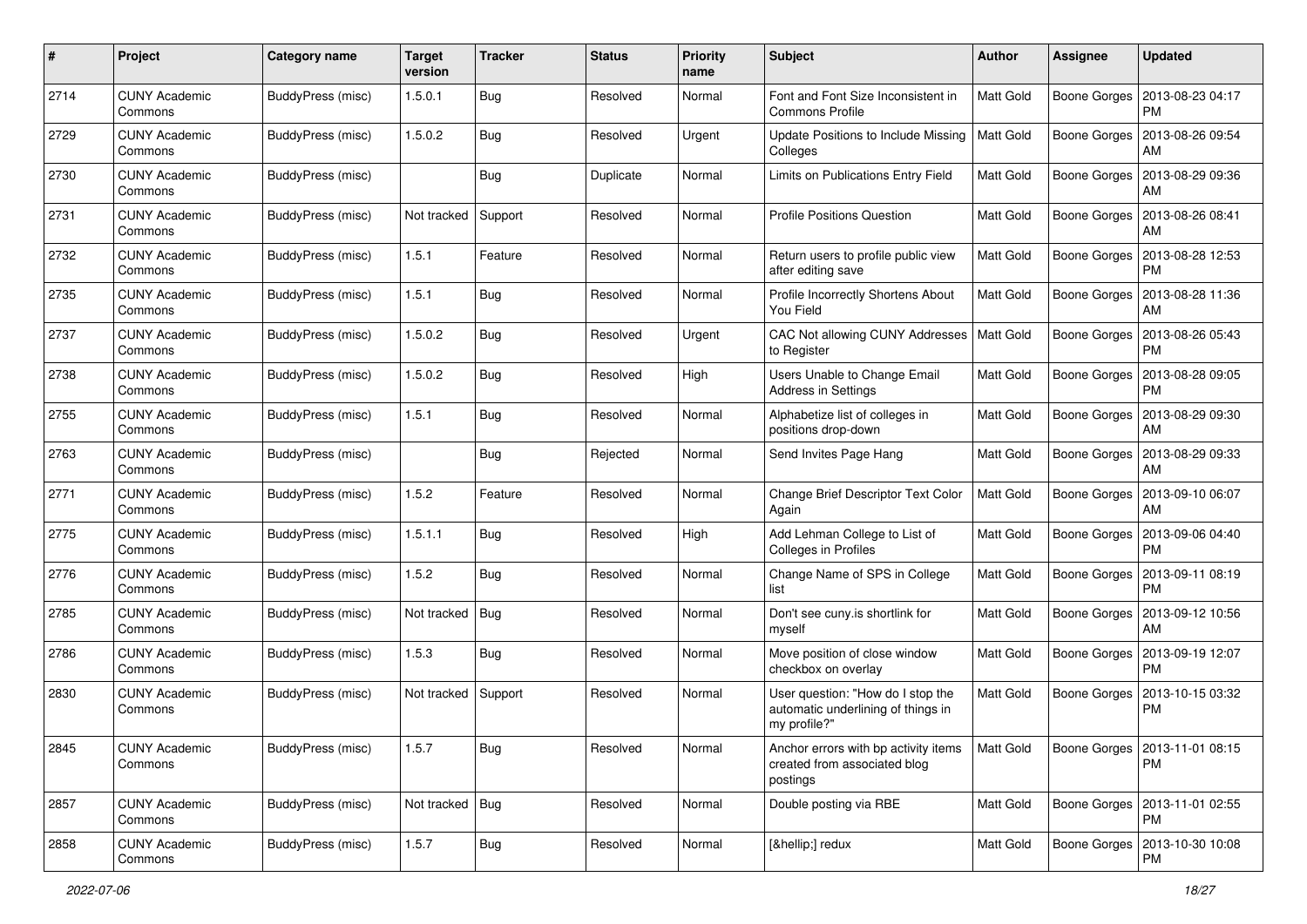| #     | Project                         | <b>Category name</b>     | <b>Target</b><br>version | <b>Tracker</b> | <b>Status</b> | <b>Priority</b><br>name | Subject                                                                                            | Author           | <b>Assignee</b>     | <b>Updated</b>                               |
|-------|---------------------------------|--------------------------|--------------------------|----------------|---------------|-------------------------|----------------------------------------------------------------------------------------------------|------------------|---------------------|----------------------------------------------|
| 2892  | <b>CUNY Academic</b><br>Commons | <b>BuddyPress (misc)</b> |                          | Bug            | Rejected      | High                    | Commons homepage - blog column                                                                     | Matt Gold        | Boone Gorges        | 2013-11-14 01:00<br>PM                       |
| 2906  | <b>CUNY Academic</b><br>Commons | <b>BuddyPress (misc)</b> | 1.5.10                   | Bug            | Resolved      | Normal                  | Unable to delete file attachment<br>from forum post                                                | <b>Matt Gold</b> | Boone Gorges        | 2013-12-01 09:35<br><b>PM</b>                |
| 2922  | CUNY Academic<br>Commons        | BuddyPress (misc)        |                          | <b>Bug</b>     | Rejected      | Normal                  | Unconfirmed Plugin error - user<br>could not be activated                                          | <b>Matt Gold</b> | Boone Gorges        | 2013-12-10 04:47<br><b>PM</b>                |
| 2944  | <b>CUNY Academic</b><br>Commons | BuddyPress (misc)        | 1.5.13                   | Bug            | Resolved      | Normal                  | Long load time on send invites<br>group pages                                                      | Matt Gold        | Boone Gorges        | 2014-01-02 02:50<br>PM                       |
| 2976  | <b>CUNY Academic</b><br>Commons | BuddyPress (misc)        | 1.5.16                   | Feature        | Resolved      | Normal                  | Allow users to permanently dismiss<br>notification of new profiles on profile<br>page              | <b>Matt Gold</b> | Boone Gorges        | 2014-02-01 02:56<br><b>PM</b>                |
| 2979  | <b>CUNY Academic</b><br>Commons | BuddyPress (misc)        |                          | Bug            | Resolved      | Normal                  | Frame error in Invite Anyone                                                                       | Matt Gold        | Boone Gorges        | 2014-01-29 03:53<br><b>PM</b>                |
| 3058  | <b>CUNY Academic</b><br>Commons | BuddyPress (misc)        | 1.5.18.1                 | Bug            | Resolved      | Urgent                  | Main navigation bar not working                                                                    | Matt Gold        |                     | Boone Gorges   2014-02-21 09:28<br>AM        |
| 3190  | <b>CUNY Academic</b><br>Commons | BuddyPress (misc)        | 1.6.3                    | Bug            | Resolved      | Normal                  | Mention link on Member Profile<br>Leads to SiteWide activity stream                                | <b>Matt Gold</b> | Boone Gorges        | 2014-05-12 02:53<br><b>PM</b>                |
| 3293  | <b>CUNY Academic</b><br>Commons | BuddyPress (misc)        |                          | Bug            | Rejected      | Normal                  | 'Page Not Found' Message<br>Received After Clicking on<br>View/Reply Link in Email<br>Notification | Matt Gold        | <b>Boone Gorges</b> | 2014-07-02 08:47<br>PM                       |
| 3343  | <b>CUNY Academic</b><br>Commons | BuddyPress (misc)        | 1.6.11                   | Bug            | Resolved      | Low                     | Minor Email display error                                                                          | Matt Gold        | Boone Gorges        | 2014-08-01 10:01<br>AM                       |
| 3995  | <b>CUNY Academic</b><br>Commons | BuddyPress (misc)        | Not tracked              | Bug            | Resolved      | Normal                  | Possible People Page filter error                                                                  | <b>Matt Gold</b> | Boone Gorges        | 2015-04-16 07:51<br>AM                       |
| 5978  | <b>CUNY Academic</b><br>Commons | BuddyPress (misc)        | Not tracked              | Feature        | Resolved      | Normal                  | Add Undergraduate Student to<br>Checkable filters on People page                                   | Matt Gold        | Boone Gorges        | 2016-09-04 09:48<br><b>PM</b>                |
| 6365  | <b>CUNY Academic</b><br>Commons | BuddyPress (misc)        | Not tracked              | Feature        | Duplicate     | Normal                  | Create Undergraduate Student<br>status/role on the CAC                                             | <b>Matt Gold</b> | Boone Gorges        | 2016-10-20 11:38<br>AM                       |
| 6467  | <b>CUNY Academic</b><br>Commons | BuddyPress (misc)        | Not tracked              | Support        | Resolved      | Normal                  | Question about what happens when<br>people leave/are removed from<br>groups                        | Matt Gold        | <b>Boone Gorges</b> | 2017-11-15 01:24<br><b>PM</b>                |
| 12353 | <b>CUNY Academic</b><br>Commons | BuddyPress (misc)        | Not tracked              | <b>Bug</b>     | Abandoned     | Normal                  | Member filtering not working                                                                       | <b>Matt Gold</b> | Boone Gorges        | 2020-03-10 11:14<br>AM                       |
| 15123 | <b>CUNY Academic</b><br>Commons | <b>BuddyPress (misc)</b> | 1.19.1                   | Feature        | Resolved      | Low                     | Actions in notification list unclear?                                                              | Matt Gold        |                     | Boone Gorges   2022-01-11 04:41<br>PM        |
| 1187  | <b>CUNY Academic</b><br>Commons | <b>BuddyPress Docs</b>   | Future<br>release        | Feature        | Rejected      | Normal                  | <b>Personal Docs</b>                                                                               | <b>Matt Gold</b> |                     | Boone Gorges   2015-11-12 12:58<br>AM        |
| 1542  | <b>CUNY Academic</b><br>Commons | <b>BuddyPress Docs</b>   | 1.6                      | Bug            | Resolved      | Normal                  | Group Docs Locked                                                                                  | <b>Matt Gold</b> |                     | Boone Gorges   2014-03-21 03:38<br><b>PM</b> |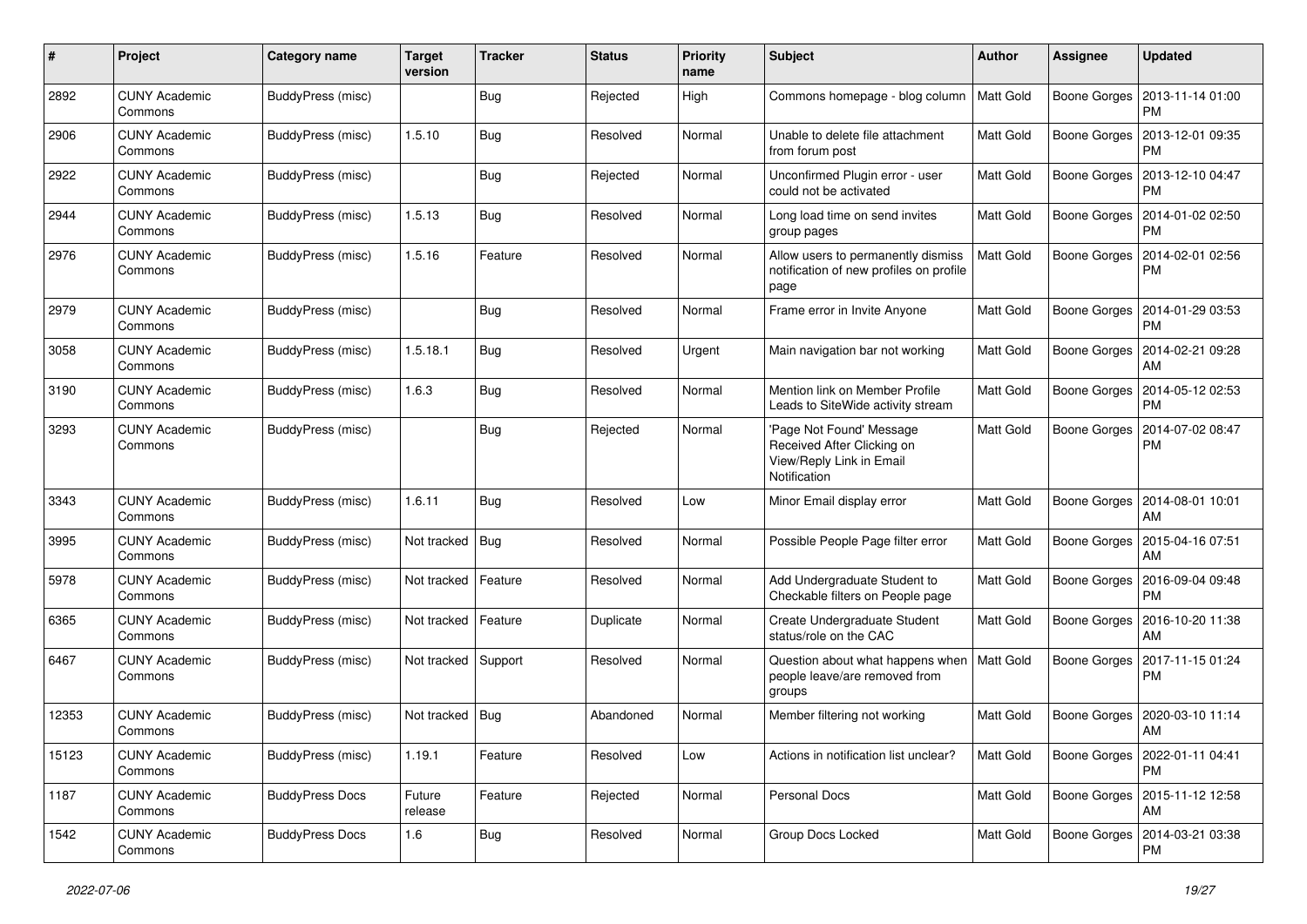| $\pmb{\#}$ | <b>Project</b>                  | <b>Category name</b>   | <b>Target</b><br>version | <b>Tracker</b> | <b>Status</b> | <b>Priority</b><br>name | <b>Subject</b>                                                     | <b>Author</b>    | <b>Assignee</b> | <b>Updated</b>                |
|------------|---------------------------------|------------------------|--------------------------|----------------|---------------|-------------------------|--------------------------------------------------------------------|------------------|-----------------|-------------------------------|
| 2523       | <b>CUNY Academic</b><br>Commons | <b>BuddyPress Docs</b> | Future<br>release        | Feature        | Assigned      | Normal                  | Allow Users to Upload Images to<br><b>BP</b> Docs                  | Matt Gold        | Boone Gorges    | 2015-11-09 06:14<br><b>PM</b> |
| 3581       | <b>CUNY Academic</b><br>Commons | <b>BuddyPress Docs</b> | 1.7.1                    | <b>Bug</b>     | Resolved      | Normal                  | <b>BuddyPress Docs Line Break issue</b>                            | <b>Matt Gold</b> | Boone Gorges    | 2014-10-20 02:56<br><b>PM</b> |
| 3599       | <b>CUNY Academic</b><br>Commons | <b>BuddyPress Docs</b> | 1.7.2                    | Bug            | Resolved      | Normal                  | Silent BP Docs edits                                               | Matt Gold        | Boone Gorges    | 2014-11-01 02:20<br>PM        |
| 3688       | <b>CUNY Academic</b><br>Commons | <b>BuddyPress Docs</b> | 1.7.6                    | Bug            | Resolved      | Normal                  | Doc creation didn't create email<br>notification                   | Matt Gold        | Boone Gorges    | 2014-12-12 08:57<br>AM        |
| 4057       | <b>CUNY Academic</b><br>Commons | <b>BuddyPress Docs</b> | 1.8.1                    | Bug            | Resolved      | Normal                  | Canceling edit mode of BP Doc<br>reloads editing screen            | <b>Matt Gold</b> | Boone Gorges    | 2015-06-01 03:08<br><b>PM</b> |
| 4722       | <b>CUNY Academic</b><br>Commons | <b>BuddyPress Docs</b> | Not tracked              | Bug            | Rejected      | Normal                  | Doc listing overflow issue                                         | <b>Matt Gold</b> | Boone Gorges    | 2015-10-11 10:09<br>PM        |
| 5486       | <b>CUNY Academic</b><br>Commons | <b>BuddyPress Docs</b> | 1.9.15                   | Bug            | Resolved      | Low                     | Doc history not showing up                                         | <b>Matt Gold</b> | Boone Gorges    | 2016-04-24 11:50<br>AM        |
| 8945       | <b>CUNY Academic</b><br>Commons | <b>BuddyPress Docs</b> | Not tracked              | Support        | Duplicate     | Normal                  | Spam report                                                        | Matt Gold        | Boone Gorges    | 2017-11-28 01:39<br><b>PM</b> |
| 9105       | <b>CUNY Academic</b><br>Commons | <b>BuddyPress Docs</b> | 1.12.7                   | Bug            | Resolved      | Urgent                  | BP doc titles/dates messed up                                      | Matt Gold        | Boone Gorges    | 2018-01-23 11:00<br>AM        |
| 9149       | <b>CUNY Academic</b><br>Commons | <b>BuddyPress Docs</b> | 1.12.8                   | Bug            | Resolved      | Normal                  | Doc listing layout issue                                           | <b>Matt Gold</b> | Boone Gorges    | 2018-02-13 10:36<br>AM        |
| 3119       | <b>CUNY Academic</b><br>Commons | cdev.gc.cuny.edu       | Not tracked              | Feature        | Resolved      | Low                     | Sync CDEV Data                                                     | Matt Gold        | Boone Gorges    | 2014-04-01 10:21<br>AM        |
| 3205       | <b>CUNY Academic</b><br>Commons | <b>Commons Profile</b> | 1.6.3                    | Bug            | Resolved      | High                    | Email profile field not showing up                                 | Matt Gold        | Boone Gorges    | 2014-05-12 02:18<br>PM        |
| 5890       | <b>CUNY Academic</b><br>Commons | <b>Commons Profile</b> | 1.9.24                   | <b>Bug</b>     | Resolved      | Normal                  | Commons user profile erroneously<br>indicates a group for a member | Matt Gold        | Boone Gorges    | 2016-08-11 11:53<br><b>PM</b> |
| 2231       | <b>CUNY Academic</b><br>Commons | commonsinabox.org      | Not tracked              | <b>Bug</b>     | Resolved      | Normal                  | Fix Header issue on<br>Commonsinabox.org                           | Matt Gold        | Boone Gorges    | 2014-05-01 07:51<br>PM        |
| 2262       | <b>CUNY Academic</b><br>Commons | commonsinabox.org      |                          | Feature        | Resolved      | Normal                  | Add new favicon to<br>commonsinabox.org                            | Matt Gold        | Boone Gorges    | 2012-11-18 10:51<br>PM        |
| 2264       | <b>CUNY Academic</b><br>Commons | commonsinabox.org      |                          | Bug            | Rejected      | Normal                  | Update CBOX logo on welcome<br>message                             | Matt Gold        | Boone Gorges    | 2012-11-19 02:46<br>AM        |
| 2266       | <b>CUNY Academic</b><br>Commons | commonsinabox.org      |                          | Bug            | Resolved      | Normal                  | Demo slider                                                        | Matt Gold        | Boone Gorges    | 2012-11-18 11:26<br><b>PM</b> |
| 2269       | <b>CUNY Academic</b><br>Commons | commonsinabox.org      | Not tracked              | Bug            | Rejected      | Normal                  | Replace Default CBOX Icon for<br>Groups                            | Matt Gold        | Boone Gorges    | 2012-11-20 01:53<br><b>PM</b> |
| 2270       | CUNY Academic<br>Commons        | commonsinabox.org      | Not tracked              | Bug            | Rejected      | Normal                  | CBOX group sign up - default email<br>setting                      | <b>Matt Gold</b> | Boone Gorges    | 2012-11-20 03:51<br><b>PM</b> |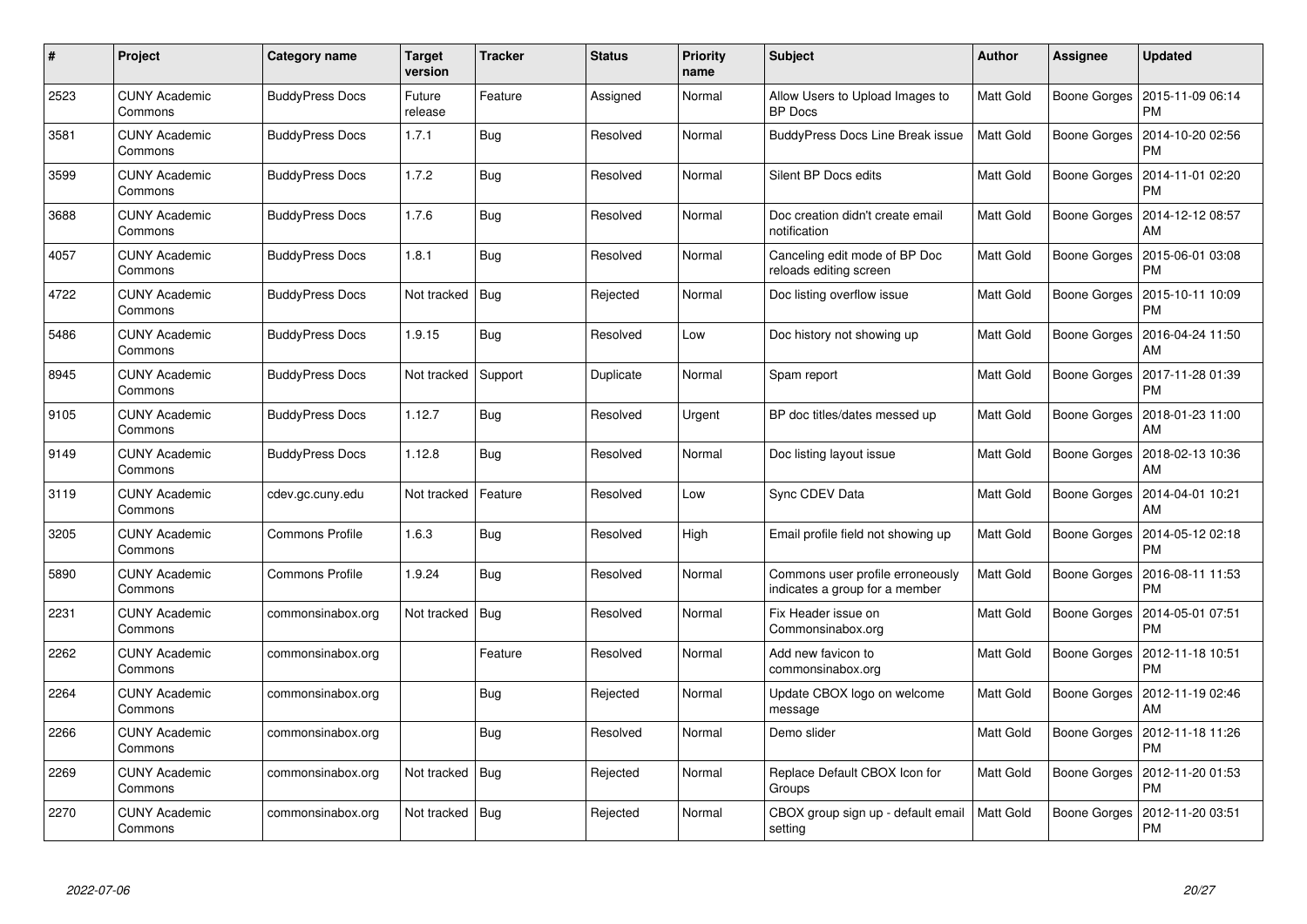| #    | Project                         | Category name     | <b>Target</b><br>version | <b>Tracker</b> | <b>Status</b> | <b>Priority</b><br>name | <b>Subject</b>                                                      | <b>Author</b>    | Assignee     | <b>Updated</b>                        |
|------|---------------------------------|-------------------|--------------------------|----------------|---------------|-------------------------|---------------------------------------------------------------------|------------------|--------------|---------------------------------------|
| 2271 | <b>CUNY Academic</b><br>Commons | commonsinabox.org | Not tracked              | Feature        | Resolved      | Normal                  | CBOX forum posts include "notify<br>by email" checkbox              | <b>Matt Gold</b> | Boone Gorges | 2016-01-26 12:33<br>AM                |
| 2274 | <b>CUNY Academic</b><br>Commons | commonsinabox.org | Not tracked   Bug        |                | Rejected      | Normal                  | CBOX - group names on group<br>pages                                | Matt Gold        | Boone Gorges | 2012-11-20 02:05<br><b>PM</b>         |
| 2275 | <b>CUNY Academic</b><br>Commons | commonsinabox.org | Not tracked   Bug        |                | Resolved      | Normal                  | <b>CBOX</b> support requests                                        | Matt Gold        | Boone Gorges | 2012-11-20 02:05<br>PM                |
| 2279 | <b>CUNY Academic</b><br>Commons | commonsinabox.org | Not tracked   Bug        |                | Resolved      | Low                     | CBOX mention system rewrites<br>twitter links                       | Matt Gold        | Boone Gorges | 2012-11-20 07:41<br>PM                |
| 2280 | <b>CUNY Academic</b><br>Commons | commonsinabox.org | Not tracked   Bug        |                | Resolved      | High                    | Forum links not working                                             | <b>Matt Gold</b> | Boone Gorges | 2012-11-20 12:33<br><b>PM</b>         |
| 2283 | <b>CUNY Academic</b><br>Commons | commonsinabox.org |                          | Feature        | Resolved      | Normal                  | Update commonsinabox.org                                            | Matt Gold        | Boone Gorges | 2012-11-20 08:13<br>PM                |
| 2284 | <b>CUNY Academic</b><br>Commons | commonsinabox.org |                          | Bug            | Rejected      | Normal                  | cbox.org forum link error from<br>profile page                      | Matt Gold        | Boone Gorges | 2012-11-20 08:02<br><b>PM</b>         |
| 2288 | <b>CUNY Academic</b><br>Commons | commonsinabox.org |                          | <b>Bug</b>     | Rejected      | Normal                  | […] issue occurring on<br>commonsinabox.org                         | Matt Gold        |              | Boone Gorges   2012-12-11 01:17<br>AM |
| 2295 | <b>CUNY Academic</b><br>Commons | commonsinabox.org |                          | Bug            | Rejected      | Normal                  | Glitch in CBOX Logo                                                 | <b>Matt Gold</b> | Boone Gorges | 2012-12-11 01:08<br>AM                |
| 2343 | <b>CUNY Academic</b><br>Commons | commonsinabox.org | Not tracked              | Bug            | Rejected      | Normal                  | Double Notifications from<br>commonsinabox.org                      | Matt Gold        | Boone Gorges | 2013-03-20 01:45<br>PM                |
| 2349 | <b>CUNY Academic</b><br>Commons | commonsinabox.org |                          | <b>Bug</b>     | Resolved      | High                    | CBOX header image position off                                      | Matt Gold        | Boone Gorges | 2012-12-15 10:21<br><b>PM</b>         |
| 2351 | <b>CUNY Academic</b><br>Commons | commonsinabox.org | Not tracked              | Support        | Resolved      | Normal                  | Spam User/Forum post on CBOX                                        | <b>Matt Gold</b> | Boone Gorges | 2012-12-20 10:02<br>AM                |
| 2355 | <b>CUNY Academic</b><br>Commons | commonsinabox.org | Not tracked              | Feature        | Resolved      | Normal                  | Set up cbox.org                                                     | Matt Gold        | Boone Gorges | 2016-01-26 12:34<br>AM                |
| 2380 | <b>CUNY Academic</b><br>Commons | commonsinabox.org |                          | Bug            | Resolved      | High                    | Add search to Commonsinabox.org                                     | Matt Gold        | Boone Gorges | 2013-03-20 11:41<br>AM                |
| 2388 | <b>CUNY Academic</b><br>Commons | commonsinabox.org | Not tracked              | Support        | Resolved      | Normal                  | Prevent zip attachments from being   Matt Gold<br>added to cbox.org |                  | Boone Gorges | 2013-02-13 02:54<br>PM                |
| 2654 | <b>CUNY Academic</b><br>Commons | commonsinabox.org | Not tracked   Bug        |                | Resolved      | Normal                  | Forum creation step in group setup<br>doesn't stick                 | <b>Matt Gold</b> | Boone Gorges | 2013-08-11 11:51<br>AM                |
| 2694 | <b>CUNY Academic</b><br>Commons | commonsinabox.org | Not tracked              | Feature        | Resolved      | Normal                  | CBOX - Redirect to previous page<br>on login                        | Matt Gold        | Boone Gorges | 2013-08-11 12:32<br><b>PM</b>         |
| 2903 | <b>CUNY Academic</b><br>Commons | commonsinabox.org | Not tracked              | Bug            | Resolved      | Normal                  | Turning off activity commenting on<br>commonsinabox.org?            | Matt Gold        | Boone Gorges | 2013-11-29 03:43<br><b>PM</b>         |
| 2950 | CUNY Academic<br>Commons        | commonsinabox.org | Not tracked   Bug        |                | Resolved      | Normal                  | Layout broken on<br>commonsinabox.org forum 404                     | Matt Gold        | Boone Gorges | 2014-05-06 02:59<br><b>PM</b>         |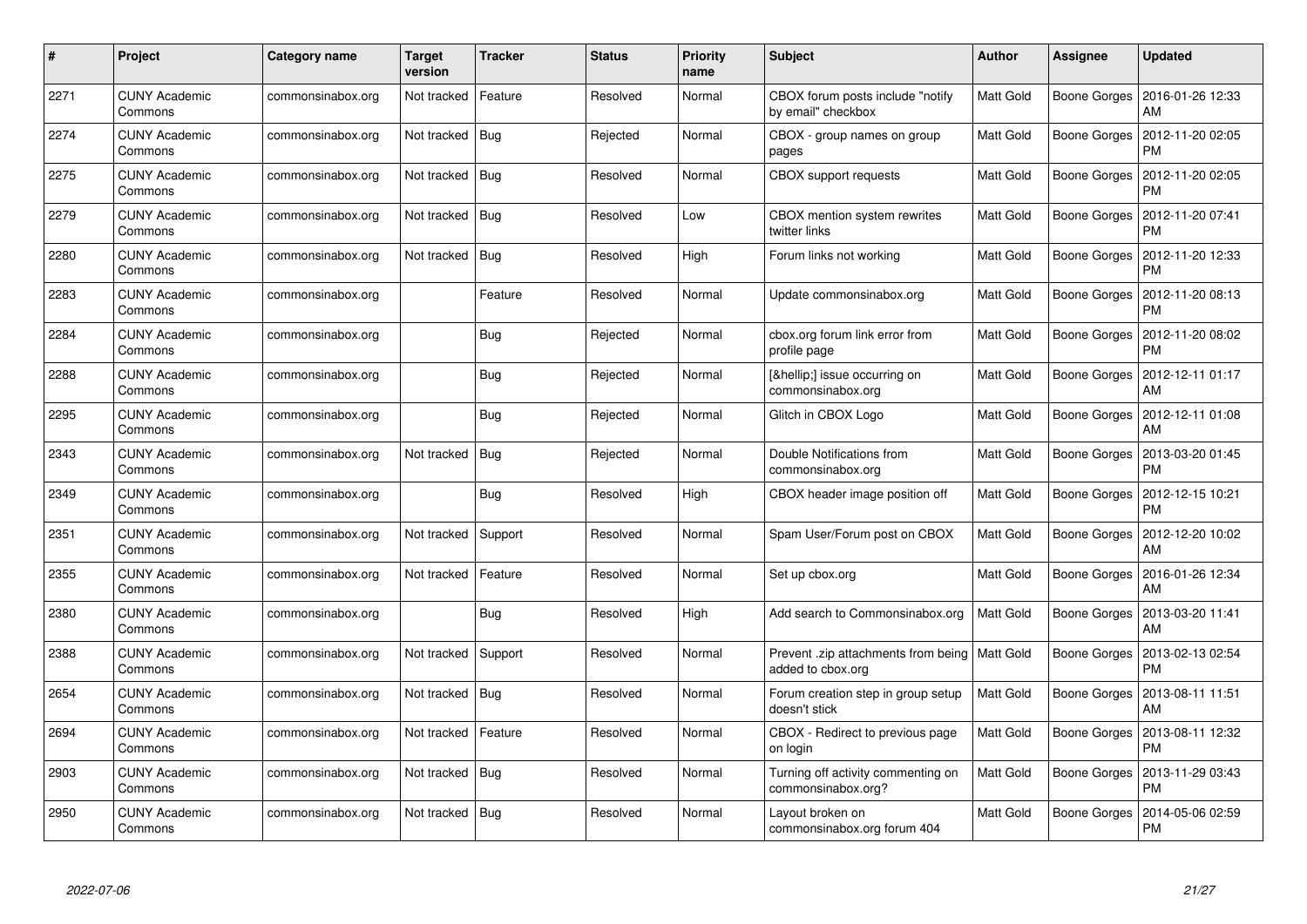| #     | Project                         | Category name     | Target<br>version | <b>Tracker</b> | <b>Status</b> | <b>Priority</b><br>name | <b>Subject</b>                                        | <b>Author</b>    | Assignee            | <b>Updated</b>                |
|-------|---------------------------------|-------------------|-------------------|----------------|---------------|-------------------------|-------------------------------------------------------|------------------|---------------------|-------------------------------|
| 3203  | <b>CUNY Academic</b><br>Commons | commonsinabox.org | Not tracked       | Feature        | Resolved      | Low                     | Upgrade CBOX demo site                                | Matt Gold        | Boone Gorges        | 2014-05-06 02:45<br><b>PM</b> |
| 3489  | <b>CUNY Academic</b><br>Commons | commonsinabox.org | Not tracked       | Feature        | Resolved      | Normal                  | Tighten security on CBOX demo<br>site registration    | <b>Matt Gold</b> | Boone Gorges        | 2016-01-26 04:32<br><b>PM</b> |
| 3692  | <b>CUNY Academic</b><br>Commons | commonsinabox.org | Not tracked       | Feature        | Resolved      | Normal                  | Tighten registration security on<br>commonsinabox.org | Matt Gold        | Boone Gorges        | 2014-12-03 03:06<br><b>PM</b> |
| 3823  | <b>CUNY Academic</b><br>Commons | commonsinabox.org | Not tracked   Bug |                | Resolved      | Normal                  | CBOX styling issue                                    | Matt Gold        | Boone Gorges        | 2015-02-23 03:33<br>PM        |
| 3932  | <b>CUNY Academic</b><br>Commons | commonsinabox.org | Not tracked       | Publicity      | Resolved      | Normal                  | Replace Islamic History Commons<br>screenshot         | <b>Matt Gold</b> | <b>Boone Gorges</b> | 2015-03-19 09:39<br><b>PM</b> |
| 8204  | <b>CUNY Academic</b><br>Commons | commonsinabox.org | Not tracked       | Support        | Resolved      | Normal                  | How to create a group on<br>commonsinabox.org         | Matt Gold        | Boone Gorges        | 2017-05-26 02:50<br>PM        |
| 9801  | <b>CUNY Academic</b><br>Commons | Courses           | 1.14              | Feature        | Resolved      | Normal                  | Add courses item to main<br>Commons nav               | Matt Gold        | Boone Gorges        | 2018-11-13 02:15<br><b>PM</b> |
| 14450 | <b>CUNY Academic</b><br>Commons | Courses           | Not tracked       | Bug            | Rejected      | Low                     | Misclassified site                                    | Matt Gold        | Boone Gorges        | 2021-09-15 10:53<br><b>PM</b> |
| 3046  | <b>CUNY Academic</b><br>Commons | cuny.is           | Not tracked   Bug |                | Resolved      | Urgent                  | Create CUNY.IS                                        | Matt Gold        | Boone Gorges        | 2014-02-18 06:55<br><b>PM</b> |
| 3079  | <b>CUNY Academic</b><br>Commons | cuny.is           | Not tracked       | Bug            | Resolved      | Urgent                  | cuny.is request                                       | Matt Gold        | Boone Gorges        | 2014-02-26 07:47<br><b>PM</b> |
| 3244  | <b>CUNY Academic</b><br>Commons | cuny.is           | Not tracked       | Publicity      | Resolved      | Normal                  | <b>CUNY.is link</b>                                   | Matt Gold        | <b>Boone Gorges</b> | 2014-05-29 08:22<br><b>PM</b> |
| 3410  | <b>CUNY Academic</b><br>Commons | cuny.is           | Not tracked       | Publicity      | Resolved      | Normal                  | DH Praxis cuny is request                             | Matt Gold        | Boone Gorges        | 2016-01-26 12:03<br>PM        |
| 3450  | <b>CUNY Academic</b><br>Commons | cuny.is           | Not tracked       | Outreach       | Resolved      | Normal                  | two cuny is requests                                  | Matt Gold        | Boone Gorges        | 2014-09-08 03:46<br><b>PM</b> |
| 3648  | <b>CUNY Academic</b><br>Commons | cuny.is           | Not tracked       | Bug            | Resolved      | High                    | cuny.is request                                       | Matt Gold        | Boone Gorges        | 2014-11-11 06:54<br>PM        |
| 3714  | <b>CUNY Academic</b><br>Commons | cuny.is           | 1.7.7             | Feature        | Resolved      | Normal                  | cuny.is access                                        | Matt Gold        | Boone Gorges        | 2014-12-22 02:19<br><b>PM</b> |
| 3788  | <b>CUNY Academic</b><br>Commons | cuny.is           | 1.8.11            | Bug            | Resolved      | Normal                  | CUNY is default links?                                | Matt Gold        | Boone Gorges        | 2015-09-25 12:53<br>AM        |
| 3799  | <b>CUNY Academic</b><br>Commons | cuny.is           | 1.7.12            | Bug            | Resolved      | Normal                  | cuny.is issue                                         | Matt Gold        | Boone Gorges        | 2015-02-10 09:07<br><b>PM</b> |
| 5442  | <b>CUNY Academic</b><br>Commons | cuny.is           | 1.9.14            | <b>Bug</b>     | Resolved      | Normal                  | Shortlink creation problem                            | Matt Gold        | Boone Gorges        | 2016-04-12 11:03<br>PM        |
| 10597 | CUNY Academic<br>Commons        | cuny.is           | Not tracked       | Bug            | Resolved      | Normal                  | cuny is admin unavailable                             | Matt Gold        | Boone Gorges        | 2018-10-25 01:44<br><b>PM</b> |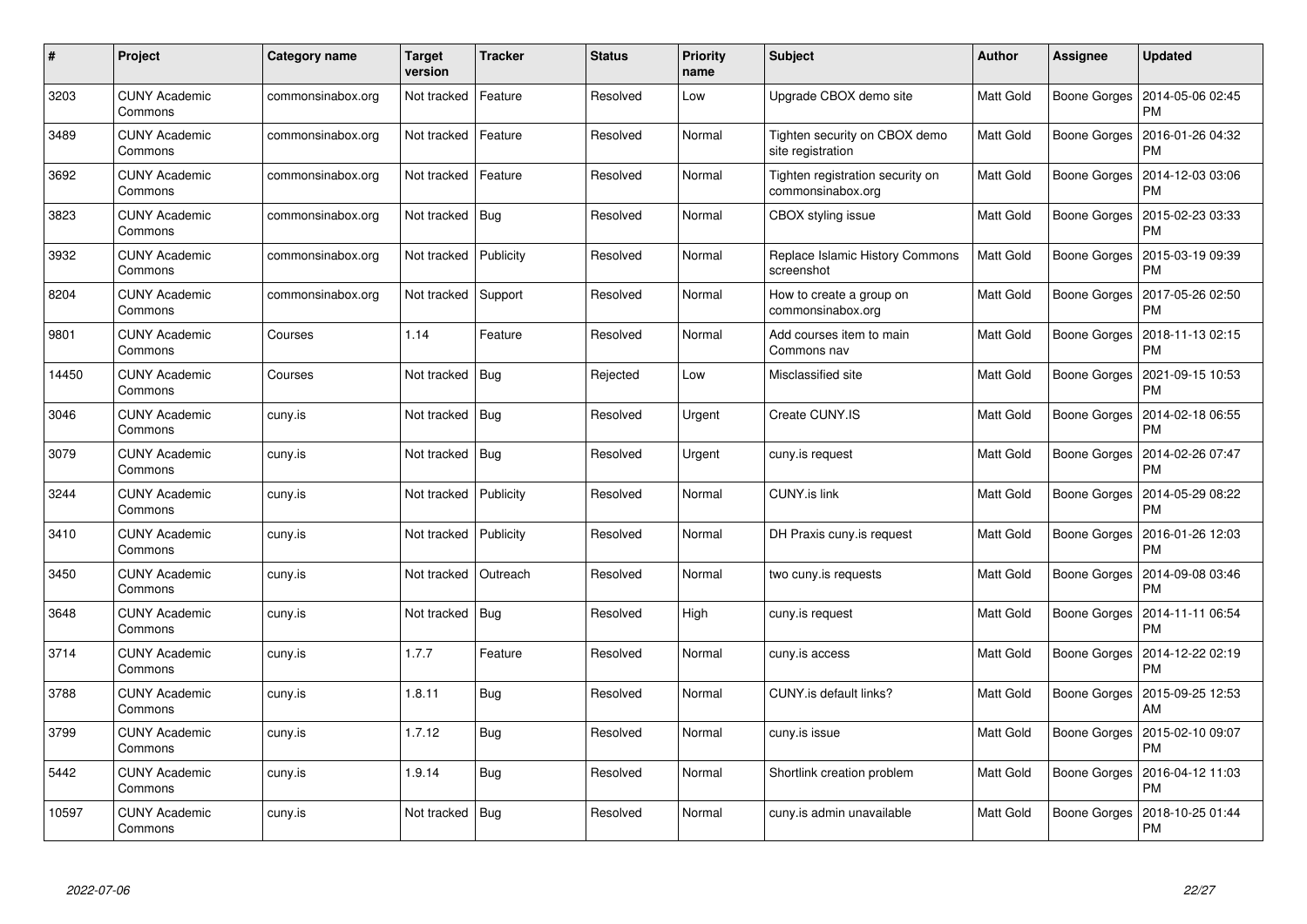| #     | Project                         | <b>Category name</b>       | <b>Target</b><br>version | <b>Tracker</b> | <b>Status</b> | <b>Priority</b><br>name | <b>Subject</b>                                                                                  | Author           | <b>Assignee</b>     | <b>Updated</b>                               |
|-------|---------------------------------|----------------------------|--------------------------|----------------|---------------|-------------------------|-------------------------------------------------------------------------------------------------|------------------|---------------------|----------------------------------------------|
| 12335 | <b>CUNY Academic</b><br>Commons | cuny.is                    |                          | <b>Bug</b>     | Rejected      | Normal                  | cuny.is issue                                                                                   | Matt Gold        | Boone Gorges        | 2020-01-30 12:47<br>AM                       |
| 12581 | <b>CUNY Academic</b><br>Commons | cuny.is                    | Not tracked              | Bug            | Rejected      | High                    | YOURLS shortlinks not working                                                                   | Matt Gold        |                     | Boone Gorges   2020-03-27 10:25<br>AM        |
| 13242 | <b>CUNY Academic</b><br>Commons | cuny.is                    |                          | Bug            | Rejected      | Normal                  | Unable to edit a cuny is shortlink                                                              | Matt Gold        | <b>Boone Gorges</b> | 2020-08-26 01:30<br>AM                       |
| 13934 | <b>CUNY Academic</b><br>Commons | cuny.is                    | 1.18.4                   | <b>Bug</b>     | Resolved      | Low                     | Error message on group settings<br>change                                                       | Matt Gold        | <b>Boone Gorges</b> | 2021-02-09 11:05<br>AM                       |
| 3124  | <b>CUNY Academic</b><br>Commons | Design                     | 1.6                      | <b>Bug</b>     | Resolved      | Normal                  | Create small version of horizontal<br>logo image to include in HTML<br>Emails                   | Matt Gold        | Boone Gorges        | 2014-04-01 03:40<br><b>PM</b>                |
| 3865  | <b>CUNY Academic</b><br>Commons | Design                     | 1.7.15                   | <b>Bug</b>     | Resolved      | Normal                  | DiRT Tools listing in Group ><br>Manage                                                         | Matt Gold        | Boone Gorges        | 2015-03-12 10:35<br>AM                       |
| 11121 | <b>CUNY Academic</b><br>Commons | Design                     | 1.15                     | <b>Bug</b>     | Resolved      | Low                     | Overlapping elements on mobile<br>view of CAC                                                   | Matt Gold        |                     | Boone Gorges   2019-04-23 03:55<br><b>PM</b> |
| 13739 | <b>CUNY Academic</b><br>Commons | <b>Directories</b>         | 2.0.0                    | <b>Bug</b>     | Resolved      | Normal                  | My Sites and My Groups take user<br>to the profile page                                         | Matt Gold        | Boone Gorges        | 2022-05-26 11:36<br>AM                       |
| 3864  | <b>CUNY Academic</b><br>Commons | DiRT Integration           | 1.7.15                   | <b>Bug</b>     | Resolved      | Normal                  | DiRT Tools Group sidebar label<br>display                                                       | Matt Gold        | Boone Gorges        | 2015-03-11 09:30<br><b>PM</b>                |
| 3933  | <b>CUNY Academic</b><br>Commons | DiRT Integration           | Not tracked              | Bug            | Rejected      | Normal                  | DiRT Directory 'tool' directory shows   Matt Gold<br>blank page                                 |                  | Boone Gorges        | 2015-03-20 08:47<br>AM                       |
| 4367  | <b>CUNY Academic</b><br>Commons | DiRT Integration           | 1.8.6                    | Bug            | Resolved      | Normal                  | Thumbnail images broken on DiRT<br>tool listing                                                 | Matt Gold        | Boone Gorges        | 2015-08-02 12:55<br>AM                       |
| 4798  | <b>CUNY Academic</b><br>Commons | DiRT Integration           | Not tracked              | Bug            | Resolved      | Normal                  | DiRT plugin seems to have<br>disappeared                                                        | Matt Gold        | <b>Boone Gorges</b> | 2015-10-20 10:05<br><b>PM</b>                |
| 12155 | <b>CUNY Academic</b><br>Commons | DiRT Integration           | 1.18.0                   | Feature        | Resolved      | Normal                  | Update DiRT Tools with new API                                                                  | Matt Gold        | Boone Gorges        | 2020-12-08 11:06<br>AM                       |
| 13669 | <b>CUNY Academic</b><br>Commons | DiRT Integration           | 1.18.1                   | Bug            | Resolved      | Normal                  | Digital Research Tools showing up<br>in top nav for logged out users                            | Matt Gold        |                     | Boone Gorges   2020-12-08 05:11<br><b>PM</b> |
| 6456  | <b>CUNY Academic</b><br>Commons | Documentation              | Not tracked              | Documentation  | Resolved      | Normal                  | Update Dev Blog Free Software<br><b>Contributions Page</b>                                      | Matt Gold        | Boone Gorges        | 2017-11-15 05:09<br><b>PM</b>                |
| 2059  | <b>CUNY Academic</b><br>Commons | Domain Mapping             | 1.9.6                    | <b>Bug</b>     | Resolved      | Low                     | Domain Mapping Issue                                                                            | Matt Gold        | <b>Boone Gorges</b> | 2016-01-25 11:54<br><b>PM</b>                |
| 5823  | <b>CUNY Academic</b><br>Commons | Domain Mapping             | 1.9.22                   | Support        | Resolved      | Normal                  | Redirect CFR sites                                                                              | <b>Matt Gold</b> |                     | Boone Gorges   2016-08-01 11:58<br>PM        |
| 5237  | <b>CUNY Academic</b><br>Commons | <b>Email Invitations</b>   | 1.9.8                    | Feature        | Resolved      | Normal                  | Remove restrictions on undergrad<br>student email domains                                       | Matt Gold        | Boone Gorges        | 2016-02-19 03:16<br><b>PM</b>                |
| 3165  | <b>CUNY Academic</b><br>Commons | <b>Email Notifications</b> |                          | Bug            | Rejected      | Normal                  | HTML notification of post with<br>attachments didn't include mention<br>of/links to attachments | Matt Gold        | Boone Gorges        | 2015-03-21 09:05<br>PM                       |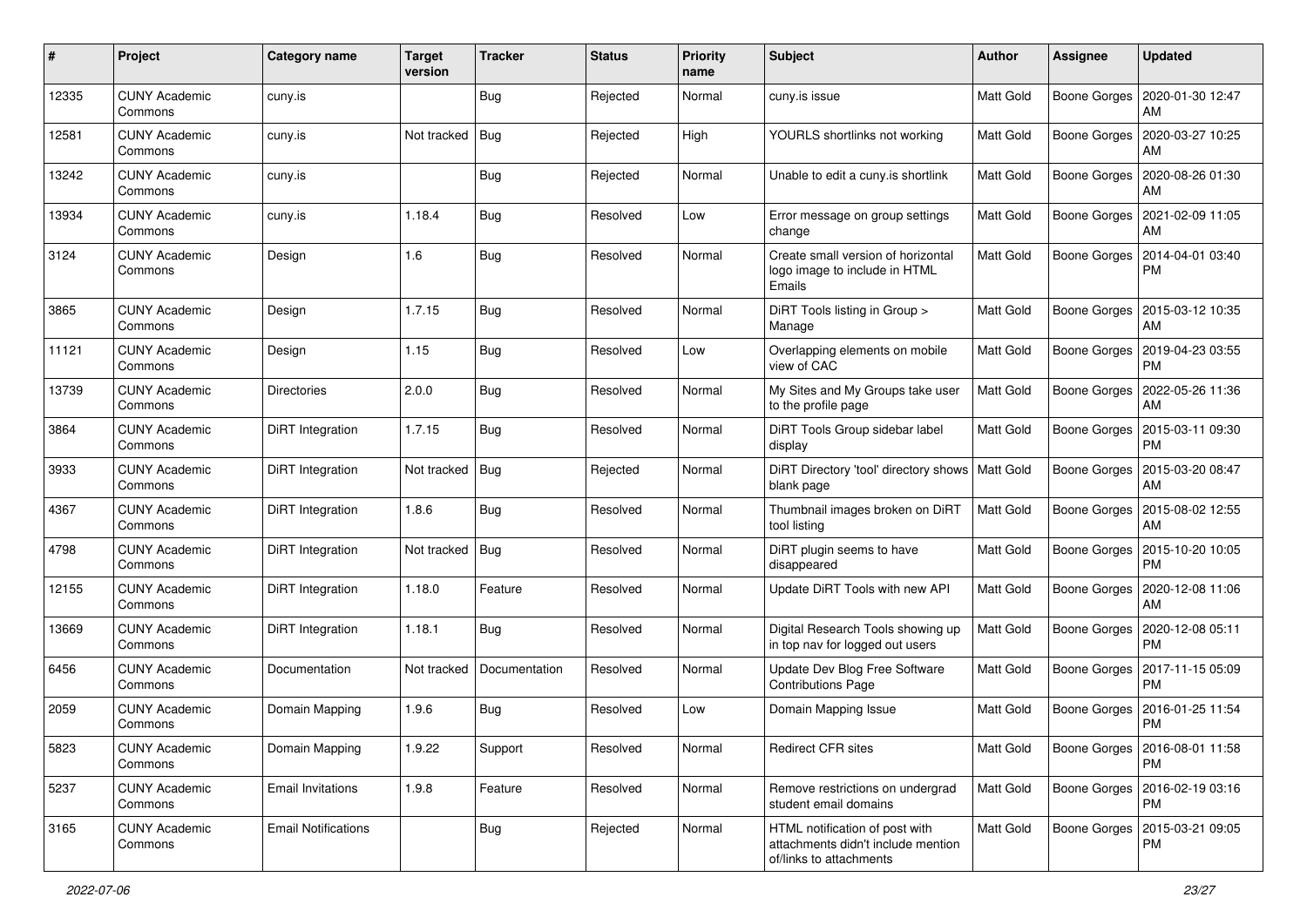| #     | Project                         | Category name              | <b>Target</b><br>version | <b>Tracker</b> | <b>Status</b>        | <b>Priority</b><br>name | <b>Subject</b>                                                                   | <b>Author</b>    | Assignee            | <b>Updated</b>                        |
|-------|---------------------------------|----------------------------|--------------------------|----------------|----------------------|-------------------------|----------------------------------------------------------------------------------|------------------|---------------------|---------------------------------------|
| 3342  | <b>CUNY Academic</b><br>Commons | <b>Email Notifications</b> |                          | Bug            | Duplicate            | Normal                  | <b>Group Invitation Email Links</b><br>Incorrect/Non-Working                     | <b>Matt Gold</b> | Boone Gorges        | 2015-04-01 09:04<br><b>PM</b>         |
| 3418  | <b>CUNY Academic</b><br>Commons | <b>Email Notifications</b> | 1.7                      | Feature        | Resolved             | Normal                  | Revisions/Additions to email<br>notifications about group<br>membership requests | Matt Gold        | Boone Gorges        | 2014-09-30 01:14<br>PM                |
| 3420  | <b>CUNY Academic</b><br>Commons | <b>Email Notifications</b> | 1.6.14                   | Bug            | Resolved             | Normal                  | Membership approval link in email<br>notifications                               | <b>Matt Gold</b> | Boone Gorges        | 2014-09-01 09:31<br>PM                |
| 3427  | <b>CUNY Academic</b><br>Commons | <b>Email Notifications</b> |                          | Bug            | Rejected             | Normal                  | Multiple email notifications received                                            | Matt Gold        | Boone Gorges        | 2014-08-30 05:02<br><b>PM</b>         |
| 3866  | <b>CUNY Academic</b><br>Commons | <b>Email Notifications</b> | 1.7.15                   | Bug            | Resolved             | Normal                  | Email notification does not indicate<br>presence of an attachment                | <b>Matt Gold</b> | Boone Gorges        | 2015-03-12 10:35<br>AM                |
| 4760  | <b>CUNY Academic</b><br>Commons | <b>Email Notifications</b> | Not tracked              | Bug            | Rejected             | Normal                  | email notification contains broken<br>image                                      | Matt Gold        | Boone Gorges        | 2015-10-11 10:24<br><b>PM</b>         |
| 9979  | <b>CUNY Academic</b><br>Commons | <b>Email Notifications</b> | Not tracked              | Bug            | Reporter<br>Feedback | Normal                  | Reports of slow email activation<br>emails                                       | Matt Gold        | Boone Gorges        | 2018-08-29 09:40<br>PM                |
| 10789 | <b>CUNY Academic</b><br>Commons | <b>Email Notifications</b> | 1.14.2                   | Bug            | Resolved             | High                    | Forum Posts not generating email<br>notifications                                | Matt Gold        | Boone Gorges        | 2018-12-10 07:19<br><b>PM</b>         |
| 12351 | <b>CUNY Academic</b><br>Commons | <b>Email Notifications</b> | 1.16.5                   | Bug            | Resolved             | Normal                  | No email notification for forum post                                             | Matt Gold        | Boone Gorges        | 2020-02-03 02:33<br><b>PM</b>         |
| 15604 | <b>CUNY Academic</b><br>Commons | <b>Email Notifications</b> | Future<br>release        | Feature        | Assigned             | Normal                  | Restructure Commons Group<br>Digest Email Messages                               | Matt Gold        | <b>Boone Gorges</b> | 2022-05-26 10:45<br>AM                |
| 4053  | <b>CUNY Academic</b><br>Commons | Events                     | Future<br>release        | Feature        | Assigned             | Normal                  | Create new tab for past events                                                   | Matt Gold        | Boone Gorges        | 2015-05-12 02:10<br><b>PM</b>         |
| 4238  | <b>CUNY Academic</b><br>Commons | Events                     | Future<br>release        | Feature        | Assigned             | Normal                  | Copy Events to Other Groups?                                                     | Matt Gold        | Boone Gorges        | 2015-07-02 10:08<br>AM                |
| 4660  | <b>CUNY Academic</b><br>Commons | Events                     | Not tracked              | <b>Bug</b>     | Resolved             | High                    | Creating new event leads to<br>whitescreen                                       | Matt Gold        | Boone Gorges        | 2015-09-22 05:56<br><b>PM</b>         |
| 4663  | <b>CUNY Academic</b><br>Commons | Events                     |                          | Feature        | Duplicate            | Normal                  | Add ICS download link to events<br>email notification                            | Matt Gold        | Boone Gorges        | 2015-09-22 08:10<br>PM                |
| 4802  | <b>CUNY Academic</b><br>Commons | Events                     | Not tracked              | Feature        | Resolved             | Normal                  | Calendar Display                                                                 | Matt Gold        | Boone Gorges        | 2015-10-25 01:38<br><b>PM</b>         |
| 4903  | <b>CUNY Academic</b><br>Commons | Events                     | Future<br>release        | Design/UX      | Assigned             | Normal                  | Improving visual appearance of<br>event calendars                                | Matt Gold        | Boone Gorges        | 2016-10-13 11:51<br>AM                |
| 5696  | <b>CUNY Academic</b><br>Commons | Events                     | Future<br>release        | Feature        | Assigned             | Normal                  | Events Calendar - display options /<br>calendar aggregation                      | <b>Matt Gold</b> |                     | Boone Gorges   2016-10-13 11:44<br>AM |
| 11864 | <b>CUNY Academic</b><br>Commons | Events                     | Not tracked              | Support        | Resolved             | Normal                  | Calendar notification question                                                   | Matt Gold        | Boone Gorges        | 2019-09-16 05:39<br><b>PM</b>         |
| 5878  | <b>CUNY Academic</b><br>Commons | Group Blogs                | 1.10                     | Bug            | Resolved             | Normal                  | Group Blog creation improvements                                                 | <b>Matt Gold</b> | Boone Gorges        | 2016-08-10 09:36<br><b>PM</b>         |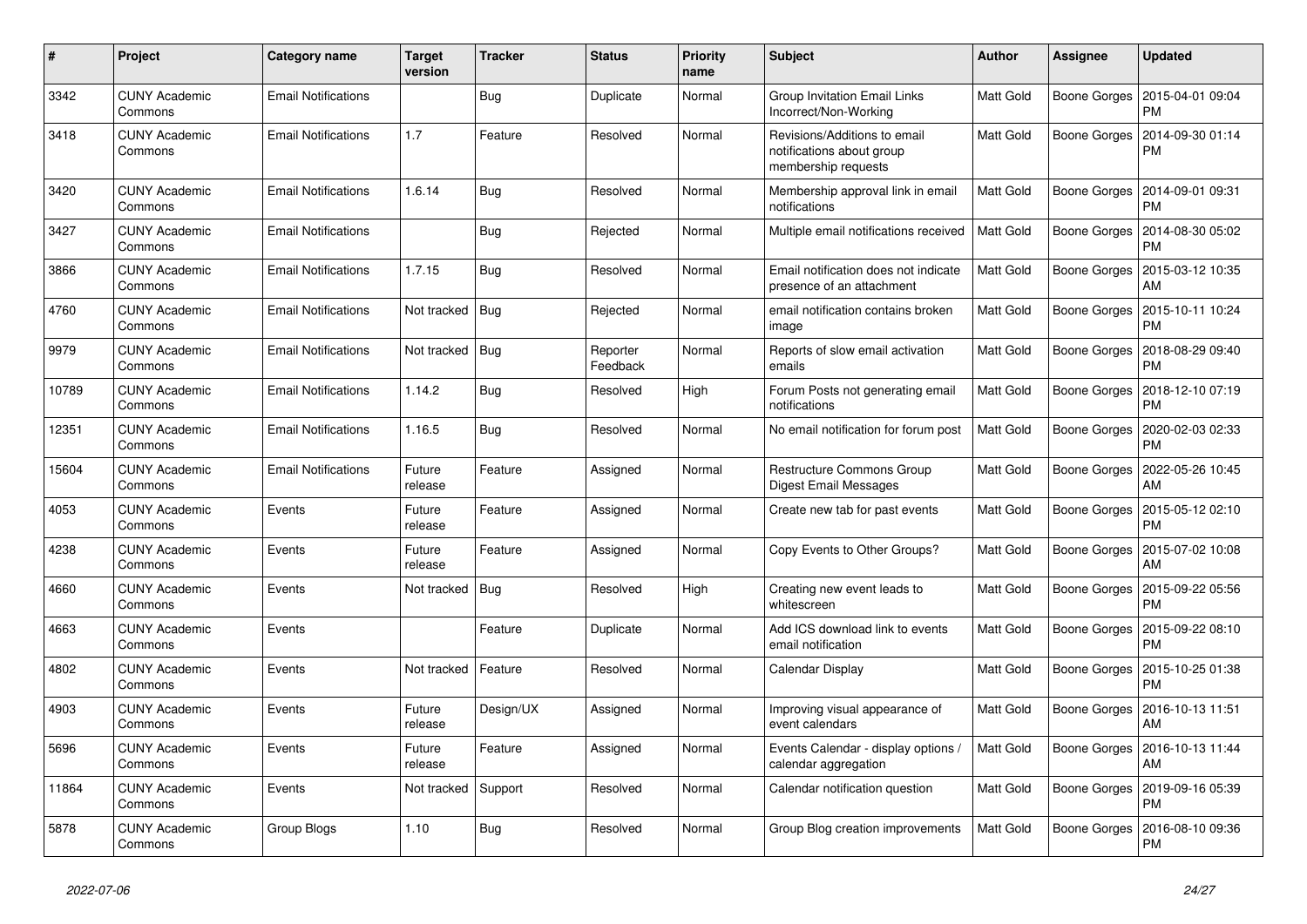| #     | Project                         | Category name      | Target<br>version | <b>Tracker</b> | <b>Status</b> | <b>Priority</b><br>name | <b>Subject</b>                                                                        | <b>Author</b>    | <b>Assignee</b>     | <b>Updated</b>                               |
|-------|---------------------------------|--------------------|-------------------|----------------|---------------|-------------------------|---------------------------------------------------------------------------------------|------------------|---------------------|----------------------------------------------|
| 8183  | <b>CUNY Academic</b><br>Commons | Group Blogs        | 1.11.2            | Bug            | Resolved      | Normal                  | Edit of Post creates notification<br>emails                                           | <b>Matt Gold</b> | Boone Gorges        | 2017-08-15 05:14<br><b>PM</b>                |
| 8625  | <b>CUNY Academic</b><br>Commons | Group Blogs        | 1.11.11           | Support        | Resolved      | Normal                  | Group / Blog user role syncing not<br>workina                                         | Matt Gold        | Boone Gorges        | 2017-08-30 04:07<br><b>PM</b>                |
| 8756  | <b>CUNY Academic</b><br>Commons | Group Blogs        | Future<br>release | Feature        | Hold          | Normal                  | Connect multiple blogs to one<br>group?                                               | Matt Gold        |                     | Boone Gorges   2017-09-30 10:42<br>AM        |
| 9319  | <b>CUNY Academic</b><br>Commons | Group Blogs        |                   | <b>Bug</b>     | Duplicate     | Normal                  | Question about group/site<br>connections                                              | Matt Gold        | Boone Gorges        | 2018-02-28 01:45<br><b>PM</b>                |
| 2192  | <b>CUNY Academic</b><br>Commons | <b>Group Files</b> | 1.6               | Feature        | Resolved      | Normal                  | Allow members to replace files                                                        | Matt Gold        | Boone Gorges        | 2014-03-21 03:37<br><b>PM</b>                |
| 2757  | <b>CUNY Academic</b><br>Commons | <b>Group Files</b> | 1.7               | Feature        | Resolved      | Normal                  | Create "Download All" Capabilities<br>for Files in a Folder                           | <b>Matt Gold</b> | Boone Gorges        | 2014-10-14 03:09<br><b>PM</b>                |
| 2833  | <b>CUNY Academic</b><br>Commons | Group Files        | 1.6               | <b>Bug</b>     | Resolved      | Normal                  | Allow silent file deletions                                                           | Matt Gold        | Boone Gorges        | 2014-03-21 03:50<br><b>PM</b>                |
| 3080  | <b>CUNY Academic</b><br>Commons | <b>Group Files</b> | Future<br>release | Feature        | Assigned      | Low                     | Create a system to keep track of file   Matt Gold<br>changes                          |                  | Boone Gorges        | 2014-02-26 10:04<br><b>PM</b>                |
| 3180  | <b>CUNY Academic</b><br>Commons | Group Files        | 1.6.2             | Bug            | Resolved      | Normal                  | Silent Edit of File Title Produces<br><b>Email Notification</b>                       | Matt Gold        | Boone Gorges        | 2014-05-01 11:19<br><b>PM</b>                |
| 3544  | <b>CUNY Academic</b><br>Commons | <b>Group Files</b> | 1.7               | Bug            | Resolved      | Normal                  | Files list upload button placement<br>after upload                                    | Matt Gold        |                     | Boone Gorges   2014-10-10 09:09<br>AM        |
| 4039  | <b>CUNY Academic</b><br>Commons | <b>Group Files</b> | 1.7.21            | Feature        | Resolved      | Normal                  | Redirect to login when<br>non-logged-in user tries to view file<br>from private group | Matt Gold        | Boone Gorges        | 2015-05-11 11:30<br>AM                       |
| 6872  | <b>CUNY Academic</b><br>Commons | <b>Group Files</b> | Not tracked       | <b>Bug</b>     | Resolved      | Normal                  | Seeing a red PHP warning                                                              | Matt Gold        |                     | Boone Gorges   2016-11-29 02:39<br><b>PM</b> |
| 10553 | <b>CUNY Academic</b><br>Commons | Group Files        | 1.13.12           | Bug            | Resolved      | Normal                  | File category view persists after<br>clicking away                                    | Matt Gold        | Boone Gorges        | 2018-10-23 11:47<br>AM                       |
| 12136 | <b>CUNY Academic</b><br>Commons | <b>Group Files</b> | 1.18.0            | Bug            | Resolved      | Normal                  | "You must login" group file warning<br>shows after log in                             | Matt Gold        | Boone Gorges        | 2020-12-08 11:31<br>AM                       |
| 22    | <b>CUNY Academic</b><br>Commons | Group Forums       |                   | Bug            | Resolved      | Low                     | New BP Groups Created under the<br>Help Category in BBPress                           | Matt Gold        |                     | Boone Gorges   2009-09-19 01:09<br><b>PM</b> |
| 25    | <b>CUNY Academic</b><br>Commons | Group Forums       |                   | Bug            | Resolved      | Low                     | Group Page "Active Forum Topics"<br>not displaying                                    | Matt Gold        | <b>Boone Gorges</b> | 2009-09-28 05:25<br><b>PM</b>                |
| 29    | <b>CUNY Academic</b><br>Commons | Group Forums       |                   | Bug            | Resolved      | Low                     | Change user name display on<br><b>BbPress</b>                                         | Matt Gold        |                     | Boone Gorges   2009-10-19 03:27<br><b>PM</b> |
| 33    | <b>CUNY Academic</b><br>Commons | Group Forums       |                   | Bug            | Resolved      | Low                     | New Groups Added to Help<br>Category                                                  | Matt Gold        | Boone Gorges        | 2009-10-19 04:06<br><b>PM</b>                |
| 35    | <b>CUNY Academic</b><br>Commons | Group Forums       |                   | <b>Bug</b>     | Resolved      | Normal                  | 404 Email Notification Settings<br>Links                                              | Matt Gold        | Boone Gorges        | 2009-12-10 09:24<br><b>PM</b>                |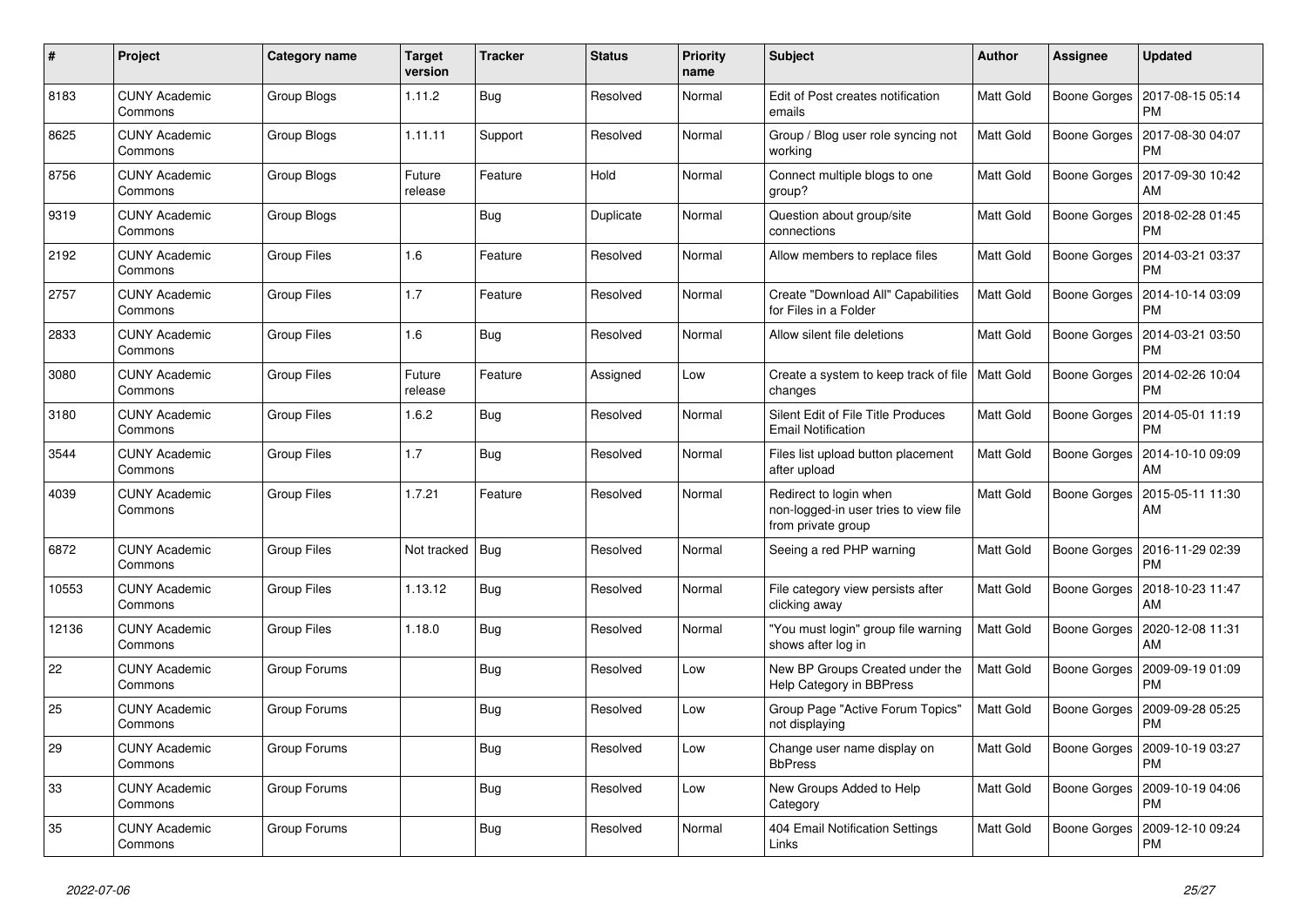| $\#$ | Project                         | <b>Category name</b> | <b>Target</b><br>version | <b>Tracker</b> | <b>Status</b> | <b>Priority</b><br>name | Subject                                                                             | Author           | <b>Assignee</b>     | <b>Updated</b>                               |
|------|---------------------------------|----------------------|--------------------------|----------------|---------------|-------------------------|-------------------------------------------------------------------------------------|------------------|---------------------|----------------------------------------------|
| 43   | <b>CUNY Academic</b><br>Commons | Group Forums         |                          | Feature        | Resolved      | Normal                  | "Topic not found" Message for<br>non-logged in users                                | Matt Gold        | Boone Gorges        | 2009-10-20 10:33<br>AM                       |
| 48   | <b>CUNY Academic</b><br>Commons | Group Forums         |                          | <b>Bug</b>     | Resolved      | High                    | <b>Unsubscribed Users Receiving</b><br>Commons Forum Posts via Email                | Matt Gold        | Boone Gorges        | 2009-10-17 07:01<br><b>PM</b>                |
| 71   | CUNY Academic<br>Commons        | Group Forums         |                          | <b>Bug</b>     | Resolved      | Urgent                  | Forum of Private Group Not Hidden                                                   | Matt Gold        | Boone Gorges        | 2009-11-24 10:15<br><b>PM</b>                |
| 139  | <b>CUNY Academic</b><br>Commons | Group Forums         |                          | Feature        | Resolved      | Normal                  | Increase size limits for forum<br>attachments                                       | Matt Gold        | Boone Gorges        | 2009-12-10 01:01<br><b>PM</b>                |
| 147  | <b>CUNY Academic</b><br>Commons | Group Forums         |                          | Bug            | Resolved      | Normal                  | <b>Character Limit on Forum Post</b><br><b>Titles</b>                               | Matt Gold        | Boone Gorges        | 2009-12-22 10:38<br><b>PM</b>                |
| 589  | <b>CUNY Academic</b><br>Commons | Group Forums         | 1.6                      | Feature        | Resolved      | Normal                  | Preview of Forum Posts                                                              | Matt Gold        | Boone Gorges        | 2014-03-27 03:11<br>PM                       |
| 3150 | <b>CUNY Academic</b><br>Commons | Group Forums         | 1.6.1                    | Bug            | Resolved      | Low                     | 'Post New Topic" Button Shows Up<br>for Non-Logged in Users on Group<br>Forum Pages | <b>Matt Gold</b> | Boone Gorges        | 2014-04-21 04:49<br>PM                       |
| 3177 | <b>CUNY Academic</b><br>Commons | Group Forums         | 1.7                      | Feature        | Resolved      | Normal                  | Upgrade bbPress to 2.x                                                              | <b>Matt Gold</b> | Boone Gorges        | 2014-09-30 01:35<br><b>PM</b>                |
| 3559 | <b>CUNY Academic</b><br>Commons | Group Forums         | 1.7.2                    | Design/UX      | Resolved      | Normal                  | Forum Styling                                                                       | Matt Gold        | Boone Gorges        | 2014-11-02 03:18<br>PM                       |
| 3561 | <b>CUNY Academic</b><br>Commons | Group Forums         | 1.7.1                    | Feature        | Resolved      | Normal                  | Add Post New Topics link to top of<br>forums                                        | Matt Gold        | Boone Gorges        | 2014-10-21 06:48<br><b>PM</b>                |
| 3654 | <b>CUNY Academic</b><br>Commons | Group Forums         | 1.7.4                    | Bug            | Resolved      | Normal                  | can only attached one file to a<br>forum post                                       | Matt Gold        | Boone Gorges        | 2014-11-21 10:42<br>AM                       |
| 3655 | <b>CUNY Academic</b><br>Commons | Group Forums         | Not tracked              | Bug            | Resolved      | High                    | xlsx attachments not allowed in<br>forums                                           | <b>Matt Gold</b> | <b>Boone Gorges</b> | 2014-11-21 10:41<br>AM                       |
| 3859 | <b>CUNY Academic</b><br>Commons | Group Forums         | 1.7.14                   | Bug            | Resolved      | Normal                  | Group Forum Button Layout                                                           | Matt Gold        | Boone Gorges        | 2015-03-05 10:57<br>AM                       |
| 4004 | <b>CUNY Academic</b><br>Commons | Group Forums         | Not tracked   Support    |                | Resolved      | High                    | "Duplicate topic detected" error<br>message when posting to group<br>forum          | Matt Gold        | Boone Gorges        | 2015-04-20 10:21<br>AM                       |
| 4155 | <b>CUNY Academic</b><br>Commons | Group Forums         |                          | <b>Bug</b>     | Duplicate     | Normal                  | Don't see forum search                                                              | Matt Gold        | Boone Gorges        | 2015-06-16 12:32<br><b>PM</b>                |
| 4765 | <b>CUNY Academic</b><br>Commons | Group Forums         | 1.8.13                   | Bug            | Resolved      | Normal                  | Forum preview not showing HTML<br>ιags                                              | <b>Matt Gold</b> |                     | Boone Gorges   2015-10-11 10:30<br>PM        |
| 5606 | <b>CUNY Academic</b><br>Commons | Group Forums         | Not tracked              | Feature        | Resolved      | Normal                  | Allow .txt files as forum post<br>attachments                                       | <b>Matt Gold</b> |                     | Boone Gorges   2016-05-24 07:37<br>AM        |
| 5738 | <b>CUNY Academic</b><br>Commons | Group Forums         |                          | <b>Bug</b>     | Rejected      | Normal                  | Forum post list formatting didn't<br>come through                                   | Matt Gold        |                     | Boone Gorges   2016-07-02 01:09<br><b>PM</b> |
| 5879 | <b>CUNY Academic</b><br>Commons | Group Forums         | 1.10                     | Feature        | Resolved      | Normal                  | Enable Group Forums By Default                                                      | <b>Matt Gold</b> |                     | Boone Gorges   2016-08-11 10:40<br><b>PM</b> |